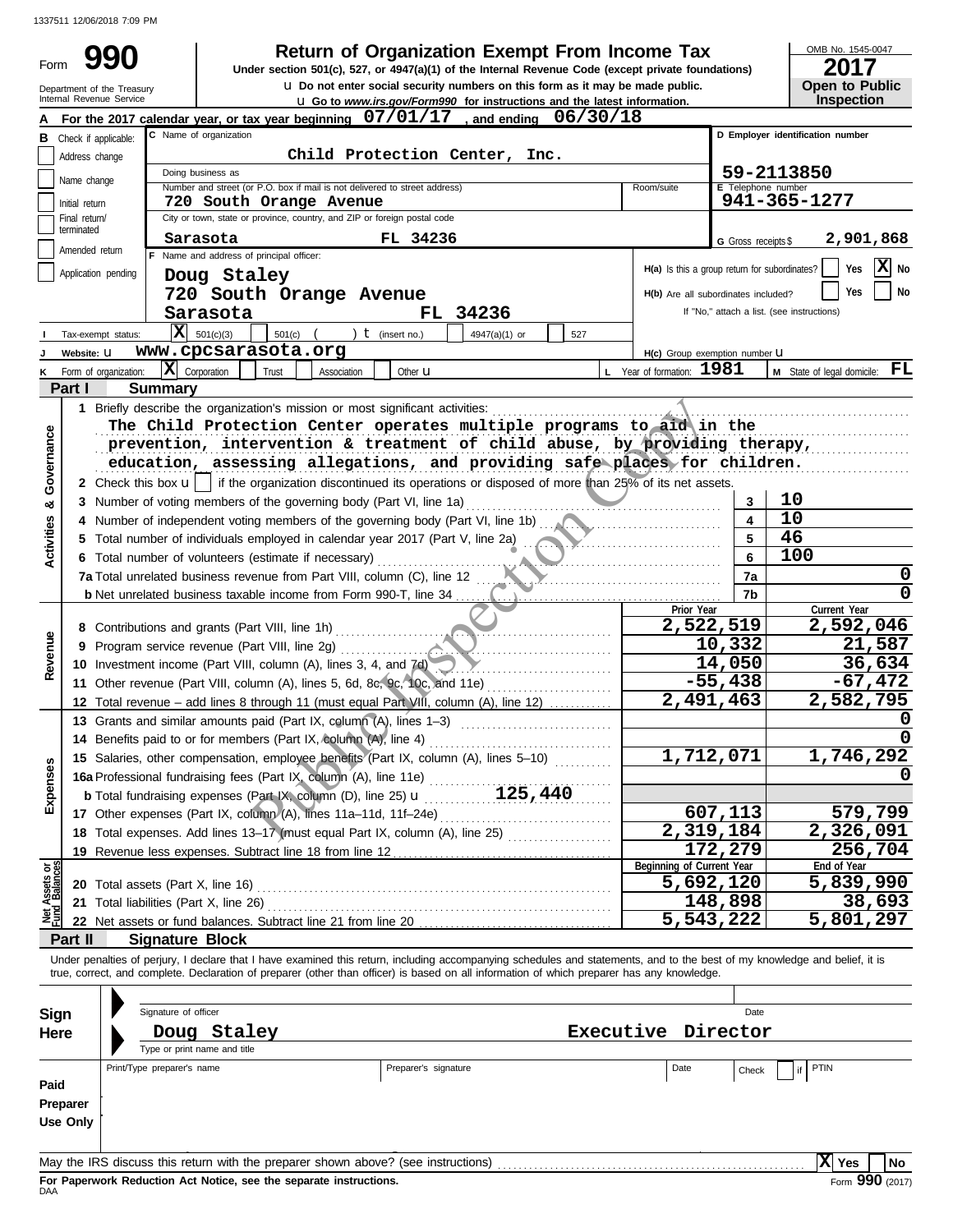|           | Form 990 (2017) $Child$ Protection Center, Inc.<br>59-2113850                                                                                                                                                                                                                                                                                                                     | Page 2                  |
|-----------|-----------------------------------------------------------------------------------------------------------------------------------------------------------------------------------------------------------------------------------------------------------------------------------------------------------------------------------------------------------------------------------|-------------------------|
| Part III  | <b>Statement of Program Service Accomplishments</b>                                                                                                                                                                                                                                                                                                                               | $\boxed{\mathbf{X}}$    |
|           |                                                                                                                                                                                                                                                                                                                                                                                   |                         |
|           | 1 Briefly describe the organization's mission:<br>See Schedule O                                                                                                                                                                                                                                                                                                                  |                         |
|           |                                                                                                                                                                                                                                                                                                                                                                                   |                         |
|           |                                                                                                                                                                                                                                                                                                                                                                                   |                         |
|           |                                                                                                                                                                                                                                                                                                                                                                                   |                         |
|           | 2 Did the organization undertake any significant program services during the year which were not listed on the                                                                                                                                                                                                                                                                    |                         |
|           | prior Form 990 or 990-EZ?                                                                                                                                                                                                                                                                                                                                                         | Yes $ X $<br>No         |
|           | If "Yes," describe these new services on Schedule O.                                                                                                                                                                                                                                                                                                                              |                         |
| 3         | Did the organization cease conducting, or make significant changes in how it conducts, any program                                                                                                                                                                                                                                                                                |                         |
| services? | <u> 1986 - Jan Barbarat, martin da shekara ta 1986 - An tsa a tsa a tsa a tsa a tsa a tsa a tsa a tsa a tsa a tsa</u>                                                                                                                                                                                                                                                             | Yes $ \overline{X} $ No |
|           | If "Yes," describe these changes on Schedule O.                                                                                                                                                                                                                                                                                                                                   |                         |
|           | Describe the organization's program service accomplishments for each of its three largest program services, as measured by                                                                                                                                                                                                                                                        |                         |
|           | expenses. Section $501(c)(3)$ and $501(c)(4)$ organizations are required to report the amount of grants and allocations to others,                                                                                                                                                                                                                                                |                         |
|           | the total expenses, and revenue, if any, for each program service reported.                                                                                                                                                                                                                                                                                                       |                         |
| 4a (Code: | $\lambda$ (Revenue \$                                                                                                                                                                                                                                                                                                                                                             | 35,510                  |
|           | intervention, & treatment of child abuse. The prevention and education<br>program educates children, teachers and community members about measures to<br>prevent and report child abuse (program expenses \$269,580). The<br>intervention programs forensically assess allegations of child abuse,<br>and provide a safe place for children to visit parents who are in unhealthy |                         |
| 4b (Code: | domestic relationships (program expenses \$1,028,221). The treatment<br>programs provide therapy to victims of sexual abuse and therapy for<br>children who act out on other children (program expenses \$736,809).                                                                                                                                                               |                         |
|           |                                                                                                                                                                                                                                                                                                                                                                                   |                         |
|           |                                                                                                                                                                                                                                                                                                                                                                                   |                         |
|           |                                                                                                                                                                                                                                                                                                                                                                                   |                         |
|           |                                                                                                                                                                                                                                                                                                                                                                                   |                         |
|           |                                                                                                                                                                                                                                                                                                                                                                                   |                         |
|           |                                                                                                                                                                                                                                                                                                                                                                                   |                         |
|           |                                                                                                                                                                                                                                                                                                                                                                                   |                         |
|           |                                                                                                                                                                                                                                                                                                                                                                                   |                         |
|           |                                                                                                                                                                                                                                                                                                                                                                                   |                         |
|           |                                                                                                                                                                                                                                                                                                                                                                                   |                         |
|           |                                                                                                                                                                                                                                                                                                                                                                                   |                         |
|           |                                                                                                                                                                                                                                                                                                                                                                                   |                         |
|           |                                                                                                                                                                                                                                                                                                                                                                                   |                         |
|           |                                                                                                                                                                                                                                                                                                                                                                                   |                         |
|           |                                                                                                                                                                                                                                                                                                                                                                                   |                         |
|           |                                                                                                                                                                                                                                                                                                                                                                                   |                         |
|           |                                                                                                                                                                                                                                                                                                                                                                                   |                         |

|  |  |  | 4d Other program services (Describe in Schedule O.) |  |
|--|--|--|-----------------------------------------------------|--|
|  |  |  |                                                     |  |

| <br>XDEI ISES                                        | arants<br>ıncludına<br>$\sim$<br>- 91<br>. . | (Re<br>evenue |  |
|------------------------------------------------------|----------------------------------------------|---------------|--|
| expenses u<br>service<br>40<br>program<br>ota<br>- - | $ -$<br>. .                                  |               |  |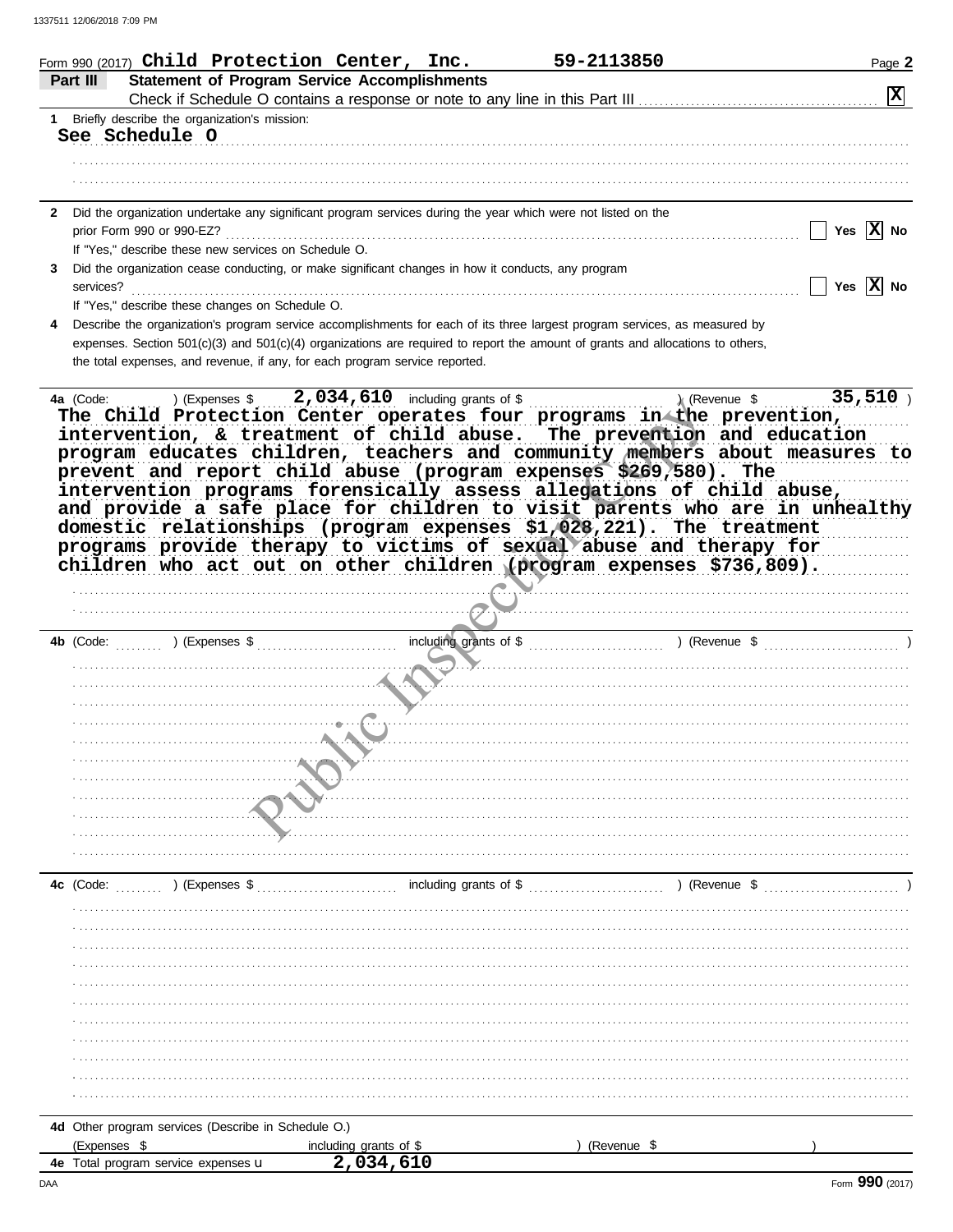|         | Form 990 (2017) Child Protection Center, | Inc. | 59-2113850 | Page 3 |
|---------|------------------------------------------|------|------------|--------|
| Part IV | <b>Checklist of Required Schedules</b>   |      |            |        |

|     |                                                                                                                         |                 | Yes         | No |
|-----|-------------------------------------------------------------------------------------------------------------------------|-----------------|-------------|----|
| 1   | Is the organization described in section $501(c)(3)$ or $4947(a)(1)$ (other than a private foundation)? If "Yes,"       |                 |             |    |
|     | complete Schedule A                                                                                                     | 1               | x           |    |
| 2   | Is the organization required to complete Schedule B, Schedule of Contributors (see instructions)?                       | $\mathbf{2}$    | $\mathbf x$ |    |
| 3   | Did the organization engage in direct or indirect political campaign activities on behalf of or in opposition to        |                 |             |    |
|     | candidates for public office? If "Yes," complete Schedule C, Part I                                                     | 3               |             | X  |
| 4   | Section 501(c)(3) organizations. Did the organization engage in lobbying activities, or have a section 501(h)           |                 |             |    |
|     | election in effect during the tax year? If "Yes," complete Schedule C, Part II                                          | 4               |             | X  |
| 5   | Is the organization a section $501(c)(4)$ , $501(c)(5)$ , or $501(c)(6)$ organization that receives membership dues,    |                 |             |    |
|     | assessments, or similar amounts as defined in Revenue Procedure 98-19? If "Yes," complete Schedule C,                   |                 |             |    |
|     | Part III                                                                                                                | 5               |             | x  |
| 6   | Did the organization maintain any donor advised funds or any similar funds or accounts for which donors                 |                 |             |    |
|     | have the right to provide advice on the distribution or investment of amounts in such funds or accounts? If             |                 |             |    |
|     | "Yes," complete Schedule D, Part I                                                                                      | 6               |             | x  |
| 7   | Did the organization receive or hold a conservation easement, including easements to preserve open space,               |                 |             |    |
|     | the environment, historic land areas, or historic structures? If "Yes," complete Schedule D, Part II                    | 7               |             | x  |
| 8   | Did the organization maintain collections of works of art, historical treasures, or other similar assets? If "Yes,",    |                 |             |    |
|     | complete Schedule D, Part III                                                                                           | 8               |             | X  |
| 9   | Did the organization report an amount in Part X, line 21, for escrow or custodial account liability, serve as a         |                 |             |    |
|     | custodian for amounts not listed in Part X; or provide credit counseling, debt management, credit repair, or            |                 |             |    |
|     | debt negotiation services? If "Yes," complete Schedule D, Part IV                                                       | 9               |             | x  |
| 10  | Did the organization, directly or through a related organization, hold assets in temporarily restricted                 |                 |             |    |
|     | endowments, permanent endowments, or quasi-endowments? If "Yes," complete Schedule D, Part V                            | 10              | x           |    |
| 11  | If the organization's answer to any of the following questions is "Yes," then complete Schedule D, Parts VI,            |                 |             |    |
|     | VII, VIII, IX, or X as applicable.                                                                                      |                 |             |    |
| a   | Did the organization report an amount for land, buildings, and equipment in Part X, line 10? If "Yes,"                  |                 |             |    |
|     | complete Schedule D, Part VI                                                                                            | 11a             | X           |    |
| b   | Did the organization report an amount for investments—other securities in Part X, line 12 that is 5% or more            |                 |             |    |
|     | of its total assets reported in Part X, line 16? If "Yes," complete Schedule D, Part VII                                | 11b             |             | x  |
| c   | Did the organization report an amount for investments—program related in Part X, line 13 that is 5% or more             |                 |             |    |
|     | of its total assets reported in Part X, line 16? If "Yes," complete Schedule D, Part VIII                               | 11c             |             | x  |
| d   | Did the organization report an amount for other assets in Part X, line 15 that is 5% or more of its total assets        |                 |             |    |
|     | reported in Part X, line 16? If "Yes," complete Schedule D, Part IX                                                     | 11d             |             | X, |
|     | Did the organization report an amount for other liabilities in Part X, line 25? If "Yes," complete Schedule D, Part X   | 11e             |             | X  |
| f   | Did the organization's separate or consolidated financial statements for the tax year include a footnote that addresses |                 |             |    |
|     | the organization's liability for uncertain tax positions under FIN 48 (ASC 740)? If "Yes," complete Schedule D, Part X  | 11f             |             | x  |
|     | 12a Did the organization obtain separate, independent audited financial statements for the tax year? If "Yes," complete |                 |             |    |
|     |                                                                                                                         | 12a             | X           |    |
|     | <b>b</b> Was the organization included in consolidated, independent audited financial statements for the tax year? If   |                 |             |    |
|     | "Yes," and if the organization answered "No" to line 12a, then completing Schedule D, Parts XI and XII is optional      | 12 <sub>b</sub> |             | X, |
| 13  |                                                                                                                         | 13              |             | X  |
| 14a | Did the organization maintain an office, employees, or agents outside of the United States?                             | 14a             |             | X  |
| b   | Did the organization have aggregate revenues or expenses of more than \$10,000 from grantmaking,                        |                 |             |    |
|     | fundraising, business, investment, and program service activities outside the United States, or aggregate               |                 |             |    |
|     |                                                                                                                         | 14b             |             | X, |
| 15  | Did the organization report on Part IX, column (A), line 3, more than \$5,000 of grants or other assistance to or       |                 |             |    |
|     | for any foreign organization? If "Yes," complete Schedule F, Parts II and IV                                            | 15              |             | X, |
| 16  | Did the organization report on Part IX, column (A), line 3, more than \$5,000 of aggregate grants or other              |                 |             |    |
|     |                                                                                                                         | 16              |             | X, |
| 17  | Did the organization report a total of more than \$15,000 of expenses for professional fundraising services on          |                 |             |    |
|     |                                                                                                                         | 17              |             | X, |
| 18  | Did the organization report more than \$15,000 total of fundraising event gross income and contributions on             |                 |             |    |
|     | Part VIII, lines 1c and 8a? If "Yes," complete Schedule G, Part II                                                      | 18              | X           |    |
| 19  | Did the organization report more than \$15,000 of gross income from gaming activities on Part VIII, line 9a?            |                 |             |    |
|     |                                                                                                                         | 19              |             | X  |

Form **990** (2017)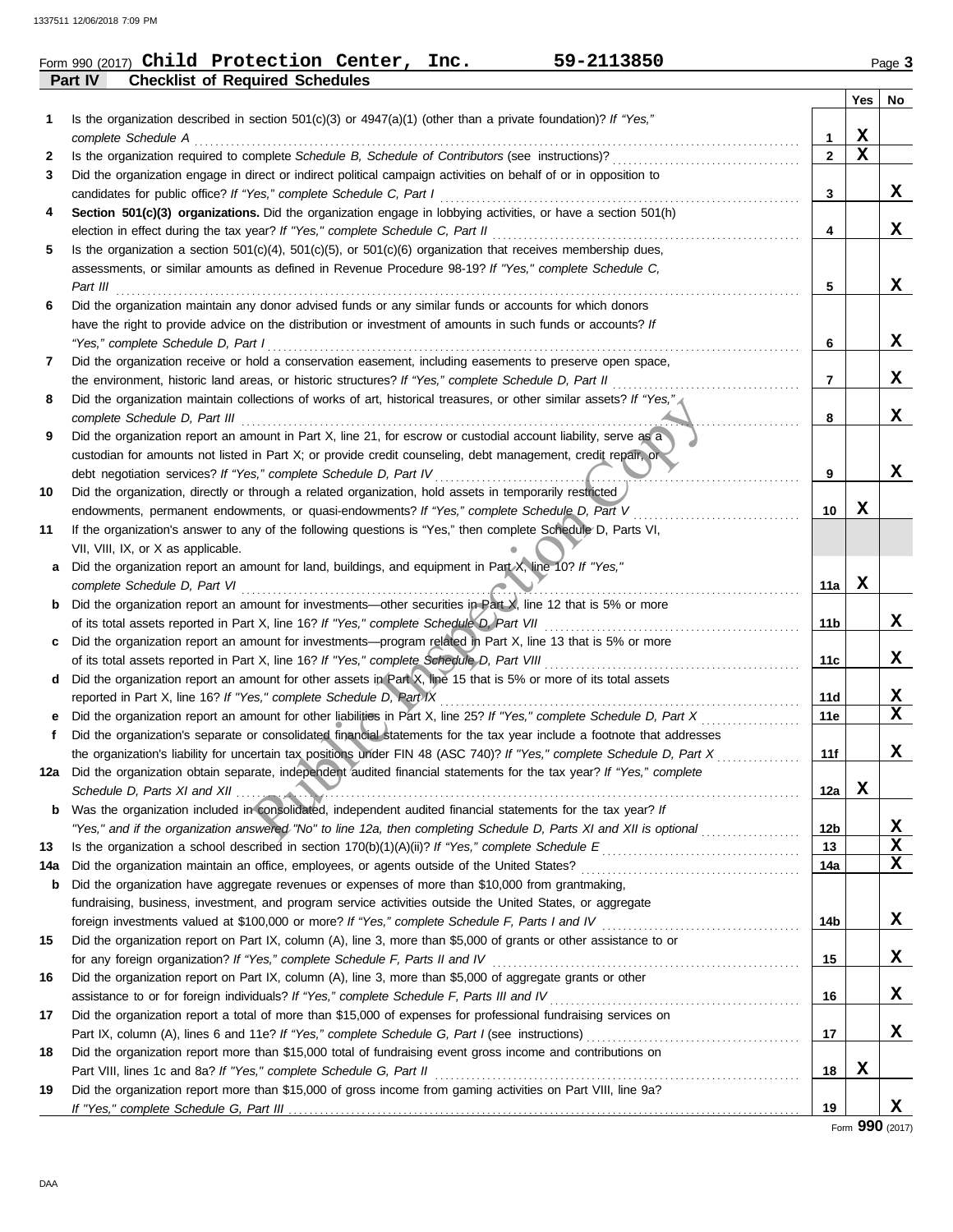**Part IV Checklist of Required Schedules** *(continued)*

|     |                                                                                                                                                                          |                 | Yes | No              |
|-----|--------------------------------------------------------------------------------------------------------------------------------------------------------------------------|-----------------|-----|-----------------|
| 20a | Did the organization operate one or more hospital facilities? If "Yes," complete Schedule H                                                                              | 20a             |     | x               |
| b   |                                                                                                                                                                          | 20b             |     |                 |
| 21  | Did the organization report more than \$5,000 of grants or other assistance to any domestic organization or                                                              |                 |     |                 |
|     |                                                                                                                                                                          | 21              |     | X               |
| 22  | Did the organization report more than \$5,000 of grants or other assistance to or for domestic individuals on                                                            |                 |     |                 |
|     | Part IX, column (A), line 2? If "Yes," complete Schedule I, Parts I and III                                                                                              | 22              |     | X               |
| 23  | Did the organization answer "Yes" to Part VII, Section A, line 3, 4, or 5 about compensation of the                                                                      |                 |     |                 |
|     | organization's current and former officers, directors, trustees, key employees, and highest compensated                                                                  |                 |     |                 |
|     | employees? If "Yes," complete Schedule J                                                                                                                                 | 23              |     | X               |
| 24a | Did the organization have a tax-exempt bond issue with an outstanding principal amount of more than                                                                      |                 |     |                 |
|     | \$100,000 as of the last day of the year, that was issued after December 31, 2002? If "Yes," answer lines 24b                                                            |                 |     |                 |
|     | through 24d and complete Schedule K. If "No," go to line 25a                                                                                                             | 24a             |     | X               |
| b   | Did the organization invest any proceeds of tax-exempt bonds beyond a temporary period exception?                                                                        | 24b             |     |                 |
| c   | Did the organization maintain an escrow account other than a refunding escrow at any time during the year                                                                |                 |     |                 |
|     | to defease any tax-exempt bonds?                                                                                                                                         | 24c             |     |                 |
| d   |                                                                                                                                                                          | 24d             |     |                 |
| 25a | Section 501(c)(3), 501(c)(4), and 501(c)(29) organizations. Did the organization engage in an excess benefit                                                             |                 |     |                 |
|     | transaction with a disqualified person during the year? If "Yes," complete Schedule L, Part I<br>.                                                                       | 25a             |     | x               |
| b   | Is the organization aware that it engaged in an excess benefit transaction with a disqualified person in a prior                                                         |                 |     |                 |
|     | year, and that the transaction has not been reported on any of the organization's prior Forms 990 or 990-EZ?                                                             |                 |     |                 |
|     | If "Yes," complete Schedule L, Part I                                                                                                                                    | 25 <sub>b</sub> |     | X               |
| 26  | Did the organization report any amount on Part X, line 5, 6, or 22 for receivables from or payables to any                                                               |                 |     |                 |
|     | current or former officers, directors, trustees, key employees, highest compensated employees, or                                                                        |                 |     |                 |
|     | disqualified persons? If "Yes," complete Schedule L, Part II<br>.                                                                                                        | 26              |     | X               |
| 27  | Did the organization provide a grant or other assistance to an officer, director, trustee, key employee,                                                                 |                 |     |                 |
|     | substantial contributor or employee thereof, a grant selection committee member, or to a 35% controlled                                                                  |                 |     |                 |
|     | entity or family member of any of these persons? If "Yes," complete Schedule L, Part III                                                                                 | 27              |     | х               |
| 28  | Was the organization a party to a business transaction with one of the following parties (see Schedule L,                                                                |                 |     |                 |
|     | Part IV instructions for applicable filing thresholds, conditions, and exceptions):                                                                                      |                 |     | X               |
| а   | A current or former officer, director, trustee, or key employee? If "Yes," complete Schedule L, Part IV                                                                  | 28a             |     |                 |
| b   | A family member of a current or former officer, director, trustee, or key employee? If "Yes," complete<br>Schedule L, Part IV                                            |                 |     | х               |
|     |                                                                                                                                                                          | 28b             |     |                 |
| c   | An entity of which a current or former officer, director, trustee, or key employee (or a family member thereof)                                                          | 28c             |     | x               |
| 29  |                                                                                                                                                                          | 29              |     | $\mathbf x$     |
| 30  | Did the organization receive contributions of art, historical treasures, or other similar assets, or qualified                                                           |                 |     |                 |
|     |                                                                                                                                                                          | 30              |     | х               |
| 31  | conservation contributions? If "Yes," complete Schedule M<br>Did the organization liquidate, terminate, or dissolve and cease operations? If "Yes," complete Schedule N, |                 |     |                 |
|     |                                                                                                                                                                          | 31              |     | X               |
| 32  | Part 1<br>Did the organization sell, exchange, dispose of, or transfer more than 25% of its net assets? If "Yes,"                                                        |                 |     |                 |
|     |                                                                                                                                                                          | 32              |     | X               |
| 33  | Did the organization own 100% of an entity disregarded as separate from the organization under Regulations                                                               |                 |     |                 |
|     |                                                                                                                                                                          | 33              |     | X               |
| 34  | Was the organization related to any tax-exempt or taxable entity? If "Yes," complete Schedule R, Part II, III,                                                           |                 |     |                 |
|     |                                                                                                                                                                          | 34              |     | x               |
| 35a |                                                                                                                                                                          | 35a             |     | $\mathbf x$     |
| b   | If "Yes" to line 35a, did the organization receive any payment from or engage in any transaction with a                                                                  |                 |     |                 |
|     | controlled entity within the meaning of section 512(b)(13)? If "Yes," complete Schedule R, Part V, line 2                                                                | 35b             |     |                 |
| 36  | Section 501(c)(3) organizations. Did the organization make any transfers to an exempt non-charitable                                                                     |                 |     |                 |
|     |                                                                                                                                                                          | 36              |     | X               |
| 37  | Did the organization conduct more than 5% of its activities through an entity that is not a related organization                                                         |                 |     |                 |
|     | and that is treated as a partnership for federal income tax purposes? If "Yes," complete Schedule R,                                                                     |                 |     |                 |
|     | Part VI                                                                                                                                                                  | 37              |     | X               |
| 38  | Did the organization complete Schedule O and provide explanations in Schedule O for Part VI, lines 11b and                                                               |                 |     |                 |
|     | 19? Note. All Form 990 filers are required to complete Schedule O.                                                                                                       | 38              | X   |                 |
|     |                                                                                                                                                                          |                 |     | Form 990 (2017) |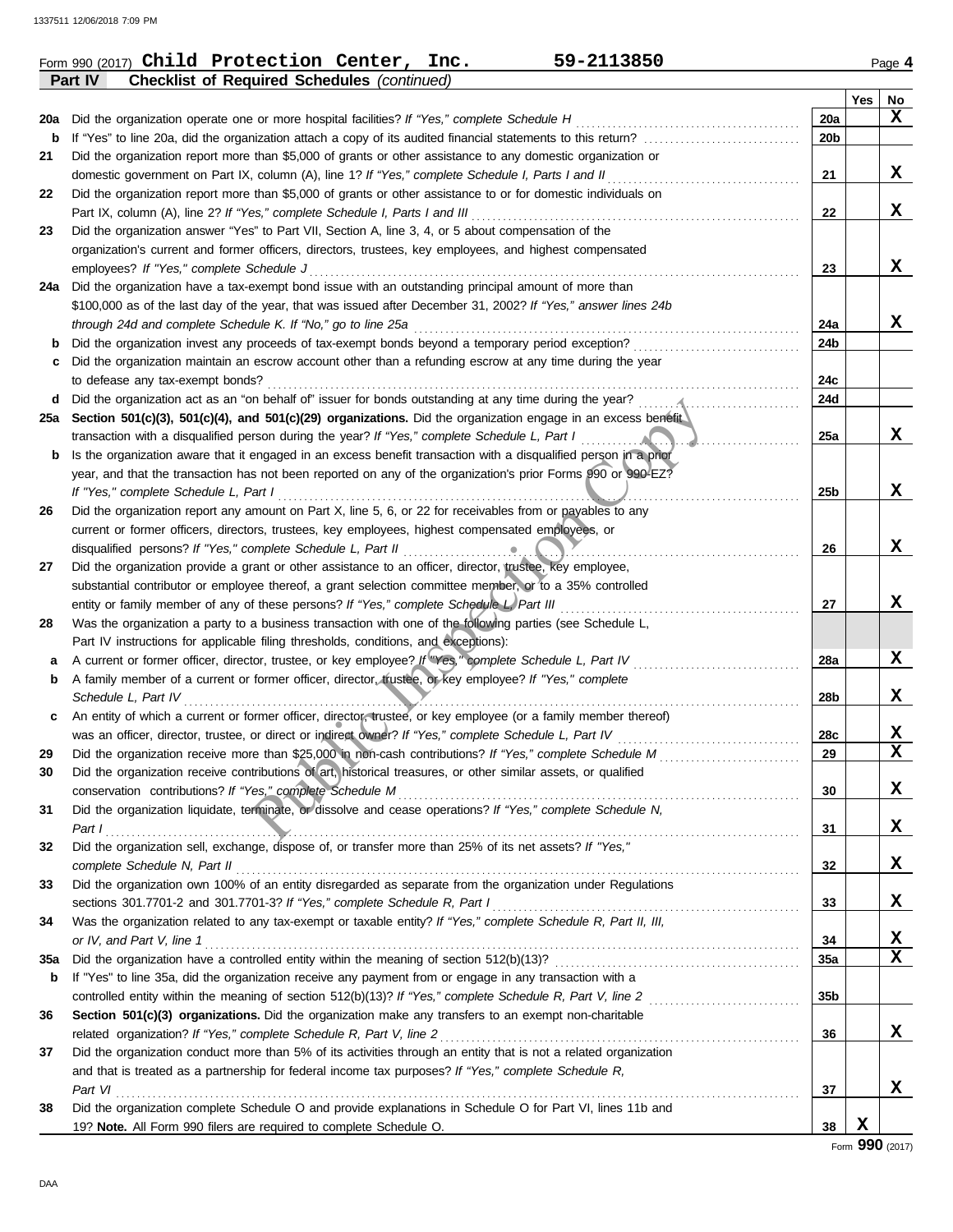|     | Statements Regarding Other IRS Filings and Tax Compliance<br>Part V                                                                                                                                                                        |                 |                  |                 |             |                 |
|-----|--------------------------------------------------------------------------------------------------------------------------------------------------------------------------------------------------------------------------------------------|-----------------|------------------|-----------------|-------------|-----------------|
|     | Check if Schedule O contains a response or note to any line in this Part V                                                                                                                                                                 |                 |                  |                 |             |                 |
|     |                                                                                                                                                                                                                                            |                 |                  |                 | Yes         | No              |
| 1а  | Enter the number reported in Box 3 of Form 1096. Enter -0- if not applicable                                                                                                                                                               | 1a              | 8<br>$\mathbf 0$ |                 |             |                 |
| b   | Enter the number of Forms W-2G included in line 1a. Enter -0- if not applicable                                                                                                                                                            | 1 <sub>b</sub>  |                  |                 |             |                 |
| с   | Did the organization comply with backup withholding rules for reportable payments to vendors and                                                                                                                                           |                 |                  |                 |             |                 |
|     | reportable gaming (gambling) winnings to prize winners?                                                                                                                                                                                    |                 |                  | 1c              |             |                 |
| 2a  | Enter the number of employees reported on Form W-3, Transmittal of Wage and Tax                                                                                                                                                            |                 | 46               |                 |             |                 |
|     | Statements, filed for the calendar year ending with or within the year covered by this return                                                                                                                                              | 2a              |                  | 2b              | х           |                 |
| b   | If at least one is reported on line 2a, did the organization file all required federal employment tax returns?<br>Note. If the sum of lines 1a and 2a is greater than 250, you may be required to e-file (see instructions)                |                 |                  |                 |             |                 |
| За  | Did the organization have unrelated business gross income of \$1,000 or more during the year?                                                                                                                                              |                 |                  | 3a              |             | x               |
| b   | If "Yes," has it filed a Form 990-T for this year? If "No" to line 3b, provide an explanation in Schedule O                                                                                                                                |                 |                  | 3b              |             |                 |
| 4a  | At any time during the calendar year, did the organization have an interest in, or a signature or other authority                                                                                                                          |                 |                  |                 |             |                 |
|     | over, a financial account in a foreign country (such as a bank account, securities account, or other financial                                                                                                                             |                 |                  |                 |             |                 |
|     | account)?                                                                                                                                                                                                                                  |                 |                  | 4a              |             | x               |
| b   |                                                                                                                                                                                                                                            |                 |                  |                 |             |                 |
|     | See instructions for filing requirements for FinCEN Form 114, Report of Foreign Bank and Financial Accounts                                                                                                                                |                 |                  |                 |             |                 |
|     | (FBAR).                                                                                                                                                                                                                                    |                 |                  |                 |             |                 |
| 5a  | Was the organization a party to a prohibited tax shelter transaction at any time during the tax year?                                                                                                                                      |                 |                  | 5a              |             | X               |
| b   | Did any taxable party notify the organization that it was or is a party to a prohibited tax shelter transaction?                                                                                                                           |                 |                  | 5b              |             | $\mathbf x$     |
| c   | If "Yes" to line 5a or 5b, did the organization file Form 8886-T?<br>.                                                                                                                                                                     |                 |                  | 5c              |             |                 |
| 6а  | Does the organization have annual gross receipts that are normally greater than \$100,000, and did the                                                                                                                                     |                 |                  |                 |             |                 |
|     | organization solicit any contributions that were not tax deductible as charitable contributions?                                                                                                                                           |                 |                  | 6a              |             | X               |
| b   | If "Yes," did the organization include with every solicitation an express statement that such contributions or                                                                                                                             |                 |                  |                 |             |                 |
|     | gifts were not tax deductible?                                                                                                                                                                                                             |                 |                  | 6b              |             |                 |
| 7   | Organizations that may receive deductible contributions under section 170(c).                                                                                                                                                              |                 |                  |                 |             |                 |
| а   | Did the organization receive a payment in excess of \$75 made partly as a contribution and partly for goods                                                                                                                                |                 |                  |                 |             |                 |
|     | and services provided to the payor?                                                                                                                                                                                                        |                 |                  | 7a              | X           |                 |
| b   | If "Yes," did the organization notify the donor of the value of the goods of services provided?                                                                                                                                            |                 |                  | 7b              | $\mathbf x$ |                 |
| c   | Did the organization sell, exchange, or otherwise dispose of tangible personal property for which it was                                                                                                                                   |                 |                  |                 |             |                 |
|     | required to file Form 8282?                                                                                                                                                                                                                |                 |                  | 7c              |             | x               |
| d   | If "Yes," indicate the number of Forms 8282 filed during the year                                                                                                                                                                          | 7d              |                  |                 |             |                 |
| е   | Did the organization receive any funds, directly or indirectly, to pay premiums on a personal benefit contract?                                                                                                                            |                 |                  | 7e              |             | X               |
| f   | Did the organization, during the year, pay premiums, directly or indirectly, on a personal benefit contract?                                                                                                                               |                 |                  | 7f              |             | X               |
| g   | If the organization received a contribution of qualified intellectual property, did the organization file Form 8899 as required?                                                                                                           |                 |                  | 7g              |             |                 |
| h   | If the organization received a contribution of cars, boats, airplanes, or other vehicles, did the organization file a Form 1098-C?<br>Sponsoring organizations maintaining donor advised funds. Did a donor advised fund maintained by the |                 |                  | 7h              |             |                 |
|     |                                                                                                                                                                                                                                            |                 |                  | 8               |             |                 |
| 9   | Sponsoring organizations maintaining donor advised funds.                                                                                                                                                                                  |                 |                  |                 |             |                 |
| a   |                                                                                                                                                                                                                                            |                 |                  | 9a              |             |                 |
| b   |                                                                                                                                                                                                                                            |                 |                  | 9b              |             |                 |
| 10  | Section 501(c)(7) organizations. Enter:                                                                                                                                                                                                    |                 |                  |                 |             |                 |
| a   |                                                                                                                                                                                                                                            | 10a             |                  |                 |             |                 |
| b   | Gross receipts, included on Form 990, Part VIII, line 12, for public use of club facilities                                                                                                                                                | 10 <sub>b</sub> |                  |                 |             |                 |
| 11  | Section 501(c)(12) organizations. Enter:                                                                                                                                                                                                   |                 |                  |                 |             |                 |
| а   |                                                                                                                                                                                                                                            | 11a             |                  |                 |             |                 |
| b   | Gross income from other sources (Do not net amounts due or paid to other sources                                                                                                                                                           |                 |                  |                 |             |                 |
|     |                                                                                                                                                                                                                                            | 11 <sub>b</sub> |                  |                 |             |                 |
| 12a | Section 4947(a)(1) non-exempt charitable trusts. Is the organization filing Form 990 in lieu of Form 1041?                                                                                                                                 |                 |                  | 12a             |             |                 |
| b   | If "Yes," enter the amount of tax-exempt interest received or accrued during the year                                                                                                                                                      | 12b             |                  |                 |             |                 |
| 13  | Section 501(c)(29) qualified nonprofit health insurance issuers.                                                                                                                                                                           |                 |                  |                 |             |                 |
| a   | Is the organization licensed to issue qualified health plans in more than one state?                                                                                                                                                       |                 |                  | 13a             |             |                 |
|     | Note. See the instructions for additional information the organization must report on Schedule O.                                                                                                                                          |                 |                  |                 |             |                 |
| b   | Enter the amount of reserves the organization is required to maintain by the states in which                                                                                                                                               |                 |                  |                 |             |                 |
|     |                                                                                                                                                                                                                                            | 13 <sub>b</sub> |                  |                 |             |                 |
| c   | Enter the amount of reserves on hand                                                                                                                                                                                                       | 13 <sub>c</sub> |                  |                 |             |                 |
| 14a | Did the organization receive any payments for indoor tanning services during the tax year?                                                                                                                                                 |                 |                  | 14a             |             | x               |
| b   |                                                                                                                                                                                                                                            |                 |                  | 14 <sub>b</sub> |             |                 |
| DAA |                                                                                                                                                                                                                                            |                 |                  |                 |             | Form 990 (2017) |

Form 990 (2017) Page **5 Child Protection Center, Inc. 59-2113850**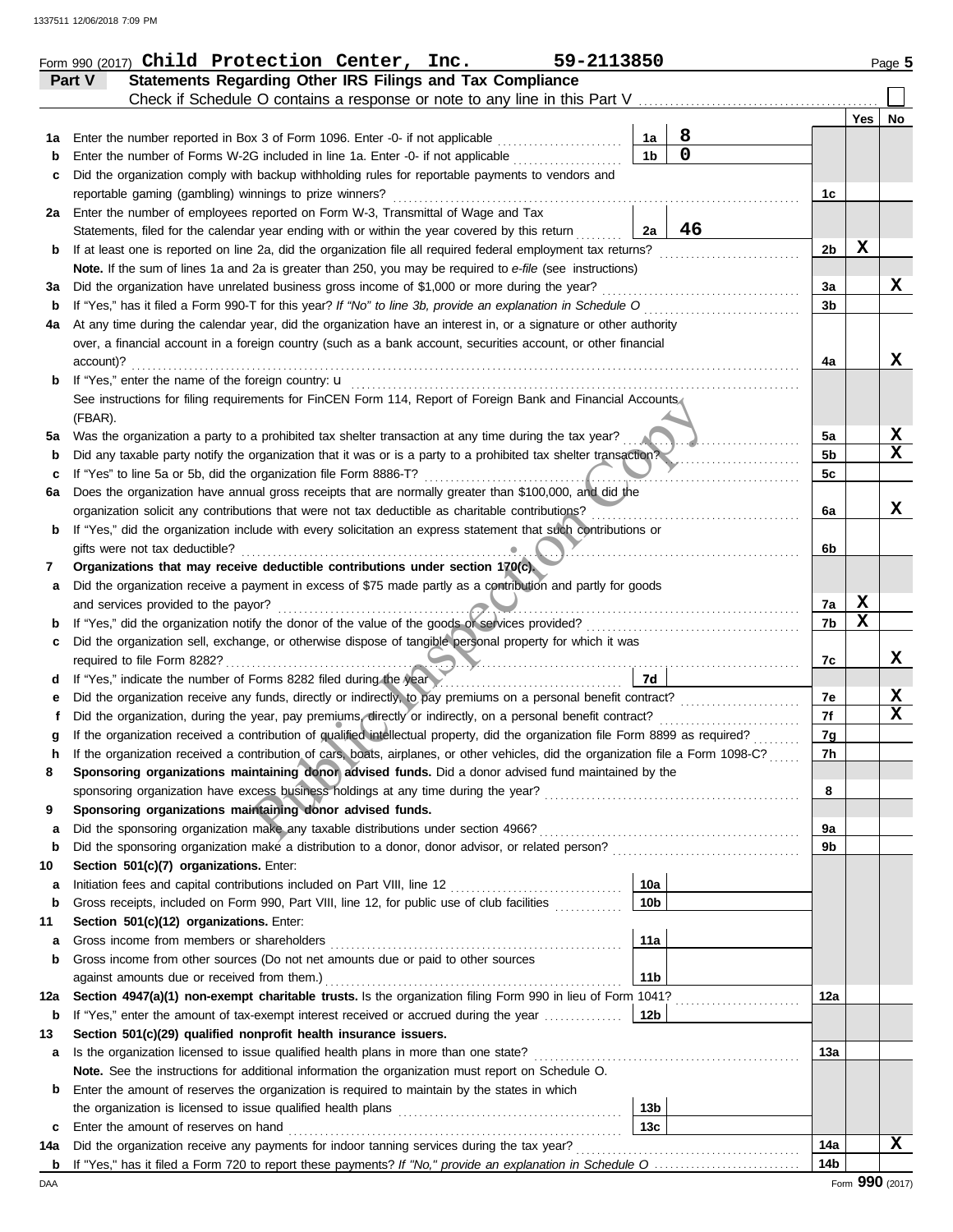|     | Part VI<br>Governance, Management, and Disclosure For each "Yes" response to lines 2 through 7b below, and for a "No"                                                                                                                            |    |    |              |                 |             |
|-----|--------------------------------------------------------------------------------------------------------------------------------------------------------------------------------------------------------------------------------------------------|----|----|--------------|-----------------|-------------|
|     | response to line 8a, 8b, or 10b below, describe the circumstances, processes, or changes in Schedule O. See instructions.                                                                                                                        |    |    |              |                 | IXI         |
|     | Section A. Governing Body and Management                                                                                                                                                                                                         |    |    |              |                 |             |
|     |                                                                                                                                                                                                                                                  |    |    |              | Yes             | No          |
| 1а  | Enter the number of voting members of the governing body at the end of the tax year                                                                                                                                                              | 1a | 10 |              |                 |             |
|     | If there are material differences in voting rights among members of the governing body, or                                                                                                                                                       |    |    |              |                 |             |
|     | if the governing body delegated broad authority to an executive committee or similar                                                                                                                                                             |    |    |              |                 |             |
|     | committee, explain in Schedule O.                                                                                                                                                                                                                |    |    |              |                 |             |
| b   | Enter the number of voting members included in line 1a, above, who are independent                                                                                                                                                               | 1b | 10 |              |                 |             |
| 2   | Did any officer, director, trustee, or key employee have a family relationship or a business relationship with                                                                                                                                   |    |    |              |                 | x           |
|     | any other officer, director, trustee, or key employee?                                                                                                                                                                                           |    |    | $\mathbf{2}$ |                 |             |
| 3   | Did the organization delegate control over management duties customarily performed by or under the direct<br>supervision of officers, directors, or trustees, or key employees to a management company or other person?                          |    |    | 3            |                 | X           |
| 4   | Did the organization make any significant changes to its governing documents since the prior Form 990 was filed?                                                                                                                                 |    |    | 4            |                 | $\mathbf x$ |
| 5   | Did the organization become aware during the year of a significant diversion of the organization's assets?                                                                                                                                       |    |    | 5            |                 | X           |
| 6   | Did the organization have members or stockholders?                                                                                                                                                                                               |    |    | 6            |                 | X           |
| 7а  | Did the organization have members, stockholders, or other persons who had the power to elect or appoint                                                                                                                                          |    |    |              |                 |             |
|     | one or more members of the governing body?                                                                                                                                                                                                       |    |    | 7а           |                 | x           |
| b   | Are any governance decisions of the organization reserved to (or subject to approval by) members,                                                                                                                                                |    |    |              |                 |             |
|     | stockholders, or persons other than the governing body?                                                                                                                                                                                          |    |    | 7b           |                 | x           |
| 8   | Did the organization contemporaneously document the meetings held or written actions undertaken during the year by the following:                                                                                                                |    |    |              |                 |             |
| а   | The governing body?                                                                                                                                                                                                                              |    |    | 8a           | X               |             |
| b   | Each committee with authority to act on behalf of the governing body?                                                                                                                                                                            |    |    | 8b           | X               |             |
| 9   | Is there any officer, director, trustee, or key employee listed in Part VII, Section A, who cannot be reached at                                                                                                                                 |    |    |              |                 |             |
|     |                                                                                                                                                                                                                                                  |    |    | 9            |                 | x           |
|     | Section B. Policies (This Section B requests information about policies not required by the Internal Revenue Code.)                                                                                                                              |    |    |              |                 |             |
|     |                                                                                                                                                                                                                                                  |    |    |              | Yes             | No          |
| 10a | Did the organization have local chapters, branches, or affiliates?                                                                                                                                                                               |    |    | 10a          |                 | x           |
| b   | If "Yes," did the organization have written policies and procedures governing the activities of such chapters,                                                                                                                                   |    |    |              |                 |             |
|     | affiliates, and branches to ensure their operations are consistent with the organization's exempt purposes?                                                                                                                                      |    |    | 10b          |                 |             |
| 11a | Has the organization provided a complete copy of this Form 990 to all members of its governing body before filing the form?                                                                                                                      |    |    | 11a          | х               |             |
| b   | Describe in Schedule O the process, if any, used by the organization to review this Form 990.                                                                                                                                                    |    |    |              |                 |             |
| 12a | Did the organization have a written conflict of interest policy? If "No," go to line 13                                                                                                                                                          |    |    | 12a          | X<br>х          |             |
| b   | Were officers, directors, or trustees, and key employees required to disclose annually interests that could give rise to conflicts?<br>Did the organization regularly and consistently monitor and enforce compliance with the policy? If "Yes," |    |    | 12b          |                 |             |
| c   | describe in Schedule O how this was done                                                                                                                                                                                                         |    |    | 12c          | X               |             |
| 13  | Did the organization have a written whistleblower policy?                                                                                                                                                                                        |    |    | 13           | $\mathbf x$     |             |
| 14  | Did the organization have a written document retention and destruction policy?                                                                                                                                                                   |    |    | 14           | $\mathbf x$     |             |
| 15  | Did the process for determining compensation of the following persons include a review and approval by                                                                                                                                           |    |    |              |                 |             |
|     | independent persons, comparability data, and contemporaneous substantiation of the deliberation and decision?                                                                                                                                    |    |    |              |                 |             |
| a   |                                                                                                                                                                                                                                                  |    |    | 15a          | X               |             |
| b   | Other officers or key employees of the organization                                                                                                                                                                                              |    |    | 15b          | х               |             |
|     | If "Yes" to line 15a or 15b, describe the process in Schedule O (see instructions).                                                                                                                                                              |    |    |              |                 |             |
| 16a | Did the organization invest in, contribute assets to, or participate in a joint venture or similar arrangement                                                                                                                                   |    |    |              |                 |             |
|     | with a taxable entity during the year?                                                                                                                                                                                                           |    |    | 16a          |                 | x           |
| b   | If "Yes," did the organization follow a written policy or procedure requiring the organization to evaluate its                                                                                                                                   |    |    |              |                 |             |
|     | participation in joint venture arrangements under applicable federal tax law, and take steps to safeguard the                                                                                                                                    |    |    |              |                 |             |
|     |                                                                                                                                                                                                                                                  |    |    | 16b          |                 |             |
|     | <b>Section C. Disclosure</b>                                                                                                                                                                                                                     |    |    |              |                 |             |
| 17  | List the states with which a copy of this Form 990 is required to be filed $\mathbf{u}$ $\mathbf{FL}$                                                                                                                                            |    |    |              |                 |             |
| 18  | Section 6104 requires an organization to make its Forms 1023 (or 1024 if applicable), 990, and 990-T (Section 501(c)(3)s only)                                                                                                                   |    |    |              |                 |             |
|     | available for public inspection. Indicate how you made these available. Check all that apply.                                                                                                                                                    |    |    |              |                 |             |
| 19  | $ X $ Own website $ X $ Another's website $ X $ Upon request<br>$\vert$ Other (explain in Schedule O)<br>Describe in Schedule O whether (and if so, how) the organization made its governing documents, conflict of interest policy, and         |    |    |              |                 |             |
|     | financial statements available to the public during the tax year.                                                                                                                                                                                |    |    |              |                 |             |
| 20  | State the name, address, and telephone number of the person who possesses the organization's books and records: u                                                                                                                                |    |    |              |                 |             |
|     | Suzanne Takerian<br>720 South Orange Avenue                                                                                                                                                                                                      |    |    |              |                 |             |
|     | FL 34236<br>Sarasota                                                                                                                                                                                                                             |    |    | 941-365-1277 |                 |             |
| DAA |                                                                                                                                                                                                                                                  |    |    |              | Form 990 (2017) |             |

Form 990 (2017) Page **6 Child Protection Center, Inc. 59-2113850**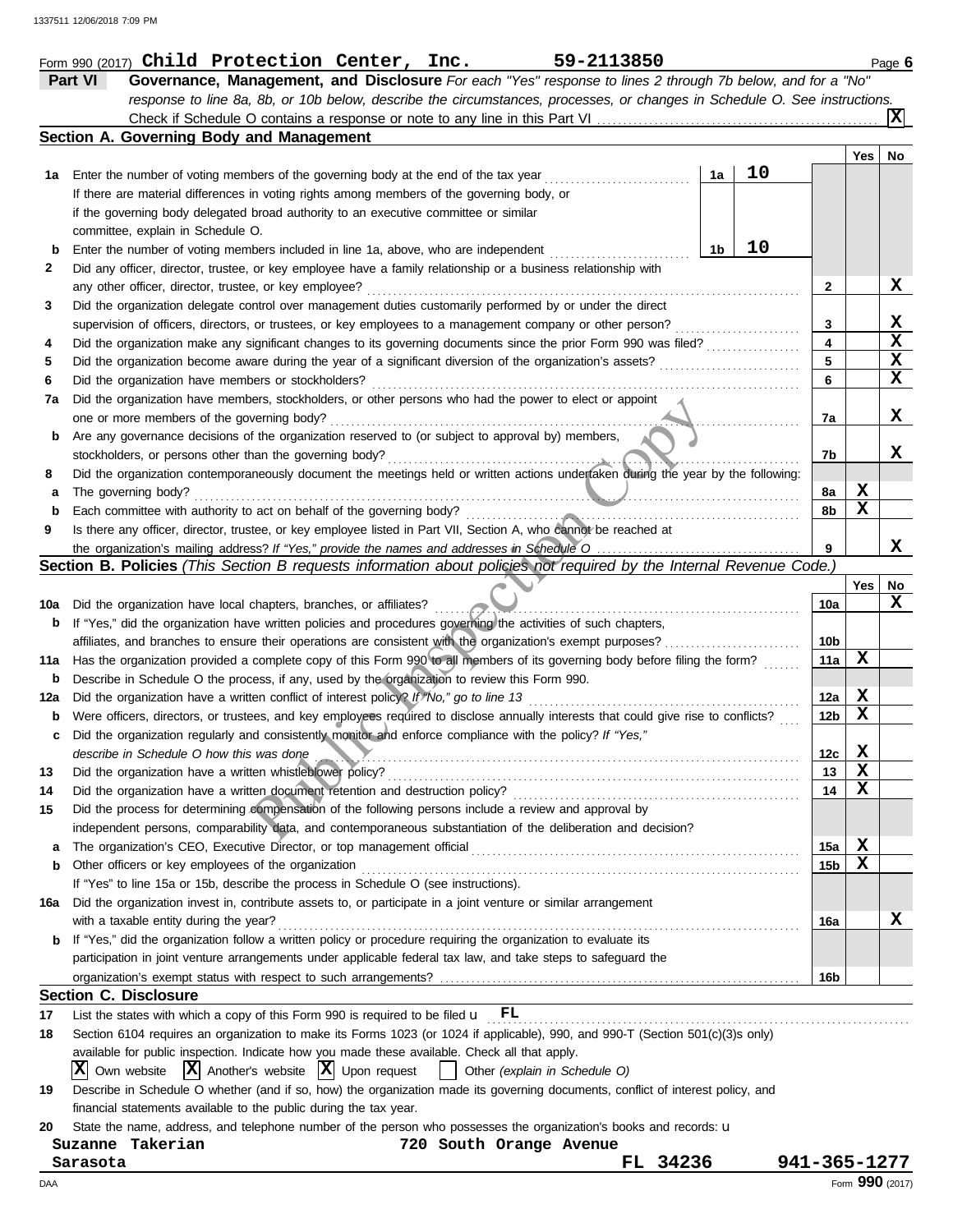|                                                                                                                                                               | Form 990 (2017) Child Protection Center, Inc.                                                                                                                                                                                     |  | 59-2113850                                                                                       | Page 7 |  |  |  |  |
|---------------------------------------------------------------------------------------------------------------------------------------------------------------|-----------------------------------------------------------------------------------------------------------------------------------------------------------------------------------------------------------------------------------|--|--------------------------------------------------------------------------------------------------|--------|--|--|--|--|
| Part VII                                                                                                                                                      |                                                                                                                                                                                                                                   |  | Compensation of Officers, Directors, Trustees, Key Employees, Highest Compensated Employees, and |        |  |  |  |  |
|                                                                                                                                                               | <b>Independent Contractors</b>                                                                                                                                                                                                    |  |                                                                                                  |        |  |  |  |  |
|                                                                                                                                                               |                                                                                                                                                                                                                                   |  | Check if Schedule O contains a response or note to any line in this Part VII                     |        |  |  |  |  |
| Section A.                                                                                                                                                    | Officers, Directors, Trustees, Key Employees, and Highest Compensated Employees                                                                                                                                                   |  |                                                                                                  |        |  |  |  |  |
| 1a Complete this table for all persons required to be listed. Report compensation for the calendar year ending with or within the<br>organization's tax year. |                                                                                                                                                                                                                                   |  |                                                                                                  |        |  |  |  |  |
|                                                                                                                                                               | List all of the organization's current officers, directors, trustees (whether individuals or organizations), regardless of amount of<br>compensation. Enter -0- in columns $(D)$ , $(E)$ , and $(F)$ if no compensation was paid. |  |                                                                                                  |        |  |  |  |  |

● List all of the organization's **current** key employees, if any. See instructions for definition of "key employee."

■ List the organization's five **current** highest compensated employees (other than an officer, director, trustee, or key employee)<br> **•** Received reportable compensation (Box 5 of Form M/-2 and/or Box 7 of Form 1099-MISC)

who received reportable compensation (Box 5 of Form W-2 and/or Box 7 of Form 1099-MISC) of more than \$100,000 from the organization and any related organizations.

■ List all of the organization's **former** officers, key employees, and highest compensated employees who received more than<br>00,000 of reportable compensation from the organization and any related organizations \$100,000 of reportable compensation from the organization and any related organizations.

List all of the organization's **former directors or trustees** that received, in the capacity as a former director or trustee of the ● List all of the organization's former directors or trustees that received, in the capacity as a former director organization, more than \$10,000 of reportable compensation from the organization and any related organizati

List persons in the following order: individual trustees or directors; institutional trustees; officers; key employees; highest compensated employees; and former such persons.

Check this box if neither the organization nor any related organization compensated any current officer, director, or trustee.

| (A)<br>Name and Title         | (B)<br>Average<br>hours per<br>week<br>(list any               |                                   |                         | Position    | (C)          | (do not check more than one<br>box, unless person is both an<br>officer and a director/trustee) |        | (D)<br>Reportable<br>compensation<br>from<br>the | A (E)<br>Reportable<br>compensation from<br>related<br>organizations | (F)<br>Estimated<br>amount of<br>other<br>compensation   |
|-------------------------------|----------------------------------------------------------------|-----------------------------------|-------------------------|-------------|--------------|-------------------------------------------------------------------------------------------------|--------|--------------------------------------------------|----------------------------------------------------------------------|----------------------------------------------------------|
|                               | hours for<br>related<br>organizations<br>below dotted<br>line) | Individual trustee<br>or director | hstitutional<br>trustee | Officer     | Key employee | Highest compensated<br>employee                                                                 | Former | organization<br>(W-2/1099-MISC)                  | (W-2/1099-MISC)                                                      | from the<br>organization<br>and related<br>organizations |
| (1) Karen Valentino           |                                                                |                                   |                         |             |              |                                                                                                 |        |                                                  |                                                                      |                                                          |
|                               | 1.00                                                           |                                   |                         |             |              |                                                                                                 |        |                                                  |                                                                      |                                                          |
| Chair<br>(2) Tony Dempsey     | 0.00                                                           | $\mathbf x$                       |                         | $\mathbf x$ |              |                                                                                                 |        | 0                                                | 0                                                                    | 0                                                        |
| Vice Chair                    | 1.00<br>0.00                                                   | $\mathbf x$                       |                         | $\mathbf x$ |              |                                                                                                 |        | 0                                                | 0                                                                    | $\mathbf 0$                                              |
| (3) Millard Martin,           | <b>CPA</b>                                                     |                                   |                         |             |              |                                                                                                 |        |                                                  |                                                                      |                                                          |
|                               | 1.00                                                           |                                   |                         |             |              |                                                                                                 |        |                                                  |                                                                      |                                                          |
| Treasurer                     | 0.00                                                           | $\mathbf x$                       |                         | X           |              |                                                                                                 |        | 0                                                | 0                                                                    | $\mathbf 0$                                              |
| (4) Jill Levine               | 1.00                                                           |                                   |                         |             |              |                                                                                                 |        |                                                  |                                                                      |                                                          |
| Secretary                     | 0.00                                                           | x                                 |                         | $\mathbf x$ |              |                                                                                                 |        | 0                                                | 0                                                                    | $\pmb{0}$                                                |
| (5) Jennifer Steube,          | <b>CIMA</b><br>1.00                                            |                                   |                         |             |              |                                                                                                 |        |                                                  |                                                                      |                                                          |
| Director                      | 0.00                                                           | $\mathbf x$                       |                         |             |              |                                                                                                 |        | 0                                                | 0                                                                    | $\mathbf 0$                                              |
| (6) Graci McGillicuddy        |                                                                |                                   |                         |             |              |                                                                                                 |        |                                                  |                                                                      |                                                          |
|                               | 1.00                                                           |                                   |                         |             |              |                                                                                                 |        |                                                  |                                                                      |                                                          |
| Director                      | 0.00                                                           | $\mathbf x$                       |                         |             |              |                                                                                                 |        | 0                                                | 0                                                                    | $\mathbf 0$                                              |
| (7) Alina Cemitier            |                                                                |                                   |                         |             |              |                                                                                                 |        |                                                  |                                                                      |                                                          |
|                               | 1.00<br>0.00                                                   | $\mathbf x$                       |                         |             |              |                                                                                                 |        | 0                                                | 0                                                                    | 0                                                        |
| Director<br>(8) Donna Koffman |                                                                |                                   |                         |             |              |                                                                                                 |        |                                                  |                                                                      |                                                          |
|                               | 1.00                                                           |                                   |                         |             |              |                                                                                                 |        |                                                  |                                                                      |                                                          |
| Director                      | 0.00                                                           | $\mathbf x$                       |                         |             |              |                                                                                                 |        | 0                                                | $\mathbf 0$                                                          | $\mathbf 0$                                              |
| (9) Brian Mariash,            | <b>CIMA</b>                                                    |                                   |                         |             |              |                                                                                                 |        |                                                  |                                                                      |                                                          |
|                               | 1.00                                                           |                                   |                         |             |              |                                                                                                 |        |                                                  |                                                                      |                                                          |
| Director                      | 0.00                                                           | $\mathbf x$                       |                         |             |              |                                                                                                 |        | 0                                                | 0                                                                    | $\pmb{0}$                                                |
| (10) Dan Starostecki          | 1.00                                                           |                                   |                         |             |              |                                                                                                 |        |                                                  |                                                                      |                                                          |
| Director                      | 0.00                                                           | $\mathbf x$                       |                         |             |              |                                                                                                 |        | 0                                                | 0                                                                    | $\mathbf 0$                                              |
| (11) Doug Staley              | 40.00                                                          |                                   |                         |             |              |                                                                                                 |        |                                                  |                                                                      |                                                          |
| Executive Director            | 0.00                                                           |                                   |                         | $\mathbf x$ |              |                                                                                                 |        | 116,459                                          | 0                                                                    | 14,117                                                   |
| <b>DAA</b>                    |                                                                |                                   |                         |             |              |                                                                                                 |        |                                                  |                                                                      | Form 990 (2017)                                          |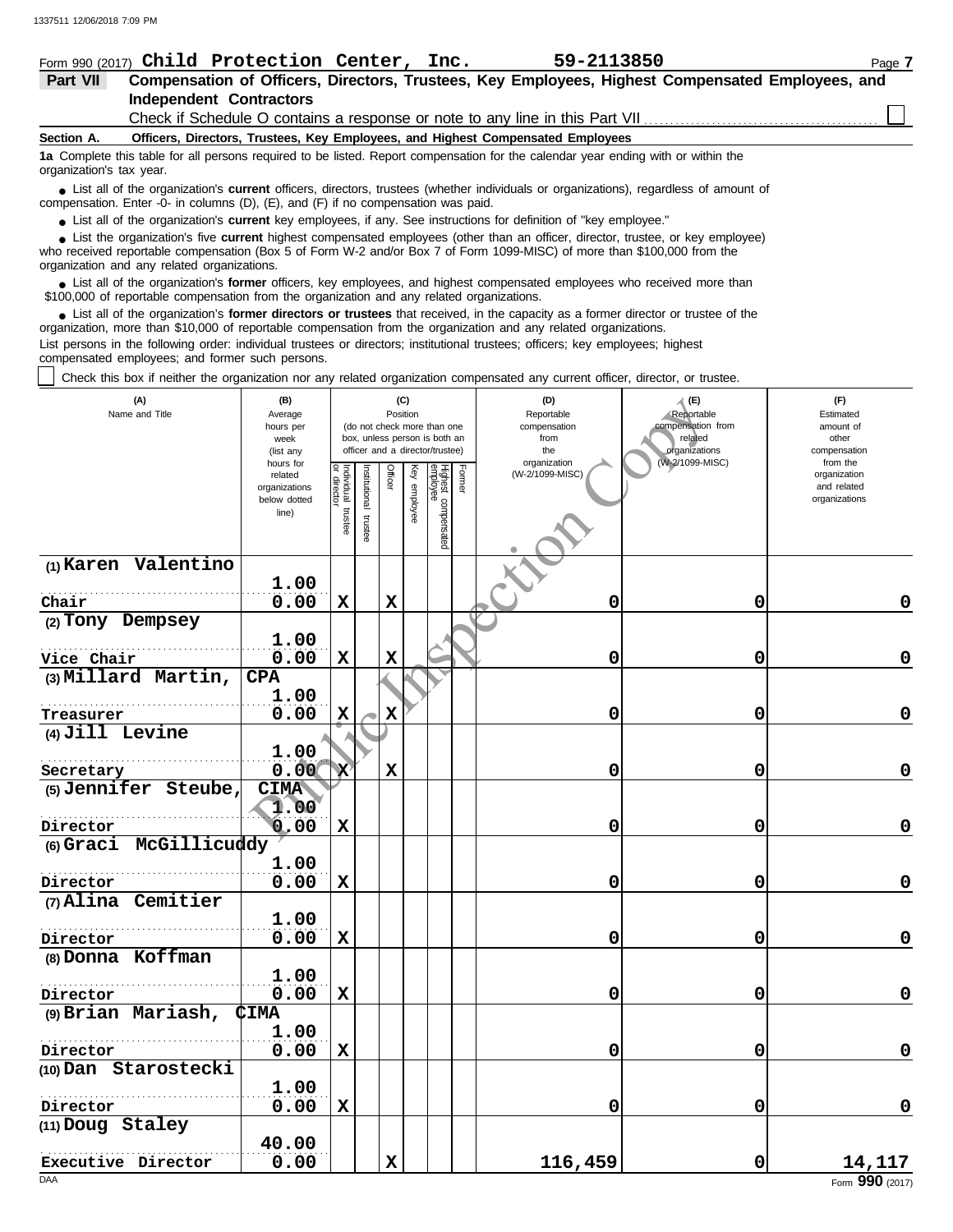|              | Form 990 (2017) Child Protection Center, Inc.<br>Part VII                                                                                                                                                            |                                                                |                                   |                         |         |                                                                                                                    |                                 |                   | 59-2113850<br>Section A. Officers, Directors, Trustees, Key Employees, and Highest Compensated Employees (continued) |                                                                                       |                                                                    | Page 8 |
|--------------|----------------------------------------------------------------------------------------------------------------------------------------------------------------------------------------------------------------------|----------------------------------------------------------------|-----------------------------------|-------------------------|---------|--------------------------------------------------------------------------------------------------------------------|---------------------------------|-------------------|----------------------------------------------------------------------------------------------------------------------|---------------------------------------------------------------------------------------|--------------------------------------------------------------------|--------|
|              | (A)<br>Name and title                                                                                                                                                                                                | (B)<br>Average<br>hours per<br>week<br>(list any               |                                   |                         |         | (C)<br>Position<br>(do not check more than one<br>box, unless person is both an<br>officer and a director/trustee) |                                 |                   | (D)<br>Reportable<br>compensation<br>from<br>the<br>organization                                                     | (E)<br>Reportable<br>compensation from<br>related<br>organizations<br>(W-2/1099-MISC) | (F)<br>Estimated<br>amount of<br>other<br>compensation<br>from the |        |
|              |                                                                                                                                                                                                                      | hours for<br>related<br>organizations<br>below dotted<br>line) | Individual trustee<br>or director | nstitutional<br>trustee | Officer | Key<br>employee                                                                                                    | Highest compensated<br>employee | Former            | (W-2/1099-MISC)                                                                                                      |                                                                                       | organization<br>and related<br>organizations                       |        |
| (12)         | Suzanne Takerian                                                                                                                                                                                                     | 40.00                                                          |                                   |                         |         |                                                                                                                    |                                 |                   |                                                                                                                      |                                                                                       |                                                                    |        |
| CFO          |                                                                                                                                                                                                                      | 0.00                                                           |                                   |                         | X       |                                                                                                                    |                                 |                   | 77,040                                                                                                               | 0                                                                                     | 11,683                                                             |        |
|              |                                                                                                                                                                                                                      |                                                                |                                   |                         |         |                                                                                                                    |                                 |                   |                                                                                                                      |                                                                                       |                                                                    |        |
|              |                                                                                                                                                                                                                      |                                                                |                                   |                         |         |                                                                                                                    |                                 |                   |                                                                                                                      |                                                                                       |                                                                    |        |
|              |                                                                                                                                                                                                                      |                                                                |                                   |                         |         |                                                                                                                    |                                 |                   |                                                                                                                      |                                                                                       |                                                                    |        |
|              |                                                                                                                                                                                                                      |                                                                |                                   |                         |         |                                                                                                                    |                                 |                   |                                                                                                                      |                                                                                       |                                                                    |        |
|              |                                                                                                                                                                                                                      |                                                                |                                   |                         |         |                                                                                                                    |                                 |                   |                                                                                                                      |                                                                                       |                                                                    |        |
|              |                                                                                                                                                                                                                      |                                                                |                                   |                         |         |                                                                                                                    |                                 |                   |                                                                                                                      |                                                                                       |                                                                    |        |
|              |                                                                                                                                                                                                                      |                                                                |                                   |                         |         |                                                                                                                    |                                 |                   |                                                                                                                      |                                                                                       |                                                                    |        |
|              |                                                                                                                                                                                                                      |                                                                |                                   |                         |         |                                                                                                                    |                                 | u                 | 193,499                                                                                                              |                                                                                       | 25,800                                                             |        |
| d            | c Total from continuation sheets to Part VII, Section A                                                                                                                                                              |                                                                | $\qquad \qquad \blacksquare$      |                         |         |                                                                                                                    |                                 | u<br>$\mathbf{u}$ | 193,499                                                                                                              |                                                                                       | 25,800                                                             |        |
| $\mathbf{2}$ | Total number of individuals (including but not limited to those listed above) who received more than \$100,000 of<br>reportable compensation from the organization $\mathbf u$ $\mathbf 1$                           |                                                                |                                   |                         |         |                                                                                                                    |                                 |                   |                                                                                                                      |                                                                                       |                                                                    |        |
|              |                                                                                                                                                                                                                      |                                                                |                                   |                         |         |                                                                                                                    |                                 |                   |                                                                                                                      |                                                                                       | Yes                                                                | No     |
| 3            | Did the organization list any former officer, director, or trustee, key employee, or highest compensated<br>employee on line 1a? If "Yes," complete Schedule J for such individual                                   |                                                                |                                   |                         |         |                                                                                                                    |                                 |                   |                                                                                                                      |                                                                                       | 3                                                                  | х      |
| 4            | For any individual listed on line 1a, is the sum of reportable compensation and other compensation from the<br>organization and related organizations greater than \$150,000? If "Yes," complete Schedule J for such |                                                                |                                   |                         |         |                                                                                                                    |                                 |                   |                                                                                                                      |                                                                                       |                                                                    |        |
| 5            | individual<br>Did any person listed on line 1a receive or accrue compensation from any unrelated organization or individual                                                                                          |                                                                |                                   |                         |         |                                                                                                                    |                                 |                   |                                                                                                                      |                                                                                       | 4                                                                  | х      |
|              |                                                                                                                                                                                                                      |                                                                |                                   |                         |         |                                                                                                                    |                                 |                   |                                                                                                                      |                                                                                       | 5                                                                  | x      |
| 1            | Section B. Independent Contractors<br>Complete this table for your five highest compensated independent contractors that received more than \$100,000 of                                                             |                                                                |                                   |                         |         |                                                                                                                    |                                 |                   |                                                                                                                      |                                                                                       |                                                                    |        |
|              | compensation from the organization. Report compensation for the calendar year ending with or within the organization's tax year.                                                                                     |                                                                |                                   |                         |         |                                                                                                                    |                                 |                   |                                                                                                                      |                                                                                       |                                                                    |        |
|              |                                                                                                                                                                                                                      | (A)<br>Name and business address                               |                                   |                         |         |                                                                                                                    |                                 |                   |                                                                                                                      | (B)<br>Description of services                                                        | (C)<br>Compensation                                                |        |
|              |                                                                                                                                                                                                                      |                                                                |                                   |                         |         |                                                                                                                    |                                 |                   |                                                                                                                      |                                                                                       |                                                                    |        |
|              |                                                                                                                                                                                                                      |                                                                |                                   |                         |         |                                                                                                                    |                                 |                   |                                                                                                                      |                                                                                       |                                                                    |        |
|              |                                                                                                                                                                                                                      |                                                                |                                   |                         |         |                                                                                                                    |                                 |                   |                                                                                                                      |                                                                                       |                                                                    |        |
|              |                                                                                                                                                                                                                      |                                                                |                                   |                         |         |                                                                                                                    |                                 |                   |                                                                                                                      |                                                                                       |                                                                    |        |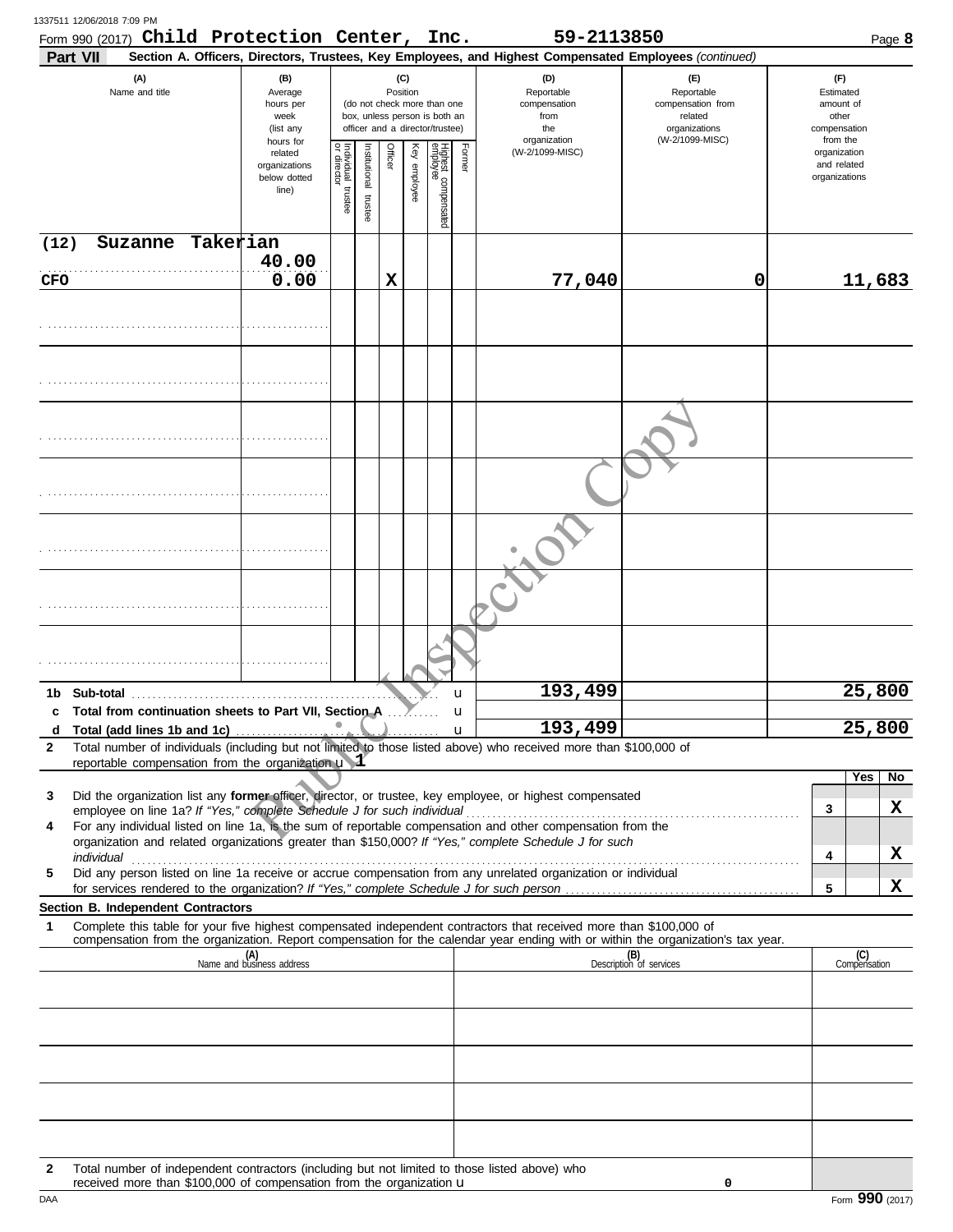## Form 990 (2017) Page **9 Child Protection Center, Inc. 59-2113850**

## **Part VIII Statement of Revenue** Check if Schedule O contains a response or note to any line in this Part VIII . . . . . . . . . . . . . . . . . . . . . . . . . . . . . . . . . . . . . . . . . . . .

|                                                           |     |                                                            |              |               | (A)<br>Total revenue | (B)<br>Related or<br>exempt | (C)<br>Unrelated<br>business | (D)<br>Revenue<br>excluded from tax |
|-----------------------------------------------------------|-----|------------------------------------------------------------|--------------|---------------|----------------------|-----------------------------|------------------------------|-------------------------------------|
|                                                           |     |                                                            |              |               |                      | function                    | revenue                      | under sections                      |
|                                                           |     | 1a Federated campaigns<br>1a                               |              | 52,268        |                      | revenue                     |                              | 512-514                             |
|                                                           |     | 1 <sub>b</sub><br><b>b</b> Membership dues                 |              |               |                      |                             |                              |                                     |
|                                                           |     | .<br>1 <sub>c</sub><br>c Fundraising events                |              | 675,885       |                      |                             |                              |                                     |
|                                                           |     | 1 <sub>d</sub><br>d Related organizations                  |              |               |                      |                             |                              |                                     |
| Contributions, Gifts, Grants<br>and Other Similar Amounts |     | 1e<br><b>e</b> Government grants (contributions)           |              | 1,330,329     |                      |                             |                              |                                     |
|                                                           |     | f All other contributions, gifts, grants,                  |              |               |                      |                             |                              |                                     |
|                                                           |     | and similar amounts not included above<br>1f               |              | 533,564       |                      |                             |                              |                                     |
|                                                           | g   | Noncash contributions included in lines 1a-1f:             | \$           | 12,000        |                      |                             |                              |                                     |
|                                                           |     |                                                            |              | $\mathbf u$   | 2,592,046            |                             |                              |                                     |
|                                                           |     |                                                            |              | Busn. Code    |                      |                             |                              |                                     |
| Program Service Revenue                                   | 2a  | Program Service Fees                                       |              | 624410        | 21,587               | 21,587                      |                              |                                     |
|                                                           | b   |                                                            |              |               |                      |                             |                              |                                     |
|                                                           | с   |                                                            |              |               |                      |                             |                              |                                     |
|                                                           | d   |                                                            |              |               |                      |                             |                              |                                     |
|                                                           |     |                                                            |              |               |                      |                             |                              |                                     |
|                                                           |     | f All other program service revenue                        |              |               |                      |                             |                              |                                     |
|                                                           |     |                                                            |              |               | 21,587               |                             |                              |                                     |
|                                                           | 3   | Investment income (including dividends, interest,          |              |               |                      |                             |                              |                                     |
|                                                           |     | and other similar amounts)                                 |              | $\mathbf u$   | 21,056               |                             |                              | 21,056                              |
|                                                           | 4   | Income from investment of tax-exempt bond proceeds u       |              |               |                      |                             |                              |                                     |
|                                                           | 5   |                                                            |              |               | $\bullet$            |                             |                              |                                     |
|                                                           |     | (i) Real                                                   |              | (ii) Personal |                      |                             |                              |                                     |
|                                                           | 6а  | Gross rents                                                |              |               |                      |                             |                              |                                     |
|                                                           | b   | Less: rental exps.                                         |              |               |                      |                             |                              |                                     |
|                                                           |     | Rental inc. or (loss)                                      |              |               |                      |                             |                              |                                     |
|                                                           | d   | Net rental income or (loss)<br><b>7a</b> Gross amount from |              | u             |                      |                             |                              |                                     |
|                                                           |     | (i) Securities<br>sales of assets                          |              | (ii) Other    |                      |                             |                              |                                     |
|                                                           |     | 202,714<br>other than inventory                            |              |               |                      |                             |                              |                                     |
|                                                           |     | <b>b</b> Less: cost or other<br>187,136                    |              |               |                      |                             |                              |                                     |
|                                                           |     | basis & sales exps.<br>15,578<br>c Gain or (loss)          |              |               |                      |                             |                              |                                     |
|                                                           |     | d Net gain or (loss)                                       |              | u             | 15,578               |                             |                              | 15,578                              |
|                                                           |     | 8a Gross income from fundraising events                    |              |               |                      |                             |                              |                                     |
| Revenue                                                   |     | 675,885<br>(not including \$                               |              |               |                      |                             |                              |                                     |
|                                                           |     | of contributions reported on line 1c)                      |              |               |                      |                             |                              |                                     |
|                                                           |     | See Part IV, line 18                                       | $\mathbf{a}$ | 50,542        |                      |                             |                              |                                     |
| Other                                                     |     | <b>b</b> Less: direct expenses                             | $\mathbf b$  | 131,937       |                      |                             |                              |                                     |
|                                                           |     | c Net income or (loss) from fundraising events  u          |              |               | $-81,395$            |                             |                              |                                     |
|                                                           |     | 9a Gross income from gaming activities.                    |              |               |                      |                             |                              |                                     |
|                                                           |     | See Part IV, line 19 $\ldots$                              | a            |               |                      |                             |                              |                                     |
|                                                           |     | <b>b</b> Less: direct expenses                             | b            |               |                      |                             |                              |                                     |
|                                                           |     | c Net income or (loss) from gaming activities  u           |              |               |                      |                             |                              |                                     |
|                                                           |     | 10a Gross sales of inventory, less                         |              |               |                      |                             |                              |                                     |
|                                                           |     | returns and allowances                                     | a            |               |                      |                             |                              |                                     |
|                                                           |     | <b>b</b> Less: cost of goods sold                          | b            |               |                      |                             |                              |                                     |
|                                                           |     | c Net income or (loss) from sales of inventory  u          |              |               |                      |                             |                              |                                     |
|                                                           |     | Miscellaneous Revenue                                      |              | Busn. Code    |                      |                             |                              |                                     |
|                                                           | 11a | Other Income                                               |              | 900099        | 13,923               | 13,923                      |                              |                                     |
|                                                           | b   |                                                            |              |               |                      |                             |                              |                                     |
|                                                           | c   |                                                            |              |               |                      |                             |                              |                                     |
|                                                           | d   | All other revenue                                          |              |               |                      |                             |                              |                                     |
|                                                           |     |                                                            |              | $\mathbf u$   | 13,923               |                             |                              |                                     |
|                                                           | 12  |                                                            |              |               | 2,582,795            | 35,510                      | 01                           | 36,634                              |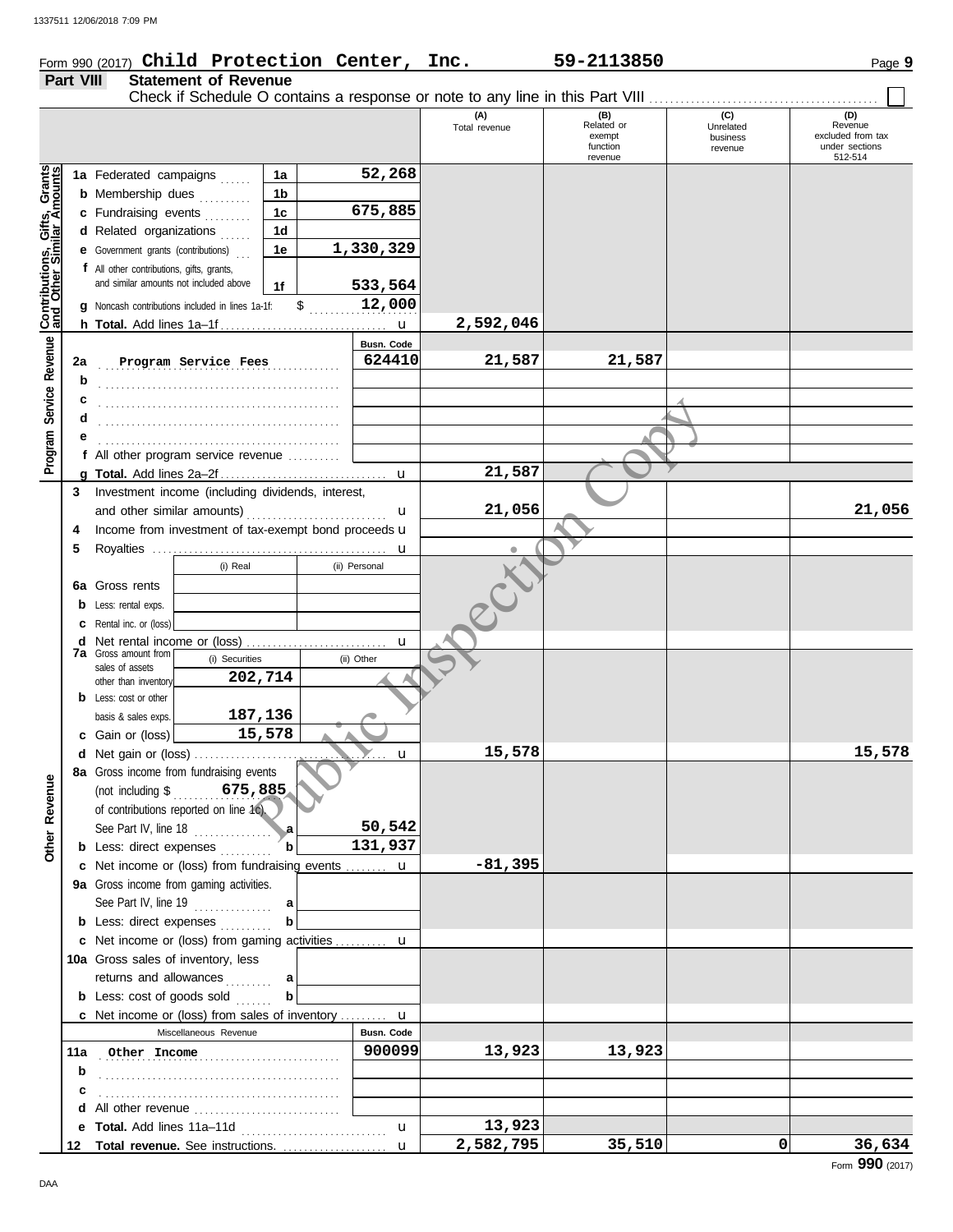# Form 990 (2017) Page **10 Child Protection Center, Inc. 59-2113850**

|              | <b>Statement of Functional Expenses</b><br>Part IX                                                                                                                                                                            |                       |                                    |                                           |                                |  |  |  |  |  |
|--------------|-------------------------------------------------------------------------------------------------------------------------------------------------------------------------------------------------------------------------------|-----------------------|------------------------------------|-------------------------------------------|--------------------------------|--|--|--|--|--|
|              | Section 501(c)(3) and 501(c)(4) organizations must complete all columns. All other organizations must complete column (A).                                                                                                    |                       |                                    |                                           |                                |  |  |  |  |  |
|              | Check if Schedule O contains a response or note to any line in this Part IX                                                                                                                                                   |                       |                                    |                                           |                                |  |  |  |  |  |
|              | Do not include amounts reported on lines 6b,<br>7b, 8b, 9b, and 10b of Part VIII.                                                                                                                                             | (A)<br>Total expenses | (B)<br>Program service<br>expenses | (C)<br>Management and<br>general expenses | (D)<br>Fundraising<br>expenses |  |  |  |  |  |
| $\mathbf 1$  | Grants and other assistance to domestic organizations                                                                                                                                                                         |                       |                                    |                                           |                                |  |  |  |  |  |
|              | and domestic governments. See Part IV, line 21                                                                                                                                                                                |                       |                                    |                                           |                                |  |  |  |  |  |
| $\mathbf{2}$ | Grants and other assistance to domestic                                                                                                                                                                                       |                       |                                    |                                           |                                |  |  |  |  |  |
|              | individuals. See Part IV, line 22                                                                                                                                                                                             |                       |                                    |                                           |                                |  |  |  |  |  |
| 3            | Grants and other assistance to foreign                                                                                                                                                                                        |                       |                                    |                                           |                                |  |  |  |  |  |
|              | organizations, foreign governments, and foreign                                                                                                                                                                               |                       |                                    |                                           |                                |  |  |  |  |  |
|              | individuals. See Part IV, lines 15 and 16                                                                                                                                                                                     |                       |                                    |                                           |                                |  |  |  |  |  |
|              | Benefits paid to or for members                                                                                                                                                                                               |                       |                                    |                                           |                                |  |  |  |  |  |
| 5            | Compensation of current officers, directors,                                                                                                                                                                                  |                       |                                    |                                           |                                |  |  |  |  |  |
|              | trustees, and key employees                                                                                                                                                                                                   | 219,297               | 197,764                            | 21,533                                    |                                |  |  |  |  |  |
| 6            | Compensation not included above, to disqualified                                                                                                                                                                              |                       |                                    |                                           |                                |  |  |  |  |  |
|              | persons (as defined under section 4958(f)(1)) and                                                                                                                                                                             |                       |                                    |                                           |                                |  |  |  |  |  |
|              | persons described in section 4958(c)(3)(B)                                                                                                                                                                                    | 1,248,317             |                                    | 26,207                                    |                                |  |  |  |  |  |
| 7            | Other salaries and wages                                                                                                                                                                                                      |                       | 1,132,489                          |                                           | 89,621                         |  |  |  |  |  |
| 8            | Pension plan accruals and contributions (include                                                                                                                                                                              | 56,367                | 49,464                             | 762                                       | 6,141                          |  |  |  |  |  |
|              | section 401(k) and 403(b) employer contributions)<br>Other employee benefits [11] [11] Other employee benefits                                                                                                                | 120,018               | 106,664                            | 333                                       | 13,021                         |  |  |  |  |  |
| 9<br>10      |                                                                                                                                                                                                                               | 102,293               | 92, 711                            | 3,269                                     | 6,313                          |  |  |  |  |  |
| 11           | Fees for services (non-employees):                                                                                                                                                                                            |                       |                                    |                                           |                                |  |  |  |  |  |
| а            | Management                                                                                                                                                                                                                    |                       |                                    |                                           |                                |  |  |  |  |  |
| b            |                                                                                                                                                                                                                               | 2,449                 |                                    | 2,449                                     |                                |  |  |  |  |  |
| c            |                                                                                                                                                                                                                               | 22,467                | 20,138                             | 2,329                                     |                                |  |  |  |  |  |
| d            | Lobbying                                                                                                                                                                                                                      |                       |                                    |                                           |                                |  |  |  |  |  |
| е            | Professional fundraising services. See Part IV, line 17                                                                                                                                                                       |                       |                                    |                                           |                                |  |  |  |  |  |
| f            | Investment management fees                                                                                                                                                                                                    | 8,375                 |                                    | 8,375                                     |                                |  |  |  |  |  |
| a            | Other. (If line 11g amount exceeds 10% of line 25, column                                                                                                                                                                     |                       |                                    |                                           |                                |  |  |  |  |  |
|              | (A) amount, list line 11g expenses on Schedule O.)                                                                                                                                                                            | 29,642                | 27,111                             | 2,531                                     |                                |  |  |  |  |  |
| 12           | Advertising and promotion                                                                                                                                                                                                     | 13,448                | 10,320                             | 2,358                                     | 770                            |  |  |  |  |  |
| 13           |                                                                                                                                                                                                                               | 62,845                | 54,810                             | 5,345                                     | 2,690                          |  |  |  |  |  |
| 14           | Information technology                                                                                                                                                                                                        |                       |                                    |                                           |                                |  |  |  |  |  |
| 15           |                                                                                                                                                                                                                               |                       |                                    |                                           |                                |  |  |  |  |  |
| 16           |                                                                                                                                                                                                                               | 149,993               | 138,358                            | 11,604                                    | 31                             |  |  |  |  |  |
| 17           | Travel                                                                                                                                                                                                                        | 44,083                | 40,748                             | 2,744                                     | 591                            |  |  |  |  |  |
| 18           | Payments of travel or entertainment expenses                                                                                                                                                                                  |                       |                                    |                                           |                                |  |  |  |  |  |
|              | for any federal, state, or local public officials                                                                                                                                                                             |                       |                                    |                                           |                                |  |  |  |  |  |
| 19           | Conferences, conventions, and meetings                                                                                                                                                                                        |                       |                                    |                                           |                                |  |  |  |  |  |
| 20           |                                                                                                                                                                                                                               |                       |                                    |                                           |                                |  |  |  |  |  |
| 21           | Payments to affiliates                                                                                                                                                                                                        |                       |                                    |                                           |                                |  |  |  |  |  |
| 22           | Depreciation, depletion, and amortization                                                                                                                                                                                     | 145,320               | 86,310                             | 59,010                                    |                                |  |  |  |  |  |
| 23           | Insurance with a continuum and the continuum of the continuum of the continuum of the continuum of the continuum of the continuum of the continuum of the continuum of the continuum of the continuum of the continuum of the | 32,206                | 27,974                             | 4,232                                     |                                |  |  |  |  |  |
| 24           | Other expenses. Itemize expenses not covered                                                                                                                                                                                  |                       |                                    |                                           |                                |  |  |  |  |  |
|              | above (List miscellaneous expenses in line 24e. If<br>line 24e amount exceeds 10% of line 25, column                                                                                                                          |                       |                                    |                                           |                                |  |  |  |  |  |
|              | (A) amount, list line 24e expenses on Schedule O.)                                                                                                                                                                            |                       |                                    |                                           |                                |  |  |  |  |  |
|              | Equipment rental and main                                                                                                                                                                                                     | 35,931                | 26,733                             | 4,291                                     | 4,907                          |  |  |  |  |  |
| a<br>b       | Telephone                                                                                                                                                                                                                     | 14,933                | 13,458                             | 1,475                                     |                                |  |  |  |  |  |
| c            | Meals and Entertainment                                                                                                                                                                                                       | 6,673                 | 4,314                              | 1,579                                     | 780                            |  |  |  |  |  |
| d            | Dues and Subscriptions                                                                                                                                                                                                        | 3,772                 | 2,952                              | 687                                       | 133                            |  |  |  |  |  |
| е            | All other expenses                                                                                                                                                                                                            | 7,662                 | 2,292                              | 4,928                                     | 442                            |  |  |  |  |  |
| 25           | Total functional expenses. Add lines 1 through 24e                                                                                                                                                                            | 2,326,091             | 2,034,610                          | 166,041                                   | 125,440                        |  |  |  |  |  |
| 26           | Joint costs. Complete this line only if the                                                                                                                                                                                   |                       |                                    |                                           |                                |  |  |  |  |  |
|              | organization reported in column (B) joint costs                                                                                                                                                                               |                       |                                    |                                           |                                |  |  |  |  |  |
|              | from a combined educational campaign and<br>fundraising solicitation. Check here $\mathbf{u}$<br>if                                                                                                                           |                       |                                    |                                           |                                |  |  |  |  |  |

following SOP 98-2 (ASC 958-720) . . . . . . . . . . . . . .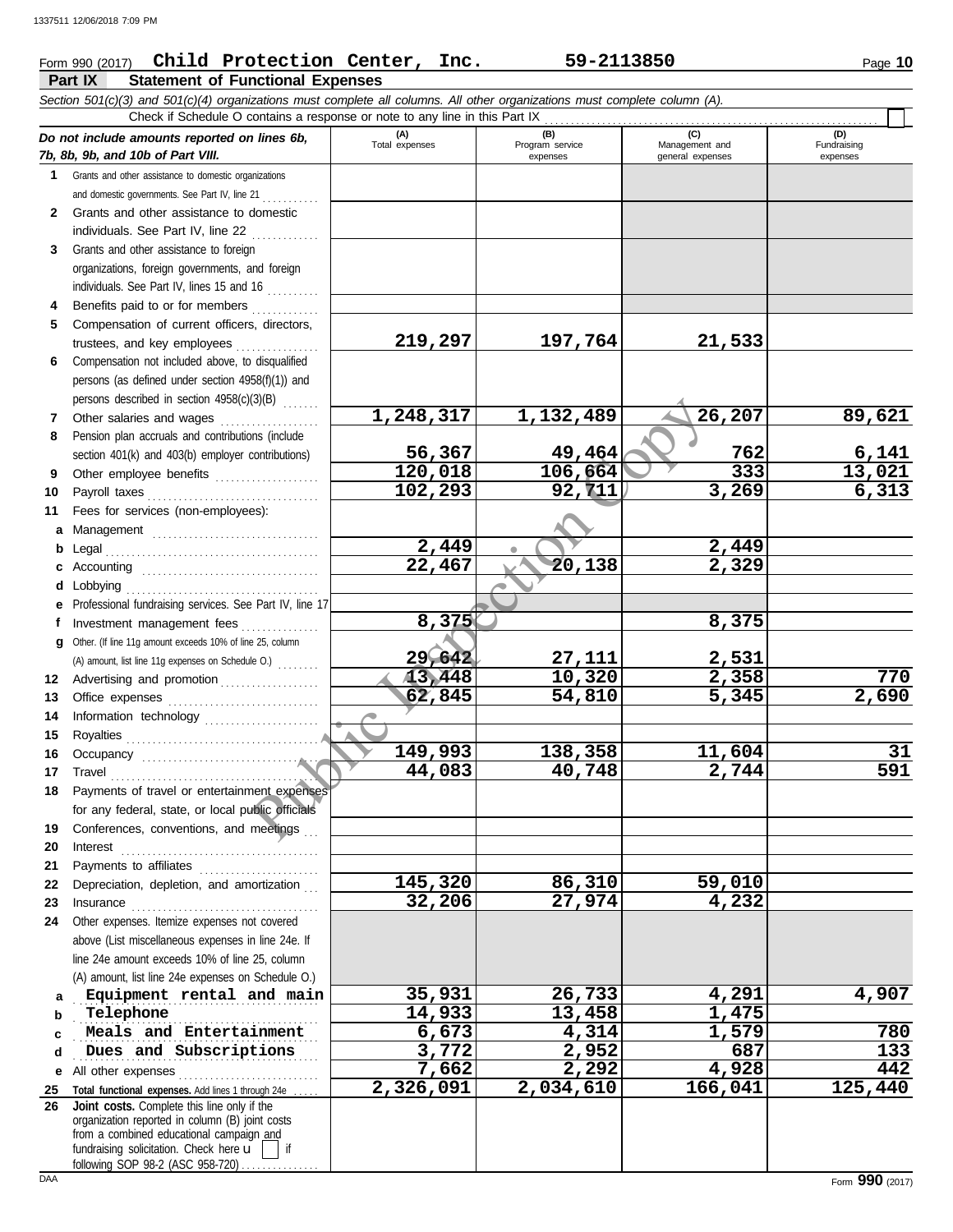## Form 990 (2017) Page **11 Child Protection Center, Inc. 59-2113850 Part X Balance Sheet**

|                 |          | Check if Schedule O contains a response or note to any line in this Part X                                                                                                                                                     |                         |           |                          |                         |                             |  |
|-----------------|----------|--------------------------------------------------------------------------------------------------------------------------------------------------------------------------------------------------------------------------------|-------------------------|-----------|--------------------------|-------------------------|-----------------------------|--|
|                 |          |                                                                                                                                                                                                                                |                         |           | (A)<br>Beginning of year |                         | (B)<br>End of year          |  |
|                 | 1        |                                                                                                                                                                                                                                |                         |           | 1,487,603                | $\mathbf 1$             | 1,397,297                   |  |
|                 | 2        |                                                                                                                                                                                                                                |                         |           | 60,260                   | $\overline{2}$          | 85,354                      |  |
|                 | 3        |                                                                                                                                                                                                                                |                         |           | 1,500                    | $\mathbf{3}$            | 15,620                      |  |
|                 | 4        |                                                                                                                                                                                                                                |                         |           | 236,236                  | $\overline{\mathbf{4}}$ | 226,929                     |  |
|                 | 5        | Loans and other receivables from current and former officers, directors,                                                                                                                                                       |                         |           |                          |                         |                             |  |
|                 |          | trustees, key employees, and highest compensated employees.                                                                                                                                                                    |                         |           |                          |                         |                             |  |
|                 |          | Complete Part II of Schedule L                                                                                                                                                                                                 |                         |           |                          | 5                       |                             |  |
|                 | 6        | Loans and other receivables from other disqualified persons (as defined under section                                                                                                                                          |                         |           |                          |                         |                             |  |
|                 |          | 4958(f)(1)), persons described in section 4958(c)(3)(B), and contributing employers and                                                                                                                                        |                         |           |                          |                         |                             |  |
|                 |          | sponsoring organizations of section 501(c)(9) voluntary employees' beneficiary                                                                                                                                                 |                         |           |                          |                         |                             |  |
|                 |          | organizations (see instructions). Complete Part II of Schedule L                                                                                                                                                               |                         |           |                          | 6                       |                             |  |
| Assets          | 7        |                                                                                                                                                                                                                                |                         |           |                          | $\overline{7}$          |                             |  |
|                 | 8        | Inventories for sale or use                                                                                                                                                                                                    |                         |           |                          | 8                       |                             |  |
|                 | 9        |                                                                                                                                                                                                                                | 9                       | 11,914    |                          |                         |                             |  |
|                 |          | 10a Land, buildings, and equipment: cost or                                                                                                                                                                                    |                         |           |                          |                         |                             |  |
|                 |          | other basis. Complete Part VI of Schedule D  10a                                                                                                                                                                               |                         | 4,822,981 |                          |                         |                             |  |
|                 |          |                                                                                                                                                                                                                                | $\lfloor$ 10b $\rfloor$ | 1,509,869 | 3, 363, 303              | 10c                     | $\frac{3,313,112}{784,664}$ |  |
|                 | 11       |                                                                                                                                                                                                                                | 510,343                 | 11        |                          |                         |                             |  |
|                 | 12       |                                                                                                                                                                                                                                |                         |           | 12                       |                         |                             |  |
|                 | 13       |                                                                                                                                                                                                                                |                         | 13        |                          |                         |                             |  |
|                 | 14       |                                                                                                                                                                                                                                |                         | 14        |                          |                         |                             |  |
|                 | 15       |                                                                                                                                                                                                                                |                         |           | 5,153                    | 15                      | 5,100                       |  |
|                 | 16       |                                                                                                                                                                                                                                |                         |           | 5,692,120                | 16                      | 5,839,990                   |  |
|                 | 17       |                                                                                                                                                                                                                                |                         |           | 8,018                    | 17                      | 85                          |  |
|                 | 18       |                                                                                                                                                                                                                                |                         |           |                          | 18                      |                             |  |
|                 | 19       | Deferred revenue contains and the container and the container and the containing of the containing of the containing of the containing of the containing of the containing of the containing of the containing of the containi | 140,880                 | 19<br>20  | 38,608                   |                         |                             |  |
|                 | 20       |                                                                                                                                                                                                                                |                         |           |                          |                         |                             |  |
|                 | 21       | Escrow or custodial account liability. Complete Part IV of Schedule D                                                                                                                                                          |                         |           |                          | 21                      |                             |  |
|                 | 22       | Loans and other payables to current and former officers, directors,                                                                                                                                                            |                         |           |                          |                         |                             |  |
| Liabilities     |          | trustees, key employees, highest compensated employees, and                                                                                                                                                                    |                         |           |                          |                         |                             |  |
|                 |          | disqualified persons. Complete Part II of Schedule L                                                                                                                                                                           |                         |           |                          | 22                      |                             |  |
|                 | 23<br>24 | Secured mortgages and notes payable to unrelated third parties<br>Unsecured notes and loans payable to unrelated third parties                                                                                                 |                         |           |                          | 23<br>24                |                             |  |
|                 | 25       | Other liabilities (including federal income tax) payables to related third                                                                                                                                                     |                         |           |                          |                         |                             |  |
|                 |          | parties, and other liabilities not included on lines 17-24). Complete Part X                                                                                                                                                   |                         |           |                          |                         |                             |  |
|                 |          | of Schedule D                                                                                                                                                                                                                  |                         |           |                          | 25                      |                             |  |
|                 | 26       |                                                                                                                                                                                                                                |                         |           | 148,898                  | 26                      | 38,693                      |  |
|                 |          | Organizations that follow SFAS 117 (ASC 958), check here u                                                                                                                                                                     | $\overline{X}$ and      |           |                          |                         |                             |  |
|                 |          | complete lines 27 through 29, and lines 33 and 34.                                                                                                                                                                             |                         |           |                          |                         |                             |  |
|                 | 27       |                                                                                                                                                                                                                                |                         |           | 5,543,222                | 27                      | 5,726,297                   |  |
| <b>Balances</b> | 28       |                                                                                                                                                                                                                                |                         |           |                          | 28                      | 75,000                      |  |
|                 | 29       |                                                                                                                                                                                                                                |                         |           |                          | 29                      |                             |  |
|                 |          | Organizations that do not follow SFAS 117 (ASC 958), check here u                                                                                                                                                              |                         | and       |                          |                         |                             |  |
| Assets or Fund  |          | complete lines 30 through 34.                                                                                                                                                                                                  |                         |           |                          |                         |                             |  |
|                 | 30       |                                                                                                                                                                                                                                |                         |           |                          | 30                      |                             |  |
|                 | 31       |                                                                                                                                                                                                                                |                         |           |                          | 31                      |                             |  |
| <b>b</b> et     | 32       | Retained earnings, endowment, accumulated income, or other funds                                                                                                                                                               |                         |           |                          | 32                      |                             |  |
|                 | 33       | Total net assets or fund balances                                                                                                                                                                                              |                         |           | 5,543,222                | 33                      | 5,801,297                   |  |
|                 | 34       |                                                                                                                                                                                                                                |                         |           | 5,692,120                | 34                      | 5,839,990                   |  |

Form **990** (2017)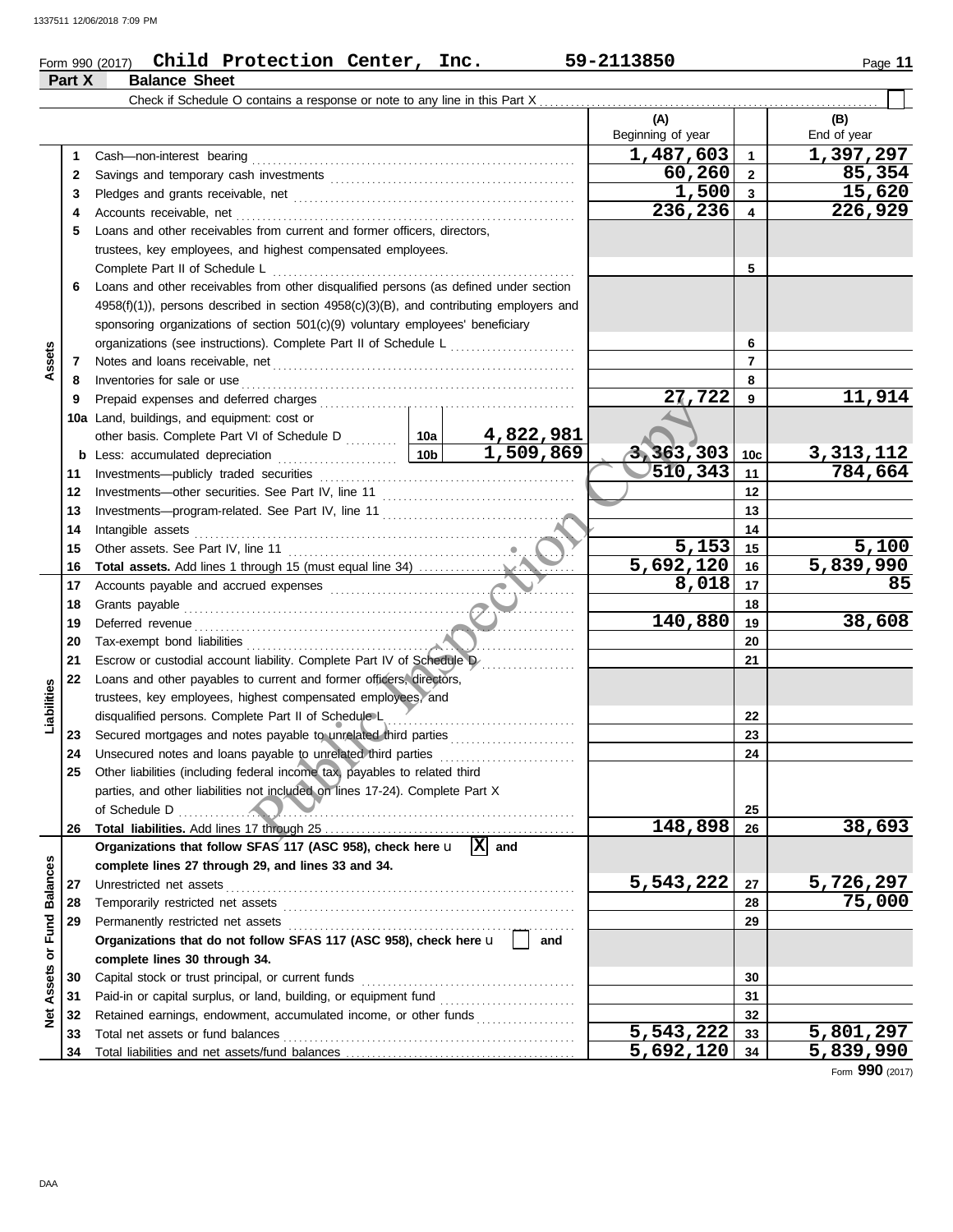|    | Form 990 (2017) $Child$ Protection Center, Inc.<br>59-2113850                                                                                                                                                                 |                         |                |         | Page 12         |
|----|-------------------------------------------------------------------------------------------------------------------------------------------------------------------------------------------------------------------------------|-------------------------|----------------|---------|-----------------|
|    | <b>Reconciliation of Net Assets</b><br>Part XI                                                                                                                                                                                |                         |                |         |                 |
|    |                                                                                                                                                                                                                               |                         |                |         |                 |
| 1  |                                                                                                                                                                                                                               | $\mathbf{1}$            | 2,582,795      |         |                 |
| 2  |                                                                                                                                                                                                                               | $\overline{2}$          | 2,326,091      |         |                 |
| 3  | Revenue less expenses. Subtract line 2 from line 1                                                                                                                                                                            | $\mathbf{3}$            |                | 256,704 |                 |
| 4  |                                                                                                                                                                                                                               | $\overline{\mathbf{4}}$ | 5,543,222      |         |                 |
| 5  | Net unrealized gains (losses) on investments [11] match and the control of the state of the state of the state of the state of the state of the state of the state of the state of the state of the state of the state of the | 5                       |                |         | 1,371           |
| 6  |                                                                                                                                                                                                                               | 6                       |                |         |                 |
| 7  |                                                                                                                                                                                                                               | $\overline{7}$          |                |         |                 |
| 8  |                                                                                                                                                                                                                               | 8                       |                |         |                 |
| 9  |                                                                                                                                                                                                                               | 9                       |                |         |                 |
| 10 | Net assets or fund balances at end of year. Combine lines 3 through 9 (must equal Part X, line                                                                                                                                |                         |                |         |                 |
|    | 33, column (B))                                                                                                                                                                                                               | 10                      | 5,801,297      |         |                 |
|    | <b>Financial Statements and Reporting</b><br>Part XII                                                                                                                                                                         |                         |                |         |                 |
|    |                                                                                                                                                                                                                               |                         |                |         |                 |
|    |                                                                                                                                                                                                                               |                         |                | Yes     | No              |
| 1. | $ \mathbf{X} $ Accrual<br>Accounting method used to prepare the Form 990:<br>Other<br>Cash                                                                                                                                    |                         |                |         |                 |
|    | If the organization changed its method of accounting from a prior year or checked "Other," explain in                                                                                                                         |                         |                |         |                 |
|    | Schedule O.                                                                                                                                                                                                                   |                         |                |         |                 |
|    | 2a Were the organization's financial statements compiled or reviewed by an independent accountant?                                                                                                                            |                         | 2a             |         | X               |
|    | If "Yes," check a box below to indicate whether the financial statements for the year were compiled or                                                                                                                        |                         |                |         |                 |
|    | reviewed on a separate basis, consolidated basis, or both:                                                                                                                                                                    |                         |                |         |                 |
|    | Both consolidated and separate basis<br>Separate basis<br>Consolidated basis                                                                                                                                                  |                         |                |         |                 |
|    | <b>b</b> Were the organization's financial statements audited by an independent accountant?                                                                                                                                   |                         | 2 <sub>b</sub> | x       |                 |
|    | If "Yes," check a box below to indicate whether the financial statements for the year were audited on a                                                                                                                       |                         |                |         |                 |
|    | separate basis, consolidated basis, or both:                                                                                                                                                                                  |                         |                |         |                 |
|    | $ \mathbf{X} $ Separate basis<br>Consolidated basis<br>  Both consolidated and separate basis                                                                                                                                 |                         |                |         |                 |
|    | c If "Yes" to line 2a or 2b, does the organization have a committee that assumes responsibility for oversight                                                                                                                 |                         |                |         |                 |
|    | of the audit, review, or compilation of its financial statements and selection of an independent accountant?                                                                                                                  |                         | 2c             | x       |                 |
|    | If the organization changed either its oversight process or selection process during the tax year, explain in                                                                                                                 |                         |                |         |                 |
|    | Schedule O.                                                                                                                                                                                                                   |                         |                |         |                 |
|    | 3a As a result of a federal award, was the organization required to undergo an audit or audits as set forth in                                                                                                                |                         |                |         |                 |
|    | the Single Audit Act and OMB Circular A-133?                                                                                                                                                                                  |                         | 3a             |         | x               |
|    | b If "Yes," did the organization undergo the required audit or audits? If the organization did not undergo the                                                                                                                |                         |                |         |                 |
|    |                                                                                                                                                                                                                               |                         | 3 <sub>b</sub> |         |                 |
|    |                                                                                                                                                                                                                               |                         |                |         | Form 990 (2017) |
|    |                                                                                                                                                                                                                               |                         |                |         |                 |
|    |                                                                                                                                                                                                                               |                         |                |         |                 |
|    |                                                                                                                                                                                                                               |                         |                |         |                 |
|    |                                                                                                                                                                                                                               |                         |                |         |                 |
|    |                                                                                                                                                                                                                               |                         |                |         |                 |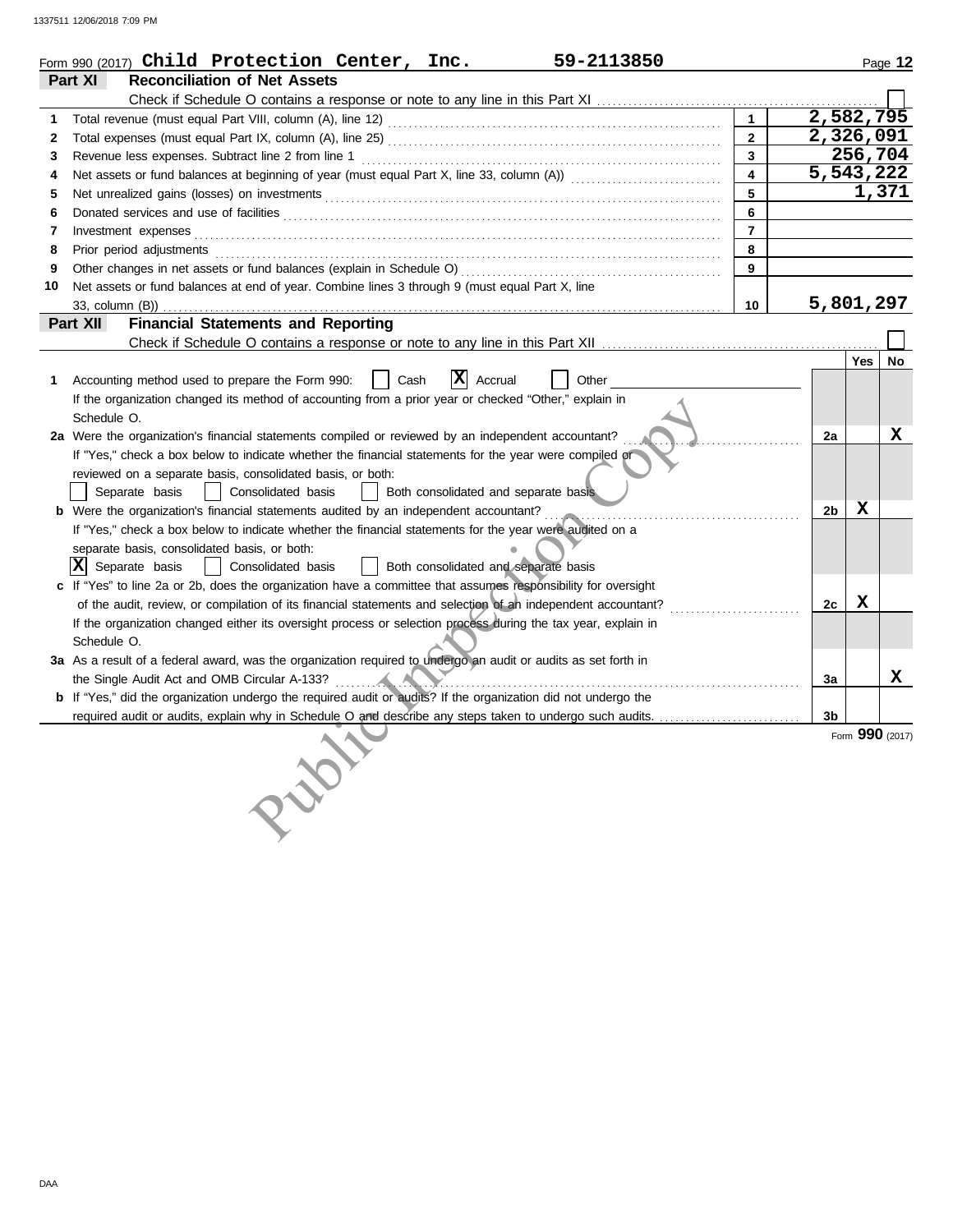| <b>SCHEDULE A</b>                     |                                                                                                                                            | <b>Public Charity Status and Public Support</b>                                                                                                                                                                                                                                                                  |                                                      |                                        | OMB No. 1545-0047                   |  |  |  |  |  |
|---------------------------------------|--------------------------------------------------------------------------------------------------------------------------------------------|------------------------------------------------------------------------------------------------------------------------------------------------------------------------------------------------------------------------------------------------------------------------------------------------------------------|------------------------------------------------------|----------------------------------------|-------------------------------------|--|--|--|--|--|
| (Form 990 or 990-EZ)                  |                                                                                                                                            | Complete if the organization is a section 501(c)(3) organization or a section 4947(a)(1) nonexempt charitable trust.                                                                                                                                                                                             |                                                      |                                        |                                     |  |  |  |  |  |
| Department of the Treasury            |                                                                                                                                            | La Attach to Form 990 or Form 990-EZ.                                                                                                                                                                                                                                                                            |                                                      |                                        | Open to Public                      |  |  |  |  |  |
| Internal Revenue Service              |                                                                                                                                            | <b>u</b> Go to www.irs.gov/Form990 for instructions and the latest information.                                                                                                                                                                                                                                  |                                                      |                                        | Inspection                          |  |  |  |  |  |
| Name of the organization              |                                                                                                                                            | Child Protection Center, Inc.                                                                                                                                                                                                                                                                                    |                                                      | 59-2113850                             | Employer identification number      |  |  |  |  |  |
| Part I                                |                                                                                                                                            | Reason for Public Charity Status (All organizations must complete this part.) See instructions.                                                                                                                                                                                                                  |                                                      |                                        |                                     |  |  |  |  |  |
|                                       |                                                                                                                                            | The organization is not a private foundation because it is: (For lines 1 through 12, check only one box.)                                                                                                                                                                                                        |                                                      |                                        |                                     |  |  |  |  |  |
| 1                                     |                                                                                                                                            | A church, convention of churches, or association of churches described in section 170(b)(1)(A)(i).                                                                                                                                                                                                               |                                                      |                                        |                                     |  |  |  |  |  |
| 2                                     |                                                                                                                                            | A school described in section 170(b)(1)(A)(ii). (Attach Schedule E (Form 990 or 990-EZ).)                                                                                                                                                                                                                        |                                                      |                                        |                                     |  |  |  |  |  |
| 3<br>4                                |                                                                                                                                            | A hospital or a cooperative hospital service organization described in section 170(b)(1)(A)(iii).                                                                                                                                                                                                                |                                                      |                                        |                                     |  |  |  |  |  |
|                                       | A medical research organization operated in conjunction with a hospital described in section 170(b)(1)(A)(iii). Enter the hospital's name, |                                                                                                                                                                                                                                                                                                                  |                                                      |                                        |                                     |  |  |  |  |  |
| 5                                     | An organization operated for the benefit of a college or university owned or operated by a governmental unit described in                  |                                                                                                                                                                                                                                                                                                                  |                                                      |                                        |                                     |  |  |  |  |  |
|                                       | section 170(b)(1)(A)(iv). (Complete Part II.)                                                                                              |                                                                                                                                                                                                                                                                                                                  |                                                      |                                        |                                     |  |  |  |  |  |
| 6                                     |                                                                                                                                            | A federal, state, or local government or governmental unit described in section 170(b)(1)(A)(v).                                                                                                                                                                                                                 |                                                      |                                        |                                     |  |  |  |  |  |
| x<br>7                                | described in section 170(b)(1)(A)(vi). (Complete Part II.)                                                                                 | An organization that normally receives a substantial part of its support from a governmental unit or from the general public                                                                                                                                                                                     |                                                      |                                        |                                     |  |  |  |  |  |
| 8                                     |                                                                                                                                            | A community trust described in section 170(b)(1)(A)(vi). (Complete Part II.)                                                                                                                                                                                                                                     |                                                      |                                        |                                     |  |  |  |  |  |
| 9<br>university:                      |                                                                                                                                            | An agricultural research organization described in section 170(b)(1)(A)(ix) operated in conjunction with a land-grant college<br>or university or a non-land grant college of agriculture (see instructions). Enter the name, city, and state of the college or                                                  |                                                      |                                        |                                     |  |  |  |  |  |
| 10                                    |                                                                                                                                            | An organization that normally receives: (1) more than 33 1/3% of its support from contributions, membership fees, and gross                                                                                                                                                                                      |                                                      |                                        |                                     |  |  |  |  |  |
|                                       |                                                                                                                                            | receipts from activities related to its exempt functions—subject to certain exceptions, and (2) no/more than 33 1/3% of its                                                                                                                                                                                      |                                                      |                                        |                                     |  |  |  |  |  |
|                                       |                                                                                                                                            | support from gross investment income and unrelated business taxable income (less section 511 tax) from businesses<br>acquired by the organization after June 30, 1975. See section 509(a)(2). (Complete Part III.)                                                                                               |                                                      |                                        |                                     |  |  |  |  |  |
| 11                                    |                                                                                                                                            | An organization organized and operated exclusively to test for public safety. See section 509(a)(4).                                                                                                                                                                                                             |                                                      |                                        |                                     |  |  |  |  |  |
| 12                                    |                                                                                                                                            | An organization organized and operated exclusively for the benefit of, to perform the functions of, or to carry out the purposes                                                                                                                                                                                 |                                                      |                                        |                                     |  |  |  |  |  |
|                                       |                                                                                                                                            | of one or more publicly supported organizations described in section 509(a)(1) or section 509(a)(2). See section 509(a)(3).                                                                                                                                                                                      |                                                      |                                        |                                     |  |  |  |  |  |
| a                                     |                                                                                                                                            | Check the box in lines 12a through 12d that describes the type of supporting organization and complete lines 12e, 12f, and 12g.<br>Type I. A supporting organization operated, supervised, or controlled by its supported organization(s), typically by giving                                                   |                                                      |                                        |                                     |  |  |  |  |  |
|                                       |                                                                                                                                            | the supported organization(s) the power to regularly appoint or elect a majority of the directors or trustees of the                                                                                                                                                                                             |                                                      |                                        |                                     |  |  |  |  |  |
|                                       |                                                                                                                                            | supporting organization. You must complete Part IV, Sections A and B.                                                                                                                                                                                                                                            |                                                      |                                        |                                     |  |  |  |  |  |
| b                                     |                                                                                                                                            | Type II. A supporting organization supervised or controlled in connection with its supported organization(s), by having<br>control or management of the supporting organization vested in the same persons that control or manage the supported<br>organization(s). You must complete Part IV, Sections A and C. |                                                      |                                        |                                     |  |  |  |  |  |
| C                                     |                                                                                                                                            | Type III functionally integrated. A supporting organization operated in connection with, and functionally integrated with,                                                                                                                                                                                       |                                                      |                                        |                                     |  |  |  |  |  |
| d                                     |                                                                                                                                            | its supported organization(s) (see instructions). You must complete Part IV, Sections A, D, and E.<br>Type III non-functionally integrated. A supporting organization operated in connection with its supported organization(s)                                                                                  |                                                      |                                        |                                     |  |  |  |  |  |
|                                       |                                                                                                                                            | that is not functionally integrated. The organization generally must satisfy a distribution requirement and an attentiveness                                                                                                                                                                                     |                                                      |                                        |                                     |  |  |  |  |  |
|                                       |                                                                                                                                            | requirement (see instructions). You must complete Part IV, Sections A and D, and Part V.                                                                                                                                                                                                                         |                                                      |                                        |                                     |  |  |  |  |  |
| е                                     |                                                                                                                                            | Check this box if the organization received a written determination from the IRS that it is a Type I, Type II, Type III<br>functionally integrated, or Type III non-functionally integrated supporting organization.                                                                                             |                                                      |                                        |                                     |  |  |  |  |  |
| f                                     |                                                                                                                                            |                                                                                                                                                                                                                                                                                                                  |                                                      |                                        |                                     |  |  |  |  |  |
| g                                     |                                                                                                                                            | Provide the following information about the supported organization(s).                                                                                                                                                                                                                                           |                                                      |                                        |                                     |  |  |  |  |  |
| (i) Name of supported<br>organization | $(ii)$ EIN                                                                                                                                 | (iii) Type of organization<br>(described on lines 1-10                                                                                                                                                                                                                                                           | (iv) Is the organization<br>listed in your governing | (v) Amount of monetary<br>support (see | (vi) Amount of                      |  |  |  |  |  |
|                                       |                                                                                                                                            | above (see instructions))                                                                                                                                                                                                                                                                                        | document?                                            | instructions)                          | other support (see<br>instructions) |  |  |  |  |  |
|                                       |                                                                                                                                            |                                                                                                                                                                                                                                                                                                                  | Yes<br>No                                            |                                        |                                     |  |  |  |  |  |
| (A)                                   |                                                                                                                                            |                                                                                                                                                                                                                                                                                                                  |                                                      |                                        |                                     |  |  |  |  |  |
| (B)                                   |                                                                                                                                            |                                                                                                                                                                                                                                                                                                                  |                                                      |                                        |                                     |  |  |  |  |  |
| (C)                                   |                                                                                                                                            |                                                                                                                                                                                                                                                                                                                  |                                                      |                                        |                                     |  |  |  |  |  |
| (D)                                   |                                                                                                                                            |                                                                                                                                                                                                                                                                                                                  |                                                      |                                        |                                     |  |  |  |  |  |
| (E)                                   |                                                                                                                                            |                                                                                                                                                                                                                                                                                                                  |                                                      |                                        |                                     |  |  |  |  |  |
|                                       |                                                                                                                                            |                                                                                                                                                                                                                                                                                                                  |                                                      |                                        |                                     |  |  |  |  |  |
| Total                                 |                                                                                                                                            |                                                                                                                                                                                                                                                                                                                  |                                                      |                                        |                                     |  |  |  |  |  |

**For Paperwork Reduction Act Notice, see the Instructions for Form 990 or 990-EZ.**

**Schedule A (Form 990 or 990-EZ) 2017**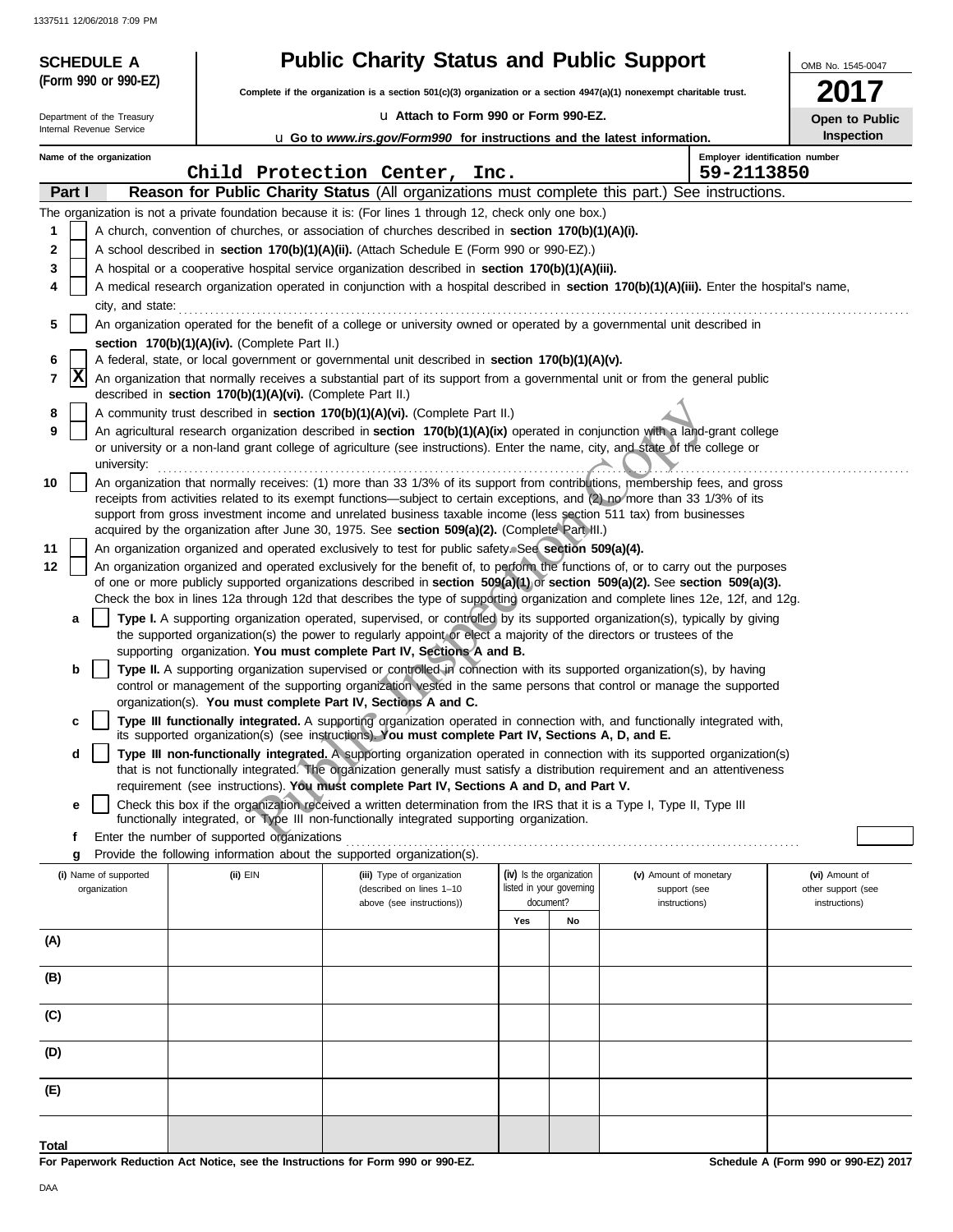## Schedule A (Form 990 or 990-EZ) 2017 Page **2 Child Protection Center, Inc. 59-2113850 Part II Support Schedule for Organizations Described in Sections 170(b)(1)(A)(iv) and 170(b)(1)(A)(vi)** (Complete only if you checked the box on line 5, 7, or 8 of Part I or if the organization failed to qualify under Part III. If the organization fails to qualify under the tests listed below, please complete Part III.) **Section A. Public Support Calendar year (or fiscal year beginning in) (f)** Total u **(a)** 2013 **(b)** 2014 **(c)** 2015 **(d)** 2016 **(e)** 2017 Gifts, grants, contributions, and **1** membership fees received. (Do not include any "unusual grants.") .......... **1,844,388 2,758,876 2,399,794 2,522,519 2,592,046 12,117,623 2** Tax revenues levied for the organization's benefit and either paid to or expended on its behalf ............ **3** The value of services or facilities furnished by a governmental unit to the organization without charge .............. **Total.** Add lines 1 through 3 ............ **4 1,844,388 2,758,876 2,399,794 2,522,519 2,592,046 12,117,623 5** The portion of total contributions by each person (other than a governmental unit or publicly supported organization) included on d on<br>
moment<br>
in line 4.<br>
in) **u** (a) 2013 (b) 2014 (c) 2015 (d) 2016<br>
1,844,388 2,758,876 2,399,794 2,522,519<br>
identics,<br>
is loans,<br>
is lost and the strength of distribution Copyright Copyright 10<br>
is lost to the organiz line 1 that exceeds 2% of the amount **155,329** shown on line 11, column (f)  $\ldots$ **Public support.** Subtract line 5 from line 4. **11,962,294 6 Section B. Total Support** Calendar year (or fiscal year beginning in)  $\bf{u}$  (a) 2013 (b) 2014 (c) 2015 (d) 2016 (e) 2017 (f) Total u **(b)** 2014 **(c)** 2015 **(d)** 2016 **(e)** 2017 **(a)** 2013 **7** Amounts from line 4 . . . . . . . . . . . . . . . . . . . . . **1,844,388 2,758,876 2,399,794 2,522,519 2,592,046 12,117,623** Gross income from interest, dividends, **8** payments received on securities loans, rents, royalties, and income from similar sources . . . . . . . . . . . . . . . . . . . . . . . . . . **8,566 6,579 311 12,148 21,056 48,660 9** Net income from unrelated business activities, whether or not the business is regularly carried on ................... **10** Other income. Do not include gain or loss from the sale of capital assets (Explain in Part VI.) ..................... **15,841 16,331 12,020 9,173 13,923 67,288 11 Total support.** Add lines 7 through 10 **12,233,571 12 12 290,620** Gross receipts from related activities, etc. (see instructions) . . . . . . . . . . . . . . . . . . . . . . . . . . . . . . . . . . . . . . . . . . . . . . . . . . . . . . . . . . . . . . . . . . . . . First five years. If the Form 990 is for the organization's first, second, third, fourth, or fifth tax year as a section 501(c)(3) **13** organization, check this box and stop here  $\blacktriangleright$ **Section C. Computation of Public Support Percentage 14 14** Public support percentage for 2017 (line 6, column (f) divided by line 11, column (f)) . . . . . . . . . . . . . . . . . . . . . . . . . . . . . . . . . . . . . . . . . . . . **% 97.78** Public support percentage from 2016 Schedule A, Part II, line 14 . . . . . . . . . . . . . . . . . . . . . . . . . . . . . . . . . . . . . . . . . . . . . . . . . . . . . . . . . . . . . . . . **15 15 % 97.57 16a 33 1/3% support test—2017.** If the organization did not check the box on line 13, and line 14 is 33 1/3% or more, check this box and **stop here.** The organization qualifies as a publicly supported organization . . . . . . . . . . . . . . . . . . . . . . . . . . . . . . . . . . . . . . . . . . . . . . . . . . . . . . . . . . . . . . . . . **X b 33 1/3% support test—2016.** If the organization did not check a box on line 13 or 16a, and line 15 is 33 1/3% or more, check this box and **stop here.** The organization qualifies as a publicly supported organization . . . . . . . . . . . . . . . . . . . . . . . . . . . . . . . . . . . . . . . . . . . . . . . . . . . . . . . . . . . . **17a 10%-facts-and-circumstances test—2017.** If the organization did not check a box on line 13, 16a, or 16b, and line 14 is 10% or more, and if the organization meets the "facts-and-circumstances" test, check this box and **stop here.** Explain in Part VI how the organization meets the "facts-and-circumstances" test. The organization qualifies as a publicly supported organization www.commutation.com/www.commutation.com/www.commutation.com/www.commutation.com/www.commutation.com **b 10%-facts-and-circumstances test—2016.** If the organization did not check a box on line 13, 16a, 16b, or 17a, and line 15 is 10% or more, and if the organization meets the "facts-and-circumstances" test, check this box and **stop here.** Explain in Part VI how the organization meets the "facts-and-circumstances" test. The organization qualifies as a publicly

**18 Private foundation.** If the organization did not check a box on line 13, 16a, 16b, 17a, or 17b, check this box and see supported organization . . . . . . . . . . . . . . . . . . . . . . . . . . . . . . . . . . . . . . . . . . . . . . . . . . . . . . . . . . . . . . . . . . . . . . . . . . . . . . . . . . . . . . . . . . . . . . . . . . . . . . . . . . . . . . . . . . . . . . . . . . . . . . . . instructions . . . . . . . . . . . . . . . . . . . . . . . . . . . . . . . . . . . . . . . . . . . . . . . . . . . . . . . . . . . . . . . . . . . . . . . . . . . . . . . . . . . . . . . . . . . . . . . . . . . . . . . . . . . . . . . . . . . . . . . . . . . . . . . . . . . . . . . . . . . .

**Schedule A (Form 990 or 990-EZ) 2017**

DAA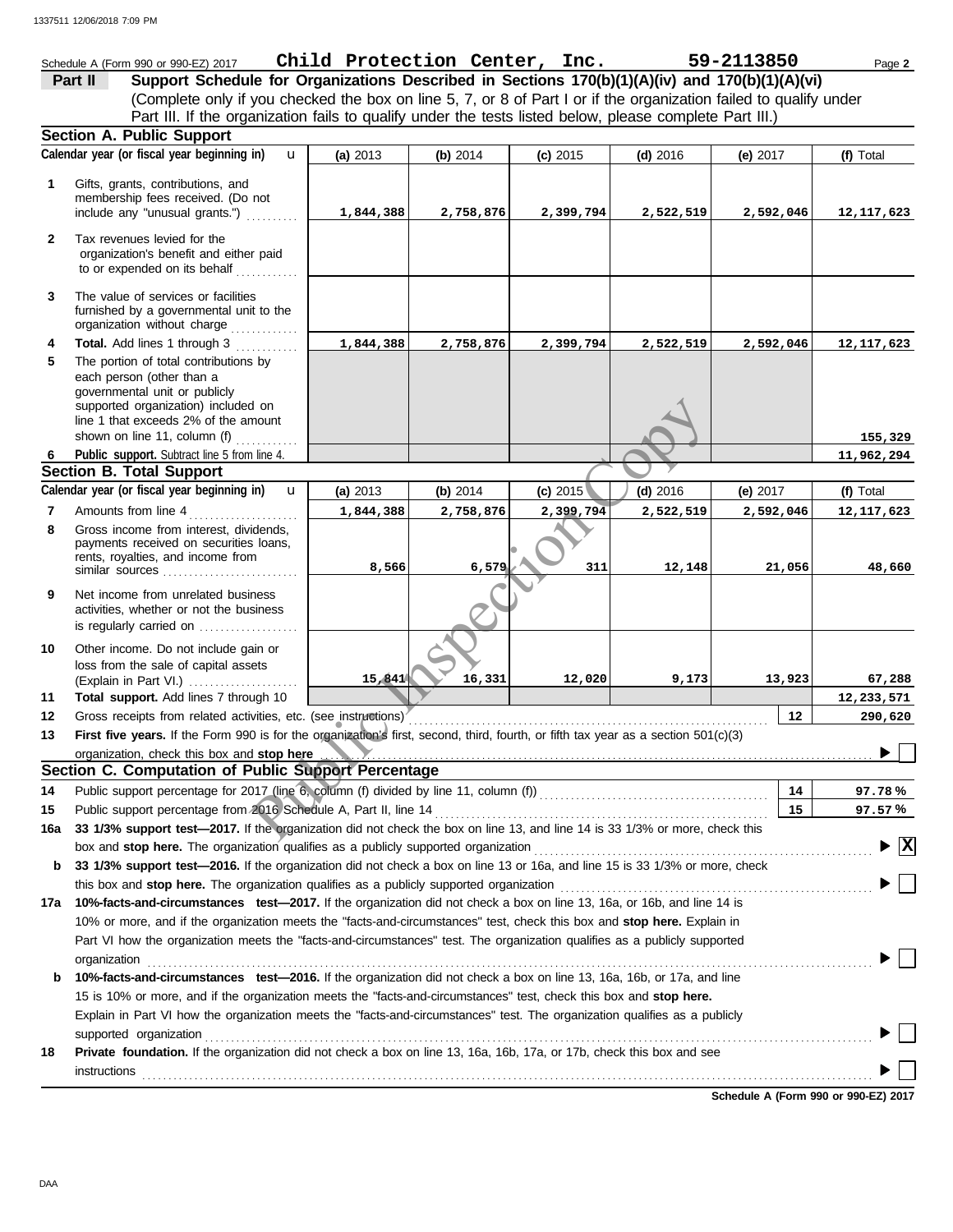|              | Schedule A (Form 990 or 990-EZ) 2017                                                                                                                                                                  |          | Child Protection Center, Inc. |            |            | 59-2113850 | Page 3    |
|--------------|-------------------------------------------------------------------------------------------------------------------------------------------------------------------------------------------------------|----------|-------------------------------|------------|------------|------------|-----------|
|              | Support Schedule for Organizations Described in Section 509(a)(2)<br>Part III                                                                                                                         |          |                               |            |            |            |           |
|              | (Complete only if you checked the box on line 10 of Part I or if the organization failed to qualify under Part II.                                                                                    |          |                               |            |            |            |           |
|              | If the organization fails to qualify under the tests listed below, please complete Part II.)                                                                                                          |          |                               |            |            |            |           |
|              | <b>Section A. Public Support</b>                                                                                                                                                                      |          |                               |            |            |            |           |
|              | Calendar year (or fiscal year beginning in)<br>$\mathbf{u}$                                                                                                                                           | (a) 2013 | (b) $2014$                    | $(c)$ 2015 | $(d)$ 2016 | (e) $2017$ | (f) Total |
| $\mathbf{1}$ | Gifts, grants, contributions, and membership<br>fees received. (Do not include any "unusual grants.")                                                                                                 |          |                               |            |            |            |           |
| $\mathbf{2}$ | Gross receipts from admissions, merchandise<br>sold or services performed, or facilities<br>furnished in any activity that is related to the<br>organization's tax-exempt purpose                     |          |                               |            |            |            |           |
| 3            | Gross receipts from activities that are not an<br>unrelated trade or business under section 513                                                                                                       |          |                               |            |            |            |           |
| 4            | Tax revenues levied for the<br>organization's benefit and either paid<br>to or expended on its behalf                                                                                                 |          |                               |            |            |            |           |
| 5            | The value of services or facilities<br>furnished by a governmental unit to the<br>organization without charge                                                                                         |          |                               |            |            |            |           |
| 6            | Total. Add lines 1 through 5                                                                                                                                                                          |          |                               |            |            |            |           |
|              | 7a Amounts included on lines 1, 2, and 3<br>received from disqualified persons                                                                                                                        |          |                               |            |            |            |           |
| b            | Amounts included on lines 2 and 3<br>received from other than disqualified<br>persons that exceed the greater of \$5,000<br>or 1% of the amount on line 13 for the year                               |          |                               |            |            |            |           |
| c            | Add lines 7a and 7b                                                                                                                                                                                   |          |                               |            |            |            |           |
| 8            | Public support. (Subtract line 7c from                                                                                                                                                                |          |                               |            |            |            |           |
|              | <b>Section B. Total Support</b>                                                                                                                                                                       |          |                               |            |            |            |           |
|              | Calendar year (or fiscal year beginning in)<br>$\mathbf{u}$                                                                                                                                           | (a) 2013 | (b) 2014                      | $(c)$ 2015 | $(d)$ 2016 | (e) $2017$ | (f) Total |
| 9            | Amounts from line 6                                                                                                                                                                                   |          |                               |            |            |            |           |
| 10a          | Gross income from interest, dividends,<br>payments received on securities loans, rents,<br>royalties, and income from similar sources                                                                 |          |                               |            |            |            |           |
| b            | Unrelated business taxable income (less<br>section 511 taxes) from businesses<br>acquired after June 30, 1975                                                                                         |          |                               |            |            |            |           |
| с            | Add lines 10a and 10b $\ldots$                                                                                                                                                                        |          |                               |            |            |            |           |
| 11           | Net income from unrelated business<br>activities not included in line 10b, whether<br>or not the business is regularly carried on                                                                     |          |                               |            |            |            |           |
| 12           | Other income. Do not include gain or<br>loss from the sale of capital assets<br>(Explain in Part VI.)                                                                                                 |          |                               |            |            |            |           |
| 13           | Total support. (Add lines 9, 10c, 11,                                                                                                                                                                 |          |                               |            |            |            |           |
| 14           | and 12.) $\ldots$<br>First five years. If the Form 990 is for the organization's first, second, third, fourth, or fifth tax year as a section 501(c)(3)<br>organization, check this box and stop here |          |                               |            |            |            |           |
|              | Section C. Computation of Public Support Percentage                                                                                                                                                   |          |                               |            |            |            |           |
| 15           |                                                                                                                                                                                                       |          |                               |            |            | 15         | %         |
| 16           | Section D. Computation of Investment Income Percentage                                                                                                                                                |          |                               |            |            | 16         | %         |
| 17           |                                                                                                                                                                                                       |          |                               |            |            | 17         | %         |
| 18           |                                                                                                                                                                                                       |          |                               |            |            | 18         | %         |
| 19a          | 33 1/3% support tests-2017. If the organization did not check the box on line 14, and line 15 is more than 33 1/3%, and line                                                                          |          |                               |            |            |            |           |
|              |                                                                                                                                                                                                       |          |                               |            |            |            |           |
| b            | 33 1/3% support tests-2016. If the organization did not check a box on line 14 or line 19a, and line 16 is more than 33 1/3%, and                                                                     |          |                               |            |            |            |           |
|              | line 18 is not more than 33 1/3%, check this box and stop here. The organization qualifies as a publicly supported organization                                                                       |          |                               |            |            |            |           |

**20 Private foundation.** If the organization did not check a box on line 14, 19a, or 19b, check this box and see instructions . . . . . . . . . . . . . . . . . . . . . . . . .

**Schedule A (Form 990 or 990-EZ) 2017**

 $\blacktriangleright \Box$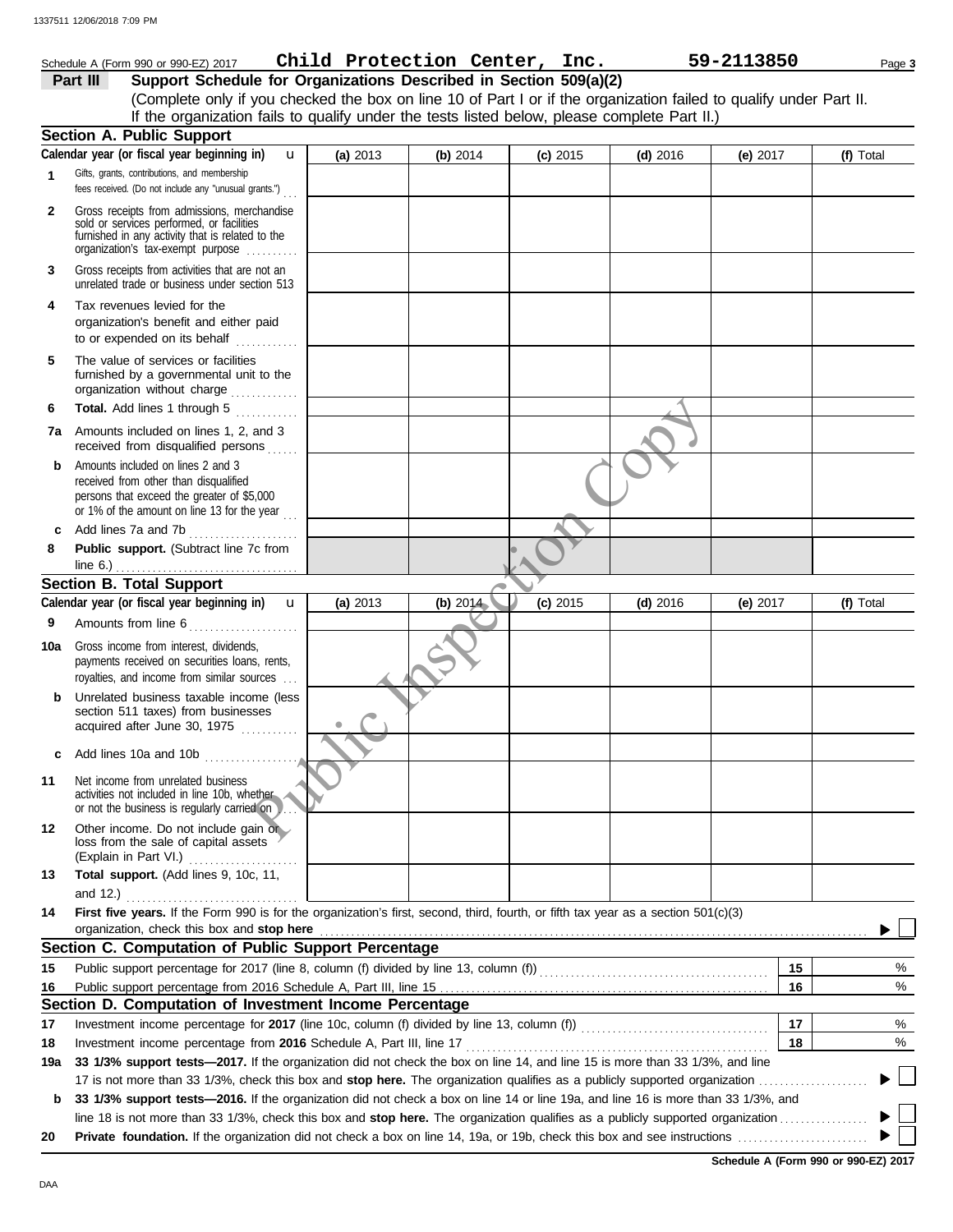|     | Child Protection Center, Inc.<br>Schedule A (Form 990 or 990-EZ) 2017                                                                                                                                                                                                                                                                                                                                                                                          | 59-2113850      |     | Page 4 |
|-----|----------------------------------------------------------------------------------------------------------------------------------------------------------------------------------------------------------------------------------------------------------------------------------------------------------------------------------------------------------------------------------------------------------------------------------------------------------------|-----------------|-----|--------|
|     | Part IV<br><b>Supporting Organizations</b><br>(Complete only if you checked a box in line 12 on Part I. If you checked 12a of Part I, complete Sections A<br>and B. If you checked 12b of Part I, complete Sections A and C. If you checked 12c of Part I, complete<br>Sections A, D, and E. If you checked 12d of Part I, complete Sections A and D, and complete Part V.)                                                                                    |                 |     |        |
|     | Section A. All Supporting Organizations                                                                                                                                                                                                                                                                                                                                                                                                                        |                 |     |        |
|     |                                                                                                                                                                                                                                                                                                                                                                                                                                                                |                 | Yes | No     |
| 1   | Are all of the organization's supported organizations listed by name in the organization's governing<br>documents? If "No," describe in Part VI how the supported organizations are designated. If designated by<br>class or purpose, describe the designation. If historic and continuing relationship, explain.                                                                                                                                              | 1               |     |        |
| 2   | Did the organization have any supported organization that does not have an IRS determination of status<br>under section 509(a)(1) or (2)? If "Yes," explain in Part VI how the organization determined that the supported                                                                                                                                                                                                                                      |                 |     |        |
| За  | organization was described in section 509(a)(1) or (2).<br>Did the organization have a supported organization described in section $501(c)(4)$ , (5), or (6)? If "Yes," answer                                                                                                                                                                                                                                                                                 | 2               |     |        |
| b   | $(b)$ and $(c)$ below.<br>Did the organization confirm that each supported organization qualified under section $501(c)(4)$ , $(5)$ , or $(6)$ and<br>satisfied the public support tests under section 509(a)(2)? If "Yes," describe in Part VI when and how the<br>organization made the determination.                                                                                                                                                       | 3a<br>3b        |     |        |
| c   | Did the organization ensure that all support to such organizations was used exclusively for section $170(c)(2)(B)$<br>purposes? If "Yes," explain in Part VI what controls the organization put in place to ensure such use.                                                                                                                                                                                                                                   | 3c              |     |        |
| 4a  | Was any supported organization not organized in the United States ("foreign supported organization")? If<br>"Yes," and if you checked 12a or 12b in Part I, answer (b) and (c) below.                                                                                                                                                                                                                                                                          | 4a              |     |        |
| b   | Did the organization have ultimate control and discretion in deciding whether to make grants to the foreign<br>supported organization? If "Yes," describe in Part VI how the organization had such control and discretion                                                                                                                                                                                                                                      |                 |     |        |
|     | despite being controlled or supervised by or in connection with its supported organizations.                                                                                                                                                                                                                                                                                                                                                                   | 4b              |     |        |
| c   | Did the organization support any foreign supported organization that does not have an IRS determination<br>under sections 501(c)(3) and 509(a)(1) or (2)? If "Yes," explain in Part VI what controls the organization used<br>to ensure that all support to the foreign supported organization was used exclusively for section $170(c)(2)(B)$                                                                                                                 |                 |     |        |
|     | purposes.                                                                                                                                                                                                                                                                                                                                                                                                                                                      | 4c              |     |        |
| 5а  | Did the organization add, substitute, or remove any supported organizations during the tax year? If "Yes,"<br>answer (b) and (c) below (if applicable). Also, provide detail in Part VI, including (i) the names and EIN<br>numbers of the supported organizations added, substituted, or removed; (ii) the reasons for each such action;<br>(iii) the authority under the organization's organizing document authorizing such action; and (iv) how the action |                 |     |        |
|     | was accomplished (such as by amendment to the organizing document).                                                                                                                                                                                                                                                                                                                                                                                            | 5a              |     |        |
| b   | Type I or Type II only. Was any added or substituted supported organization part of a class already<br>designated in the organization's organizing document?                                                                                                                                                                                                                                                                                                   | 5b              |     |        |
| c   | Substitutions only. Was the substitution the result of an event beyond the organization's control?                                                                                                                                                                                                                                                                                                                                                             | 5c              |     |        |
| 6   | Did the organization provide support (whether in the form of grants or the provision of services or facilities) to<br>anyone other than (i) its supported organizations, (ii) individuals that are part of the charitable class benefited<br>by one or more of its supported organizations, or (iii) other supporting organizations that also support or                                                                                                       |                 |     |        |
|     | benefit one or more of the filing organization's supported organizations? If "Yes," provide detail in Part VI.                                                                                                                                                                                                                                                                                                                                                 | 6               |     |        |
| 7   | Did the organization provide a grant, loan, compensation, or other similar payment to a substantial contributor<br>(defined in section $4958(c)(3)(C)$ ), a family member of a substantial contributor, or a 35% controlled entity with                                                                                                                                                                                                                        |                 |     |        |
|     | regard to a substantial contributor? If "Yes," complete Part I of Schedule L (Form 990 or 990-EZ).                                                                                                                                                                                                                                                                                                                                                             | 7               |     |        |
| 8   | Did the organization make a loan to a disqualified person (as defined in section 4958) not described in line 7?<br>If "Yes," complete Part I of Schedule L (Form 990 or 990-EZ).                                                                                                                                                                                                                                                                               | 8               |     |        |
| 9а  | Was the organization controlled directly or indirectly at any time during the tax year by one or more<br>disqualified persons as defined in section 4946 (other than foundation managers and organizations described                                                                                                                                                                                                                                           |                 |     |        |
|     | in section 509(a)(1) or (2))? If "Yes," provide detail in Part VI.                                                                                                                                                                                                                                                                                                                                                                                             | 9а              |     |        |
| b   | Did one or more disqualified persons (as defined in line 9a) hold a controlling interest in any entity in which<br>the supporting organization had an interest? If "Yes," provide detail in Part VI.                                                                                                                                                                                                                                                           | 9b              |     |        |
| c   | Did a disqualified person (as defined in line 9a) have an ownership interest in, or derive any personal benefit<br>from, assets in which the supporting organization also had an interest? If "Yes," provide detail in Part VI.                                                                                                                                                                                                                                | 9c              |     |        |
| 10a | Was the organization subject to the excess business holdings rules of section 4943 because of section<br>4943(f) (regarding certain Type II supporting organizations, and all Type III non-functionally integrated                                                                                                                                                                                                                                             |                 |     |        |
|     | supporting organizations)? If "Yes," answer 10b below.                                                                                                                                                                                                                                                                                                                                                                                                         | 10a             |     |        |
| b   | Did the organization have any excess business holdings in the tax year? (Use Schedule C, Form 4720, to<br>determine whether the organization had excess business holdings.)                                                                                                                                                                                                                                                                                    | 10 <sub>b</sub> |     |        |

**Schedule A (Form 990 or 990-EZ) 2017**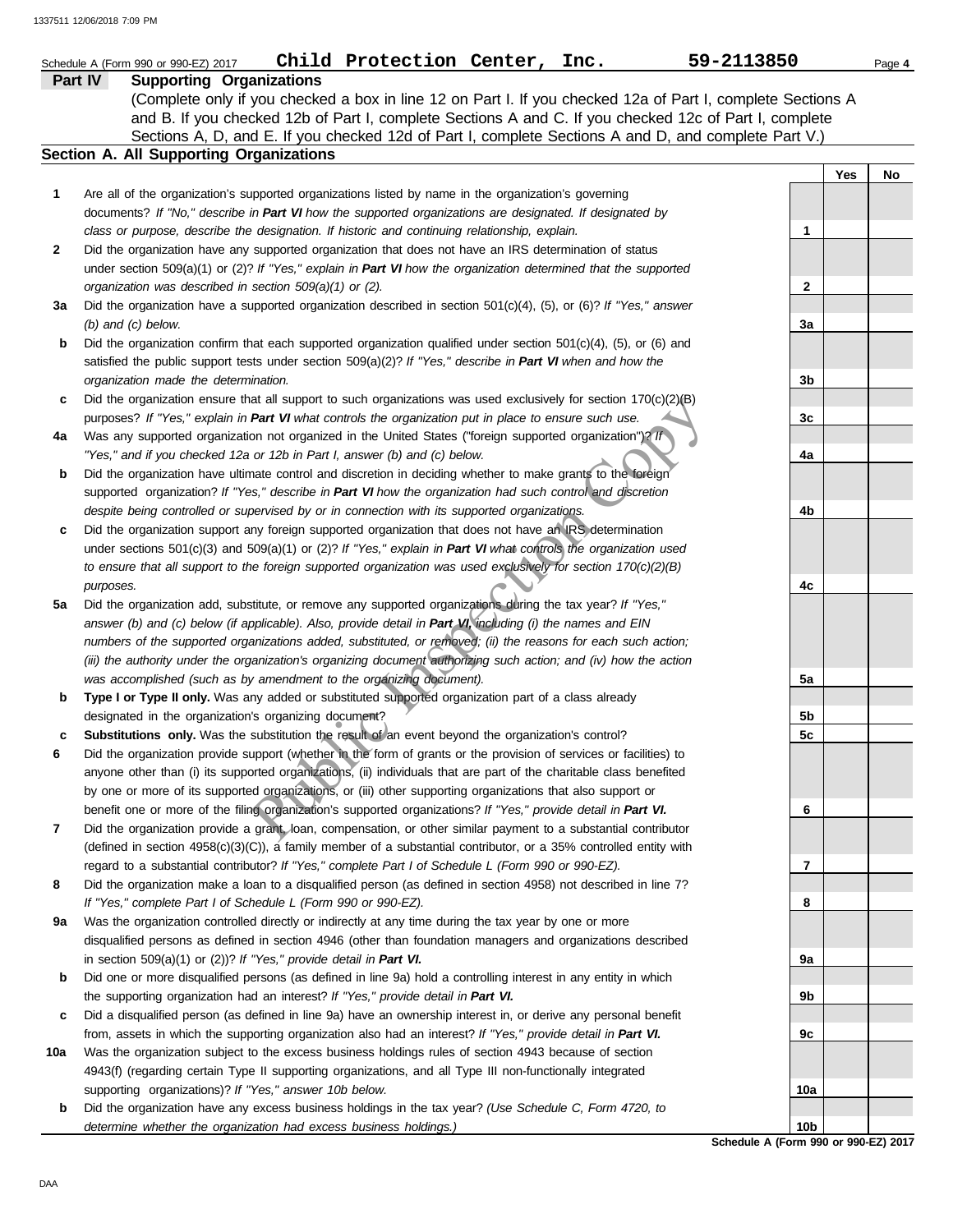|                | Child Protection Center, Inc.<br>59-2113850<br>Schedule A (Form 990 or 990-EZ) 2017                                               |                 |     | Page 5 |
|----------------|-----------------------------------------------------------------------------------------------------------------------------------|-----------------|-----|--------|
| <b>Part IV</b> | <b>Supporting Organizations (continued)</b>                                                                                       |                 |     |        |
|                |                                                                                                                                   |                 | Yes | No     |
| 11             | Has the organization accepted a gift or contribution from any of the following persons?                                           |                 |     |        |
| a              | A person who directly or indirectly controls, either alone or together with persons described in (b) and (c)                      |                 |     |        |
|                | below, the governing body of a supported organization?                                                                            | 11a             |     |        |
|                | <b>b</b> A family member of a person described in (a) above?                                                                      | 11 <sub>b</sub> |     |        |
| c              | A 35% controlled entity of a person described in (a) or (b) above? If "Yes" to a, b, or c, provide detail in Part VI.             | 11c             |     |        |
|                | Section B. Type I Supporting Organizations                                                                                        |                 |     |        |
|                |                                                                                                                                   |                 | Yes | No     |
| 1              | Did the directors, trustees, or membership of one or more supported organizations have the power to                               |                 |     |        |
|                | regularly appoint or elect at least a majority of the organization's directors or trustees at all times during the                |                 |     |        |
|                | tax year? If "No," describe in Part VI how the supported organization(s) effectively operated, supervised, or                     |                 |     |        |
|                | controlled the organization's activities. If the organization had more than one supported organization,                           |                 |     |        |
|                | describe how the powers to appoint and/or remove directors or trustees were allocated among the supported                         |                 |     |        |
|                | organizations and what conditions or restrictions, if any, applied to such powers during the tax year.                            | $\mathbf 1$     |     |        |
| 2              | Did the organization operate for the benefit of any supported organization other than the supported                               |                 |     |        |
|                | organization(s) that operated, supervised, or controlled the supporting organization? If "Yes," explain in Part                   |                 |     |        |
|                | VI how providing such benefit carried out the purposes of the supported organization(s) that operated,                            |                 |     |        |
|                | supervised, or controlled the supporting organization.                                                                            | $\mathbf{2}$    |     |        |
|                | Section C. Type II Supporting Organizations                                                                                       |                 |     |        |
|                |                                                                                                                                   |                 | Yes | No     |
| 1              | Were a majority of the organization's directors or trustees during the tax year also a majority of the directors                  |                 |     |        |
|                | or trustees of each of the organization's supported organization(s)? If "No," describe in Part VI how control                     |                 |     |        |
|                | or management of the supporting organization was vested in the same persons that controlled or managed                            |                 |     |        |
|                | the supported organization(s).                                                                                                    | $\mathbf{1}$    |     |        |
|                | Section D. All Type III Supporting Organizations                                                                                  |                 |     |        |
|                |                                                                                                                                   |                 | Yes | No     |
| 1              | Did the organization provide to each of its supported organizations, by the last day of the fifth month of the                    |                 |     |        |
|                | organization's tax year, (i) a written notice describing the type and amount of support provided during the prior tax             |                 |     |        |
|                | year, (ii) a copy of the Form 990 that was most recently filed as of the date of notification, and (iii) copies of the            |                 |     |        |
|                | organization's governing documents in effect on the date of notification, to the extent not previously provided?                  | $\mathbf 1$     |     |        |
| 2              | Were any of the organization's officers, directors, or trustees either (i) appointed or elected by the supported                  |                 |     |        |
|                | organization(s) or (ii) serving on the governing body of a supported organization? If "No," explain in Part VI how                |                 |     |        |
|                | the organization maintained a close and continuous working relationship with the supported organization(s).                       | $\mathbf{2}$    |     |        |
| 3              | By reason of the relationship described in (2), did the organization's supported organizations have a                             |                 |     |        |
|                | significant voice in the organization's investment policies and in directing the use of the organization's                        |                 |     |        |
|                | income or assets at all times during the tax year? If "Yes," describe in Part VI the role the organization's                      |                 |     |        |
|                | supported organizations played in this regard.                                                                                    | 3               |     |        |
|                | Section E. Type III Functionally-Integrated Supporting Organizations                                                              |                 |     |        |
| 1              | Check the box next to the method that the organization used to satisfy the Integral Part Test during the year (see instructions). |                 |     |        |
| a              | The organization satisfied the Activities Test. Complete line 2 below.                                                            |                 |     |        |
| b              | The organization is the parent of each of its supported organizations. Complete line 3 below.                                     |                 |     |        |
| c              | The organization supported a governmental entity. Describe in Part VI how you supported a government entity (see instructions).   |                 |     |        |
|                |                                                                                                                                   |                 |     |        |
|                | 2 Activities Test. Answer (a) and (b) below.                                                                                      |                 | Yes | No     |
| а              | Did substantially all of the organization's activities during the tax year directly further the exempt purposes of                |                 |     |        |
|                | the supported organization(s) to which the organization was responsive? If "Yes," then in Part VI identify                        |                 |     |        |
|                | those supported organizations and explain how these activities directly furthered their exempt purposes,                          |                 |     |        |
|                | how the organization was responsive to those supported organizations, and how the organization determined                         |                 |     |        |
|                | that these activities constituted substantially all of its activities.                                                            | 2a              |     |        |

- **b** Did the activities described in (a) constitute activities that, but for the organization's involvement, one or more of the organization's supported organization(s) would have been engaged in? *If "Yes," explain in Part VI the reasons for the organization's position that its supported organization(s) would have engaged in these activities but for the organization's involvement.*
- **3** Parent of Supported Organizations. *Answer (a) and (b) below.*
	- **a** Did the organization have the power to regularly appoint or elect a majority of the officers, directors, or trustees of each of the supported organizations? *Provide details in Part VI.*
	- **b** Did the organization exercise a substantial degree of direction over the policies, programs, and activities of each of its supported organizations? *If "Yes," describe in Part VI the role played by the organization in this regard.*

**2b 3a 3b**

DAA **Schedule A (Form 990 or 990-EZ) 2017**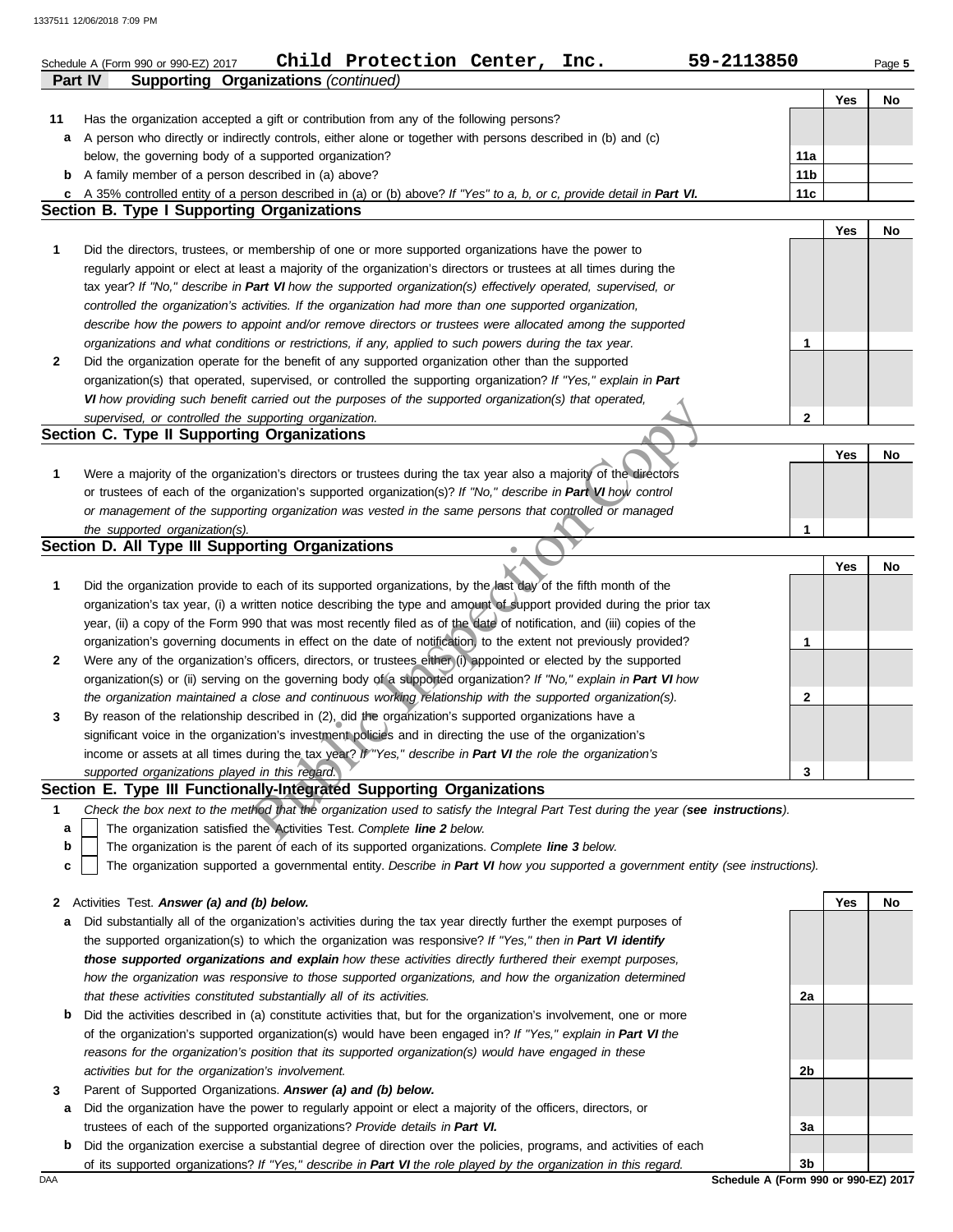|              | Child Protection Center,<br>Inc.<br>Schedule A (Form 990 or 990-EZ) 2017                                                         |                | 59-2113850     | Page 6                         |
|--------------|----------------------------------------------------------------------------------------------------------------------------------|----------------|----------------|--------------------------------|
| Part V       | Type III Non-Functionally Integrated 509(a)(3) Supporting Organizations                                                          |                |                |                                |
| $\mathbf{1}$ | Check here if the organization satisfied the Integral Part Test as a qualifying trust on Nov. 20, 1970 (explain in Part VI). See |                |                |                                |
|              | instructions. All other Type III non-functionally integrated supporting organizations must complete Sections A through E.        |                |                |                                |
|              | Section A - Adjusted Net Income                                                                                                  |                | (A) Prior Year | (B) Current Year<br>(optional) |
| 1            | Net short-term capital gain                                                                                                      | $\mathbf{1}$   |                |                                |
| $\mathbf{2}$ | Recoveries of prior-year distributions                                                                                           | $\overline{2}$ |                |                                |
| 3            | Other gross income (see instructions)                                                                                            | 3              |                |                                |
| 4            | Add lines 1 through 3.                                                                                                           | 4              |                |                                |
| 5            | Depreciation and depletion                                                                                                       | 5              |                |                                |
| 6            | Portion of operating expenses paid or incurred for production or                                                                 |                |                |                                |
|              | collection of gross income or for management, conservation, or                                                                   |                |                |                                |
|              | maintenance of property held for production of income (see instructions)                                                         | 6              |                |                                |
| 7            | Other expenses (see instructions)                                                                                                | $\overline{7}$ |                |                                |
| 8            | Adjusted Net Income (subtract lines 5, 6 and 7 from line 4).                                                                     | 8              |                |                                |
|              | <b>Section B - Minimum Asset Amount</b>                                                                                          |                | (A) Prior Year | (B) Current Year<br>(optional) |
| 1            | Aggregate fair market value of all non-exempt-use assets (see                                                                    |                |                |                                |
|              | instructions for short tax year or assets held for part of year):                                                                |                |                |                                |
|              | Average monthly value of securities<br>a                                                                                         | 1a             |                |                                |
|              | Average monthly cash balances<br>b                                                                                               | 1b             |                |                                |
|              | <b>c</b> Fair market value of other non-exempt-use assets                                                                        | 1 <sub>c</sub> |                |                                |
|              | <b>Total</b> (add lines 1a, 1b, and 1c)<br>d                                                                                     | 1d             |                |                                |
|              | <b>Discount</b> claimed for blockage or other<br>е                                                                               |                |                |                                |
|              | factors (explain in detail in <b>Part VI)</b> :                                                                                  |                |                |                                |
| $\mathbf{2}$ | Acquisition indebtedness applicable to non-exempt-use assets<br>ò                                                                | $\mathbf{2}$   |                |                                |
| 3            | Subtract line 2 from line 1d.                                                                                                    | 3              |                |                                |
| 4            | Cash deemed held for exempt use. Enter 1-1/2% of line 3 (for greater amount,                                                     |                |                |                                |
|              | see instructions).                                                                                                               | 4              |                |                                |
| 5            | Net value of non-exempt-use assets (subtract line 4 from line 3)                                                                 | 5              |                |                                |
| 6            | Multiply line 5 by .035.                                                                                                         | 6              |                |                                |
| 7            | Recoveries of prior-year distributions                                                                                           | $\overline{7}$ |                |                                |
| 8            | Minimum Asset Amount (add line 7 to line 6)                                                                                      | 8              |                |                                |
|              | Section C - Distributable Amount                                                                                                 |                |                | <b>Current Year</b>            |
| 1            | Adjusted net income for prior year (from Section A, line 8, Column A)                                                            | 1              |                |                                |
| $\mathbf{2}$ | Enter 85% of line 1.                                                                                                             | $\mathbf{2}$   |                |                                |
| 3            | Minimum asset amount for prior year (from Section B, line 8, Column A)                                                           | 3              |                |                                |
| 4            | Enter greater of line 2 or line 3.                                                                                               | 4              |                |                                |
| 5            | Income tax imposed in prior year.                                                                                                | 5              |                |                                |
| 6            | Distributable Amount. Subtract line 5 from line 4, unless subject to                                                             |                |                |                                |
|              | emergency temporary reduction (see instructions).                                                                                | 6              |                |                                |
|              |                                                                                                                                  |                |                |                                |

**7** | Check here if the current year is the organization's first as a non-functionally integrated Type III supporting organization (see instructions).

**Schedule A (Form 990 or 990-EZ) 2017**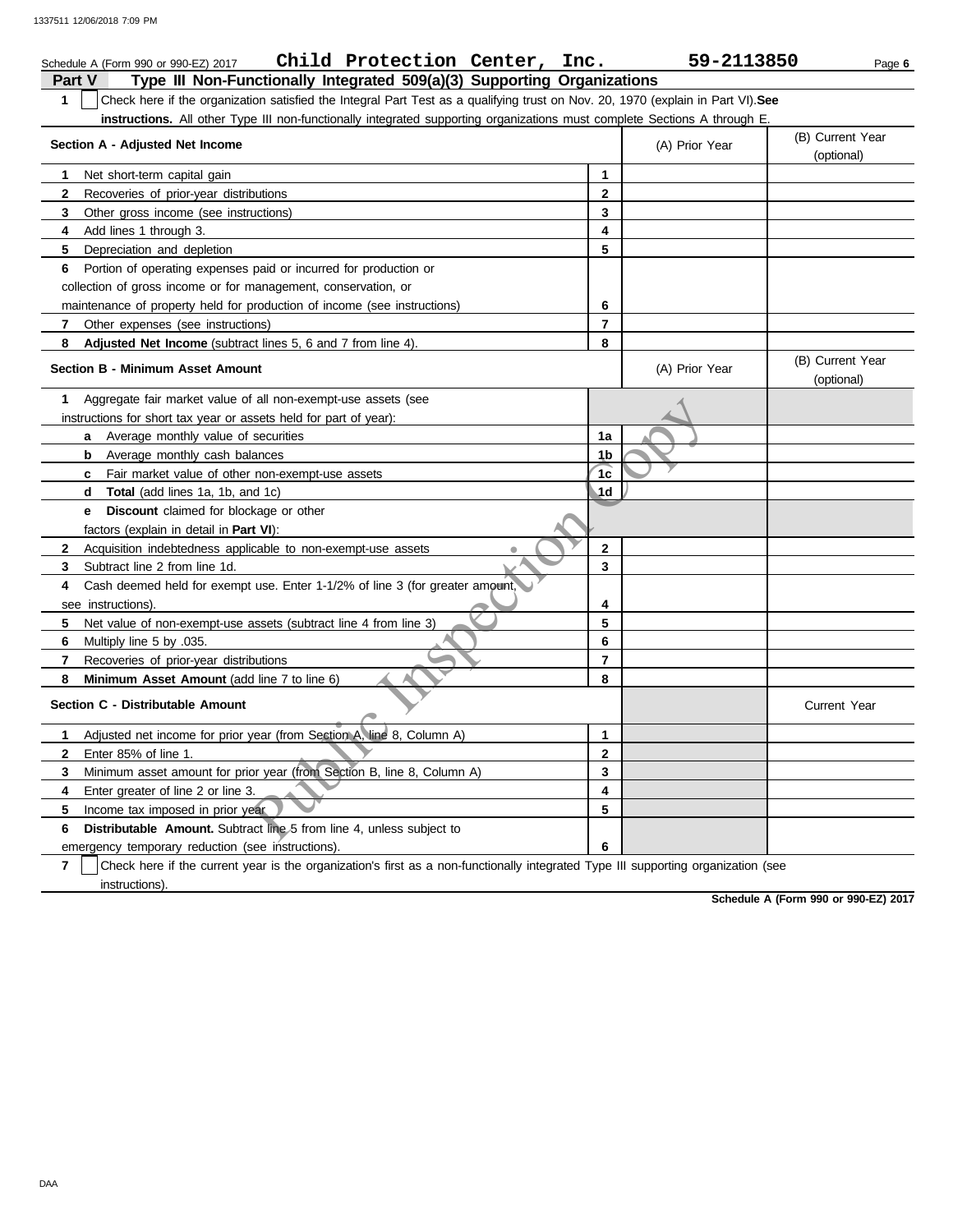| <b>Part V</b>     | Child Protection Center,<br>Schedule A (Form 990 or 990-EZ) 2017                                                                                              | Inc.                        | 59-2113850                | Page 7                        |
|-------------------|---------------------------------------------------------------------------------------------------------------------------------------------------------------|-----------------------------|---------------------------|-------------------------------|
|                   | Type III Non-Functionally Integrated 509(a)(3) Supporting Organizations (continued)                                                                           |                             |                           |                               |
|                   | Section D - Distributions                                                                                                                                     |                             |                           | <b>Current Year</b>           |
| 1<br>$\mathbf{2}$ | Amounts paid to supported organizations to accomplish exempt purposes<br>Amounts paid to perform activity that directly furthers exempt purposes of supported |                             |                           |                               |
|                   | organizations, in excess of income from activity                                                                                                              |                             |                           |                               |
|                   |                                                                                                                                                               |                             |                           |                               |
| 3                 | Administrative expenses paid to accomplish exempt purposes of supported organizations                                                                         |                             |                           |                               |
| 4                 | Amounts paid to acquire exempt-use assets                                                                                                                     |                             |                           |                               |
| 5                 | Qualified set-aside amounts (prior IRS approval required)                                                                                                     |                             |                           |                               |
| 6                 | Other distributions (describe in Part VI). See instructions.                                                                                                  |                             |                           |                               |
| 7                 | Total annual distributions. Add lines 1 through 6.                                                                                                            |                             |                           |                               |
| 8                 | Distributions to attentive supported organizations to which the organization is responsive                                                                    |                             |                           |                               |
|                   | (provide details in Part VI). See instructions.                                                                                                               |                             |                           |                               |
| 9                 | Distributable amount for 2017 from Section C, line 6                                                                                                          |                             |                           |                               |
| 10                | Line 8 amount divided by line 9 amount                                                                                                                        |                             |                           |                               |
|                   |                                                                                                                                                               | (i)                         | (ii)                      | (iii)<br><b>Distributable</b> |
|                   | Section E - Distribution Allocations (see instructions)                                                                                                       | <b>Excess Distributions</b> | <b>Underdistributions</b> |                               |
|                   |                                                                                                                                                               |                             | Pre-2017                  | Amount for 2017               |
| 1                 | Distributable amount for 2017 from Section C, line 6                                                                                                          |                             |                           |                               |
| $\mathbf{2}$      | Underdistributions, if any, for years prior to 2017<br>(reasonable cause required-explain in Part VI). See                                                    |                             |                           |                               |
|                   | instructions.                                                                                                                                                 |                             |                           |                               |
| 3                 | Excess distributions carryover, if any, to 2017:                                                                                                              |                             |                           |                               |
| a                 |                                                                                                                                                               |                             |                           |                               |
|                   | $b$ From 2013                                                                                                                                                 |                             |                           |                               |
|                   |                                                                                                                                                               |                             |                           |                               |
|                   |                                                                                                                                                               |                             |                           |                               |
|                   |                                                                                                                                                               |                             |                           |                               |
|                   | f Total of lines 3a through e                                                                                                                                 |                             |                           |                               |
|                   | g Applied to underdistributions of prior years                                                                                                                |                             |                           |                               |
|                   | h Applied to 2017 distributable amount                                                                                                                        |                             |                           |                               |
|                   | Carryover from 2012 not applied (see instructions)                                                                                                            |                             |                           |                               |
|                   | Remainder. Subtract lines 3g, 3h, and 3i from 3f.                                                                                                             |                             |                           |                               |
| 4                 | Distributions for 2017 from                                                                                                                                   |                             |                           |                               |
|                   | Section D, line 7:<br>\$                                                                                                                                      |                             |                           |                               |
|                   | a Applied to underdistributions of prior years                                                                                                                |                             |                           |                               |
|                   | <b>b</b> Applied to 2017 distributable amount                                                                                                                 |                             |                           |                               |
|                   | c Remainder. Subtract lines 4a and 4b from 4.                                                                                                                 |                             |                           |                               |
| 5                 | Remaining underdistributions for years prior to 2017, if                                                                                                      |                             |                           |                               |
|                   | any. Subtract lines 3g and 4a from line 2. For result                                                                                                         |                             |                           |                               |
|                   | greater than zero, explain in Part VI. See instructions.                                                                                                      |                             |                           |                               |
| 6                 | Remaining underdistributions for 2017. Subtract lines 3h                                                                                                      |                             |                           |                               |
|                   | and 4b from line 1. For result greater than zero, explain in                                                                                                  |                             |                           |                               |
|                   | Part VI. See instructions.                                                                                                                                    |                             |                           |                               |
| 7                 | Excess distributions carryover to 2018. Add lines 3j                                                                                                          |                             |                           |                               |
|                   | and 4c.                                                                                                                                                       |                             |                           |                               |
| 8                 | Breakdown of line 7:                                                                                                                                          |                             |                           |                               |
|                   | a Excess from 2013                                                                                                                                            |                             |                           |                               |
|                   |                                                                                                                                                               |                             |                           |                               |
|                   | <b>c</b> Excess from 2015                                                                                                                                     |                             |                           |                               |
|                   | d Excess from 2016<br>.                                                                                                                                       |                             |                           |                               |
|                   | e Excess from 2017                                                                                                                                            |                             |                           |                               |
|                   |                                                                                                                                                               |                             |                           |                               |

**Schedule A (Form 990 or 990-EZ) 2017**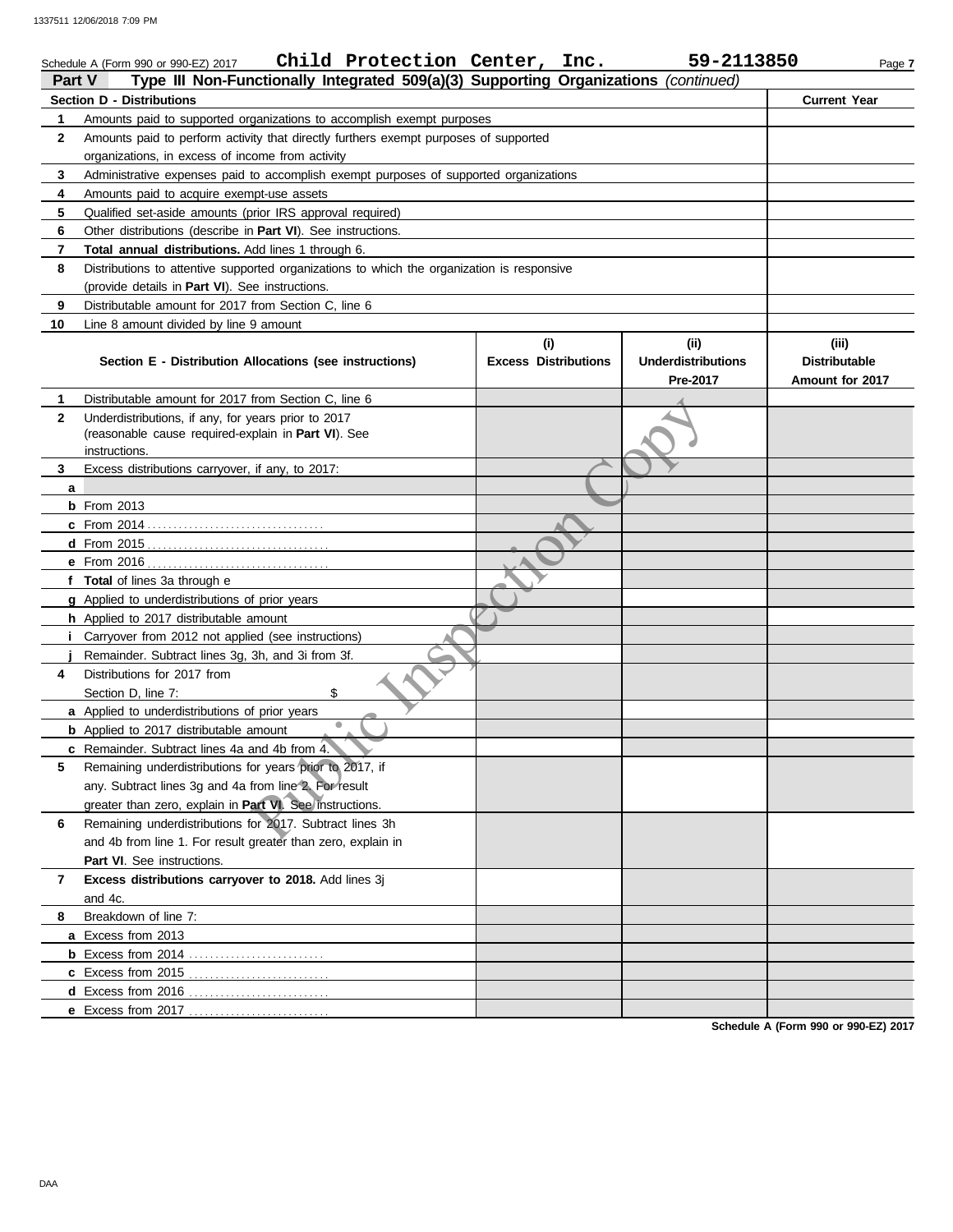|         | Schedule A (Form 990 or 990-EZ) 2017 | Child Protection Center, Inc.                                                                  |              | 59-2113850                                                                                                             | Page 8 |
|---------|--------------------------------------|------------------------------------------------------------------------------------------------|--------------|------------------------------------------------------------------------------------------------------------------------|--------|
| Part VI |                                      |                                                                                                |              | Supplemental Information. Provide the explanations required by Part II, line 10; Part II, line 17a or 17b; Part        |        |
|         |                                      |                                                                                                |              | III, line 12; Part IV, Section A, lines 1, 2, 3b, 3c, 4b, 4c, 5a, 6, 9a, 9b, 9c, 11a, 11b, and 11c; Part IV, Section   |        |
|         |                                      |                                                                                                |              | B, lines 1 and 2; Part IV, Section C, line 1; Part IV, Section D, lines 2 and 3; Part IV, Section E, lines 1c, 2a, 2b, |        |
|         |                                      |                                                                                                |              | 3a and 3b; Part V, line 1; Part V, Section B, line 1e; Part V, Section D, lines 5, 6, and 8; and Part V, Section E,    |        |
|         |                                      | lines 2, 5, and 6. Also complete this part for any additional information. (See instructions.) |              |                                                                                                                        |        |
|         |                                      |                                                                                                |              |                                                                                                                        |        |
|         |                                      |                                                                                                |              |                                                                                                                        |        |
|         |                                      | Part II, Line 10 - Other Income Detail                                                         |              |                                                                                                                        |        |
|         |                                      |                                                                                                |              |                                                                                                                        |        |
|         | Other Income                         |                                                                                                | \$<br>67,288 |                                                                                                                        |        |
|         |                                      |                                                                                                |              |                                                                                                                        |        |
|         |                                      |                                                                                                |              |                                                                                                                        |        |
|         |                                      |                                                                                                |              |                                                                                                                        |        |
|         |                                      |                                                                                                |              |                                                                                                                        |        |
|         |                                      |                                                                                                |              |                                                                                                                        |        |
|         |                                      |                                                                                                |              |                                                                                                                        |        |
|         |                                      |                                                                                                |              |                                                                                                                        |        |
|         |                                      |                                                                                                |              |                                                                                                                        |        |
|         |                                      |                                                                                                |              |                                                                                                                        |        |
|         |                                      |                                                                                                |              |                                                                                                                        |        |
|         |                                      |                                                                                                |              |                                                                                                                        |        |
|         |                                      |                                                                                                |              |                                                                                                                        |        |
|         |                                      |                                                                                                |              |                                                                                                                        |        |
|         |                                      |                                                                                                |              |                                                                                                                        |        |
|         |                                      |                                                                                                |              |                                                                                                                        |        |
|         |                                      |                                                                                                |              |                                                                                                                        |        |
|         |                                      |                                                                                                |              |                                                                                                                        |        |
|         |                                      |                                                                                                |              |                                                                                                                        |        |
|         |                                      |                                                                                                |              |                                                                                                                        |        |
|         |                                      |                                                                                                |              |                                                                                                                        |        |
|         |                                      |                                                                                                |              |                                                                                                                        |        |
|         |                                      |                                                                                                |              |                                                                                                                        |        |
|         |                                      |                                                                                                |              |                                                                                                                        |        |
|         |                                      |                                                                                                |              |                                                                                                                        |        |
|         |                                      |                                                                                                |              |                                                                                                                        |        |
|         |                                      |                                                                                                |              |                                                                                                                        |        |
|         |                                      |                                                                                                |              |                                                                                                                        |        |
|         |                                      |                                                                                                |              |                                                                                                                        |        |
|         |                                      |                                                                                                |              |                                                                                                                        |        |
|         |                                      |                                                                                                |              |                                                                                                                        |        |
|         |                                      |                                                                                                |              |                                                                                                                        |        |
|         |                                      |                                                                                                |              |                                                                                                                        |        |
|         |                                      |                                                                                                |              |                                                                                                                        |        |
|         |                                      |                                                                                                |              |                                                                                                                        |        |
|         |                                      |                                                                                                |              |                                                                                                                        |        |
|         |                                      |                                                                                                |              |                                                                                                                        |        |
|         |                                      |                                                                                                |              |                                                                                                                        |        |
|         |                                      |                                                                                                |              |                                                                                                                        |        |
|         |                                      |                                                                                                |              |                                                                                                                        |        |
|         |                                      |                                                                                                |              |                                                                                                                        |        |
|         |                                      |                                                                                                |              |                                                                                                                        |        |
|         |                                      |                                                                                                |              |                                                                                                                        |        |
|         |                                      |                                                                                                |              |                                                                                                                        |        |
|         |                                      |                                                                                                |              |                                                                                                                        |        |
|         |                                      |                                                                                                |              |                                                                                                                        |        |
|         |                                      |                                                                                                |              |                                                                                                                        |        |
|         |                                      |                                                                                                |              |                                                                                                                        |        |
|         |                                      |                                                                                                |              |                                                                                                                        |        |
|         |                                      |                                                                                                |              |                                                                                                                        |        |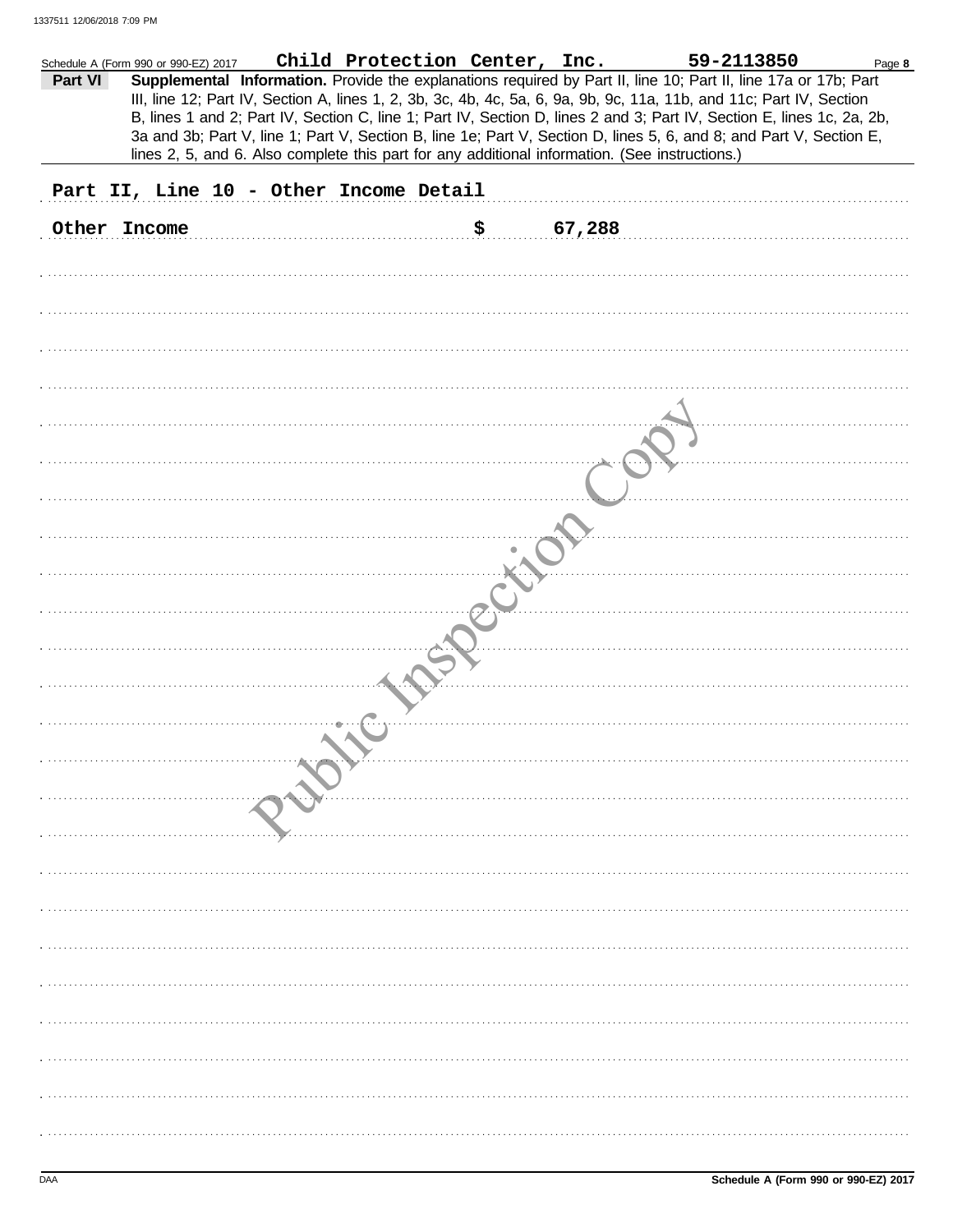Department of the Treasury Internal Revenue Service

**(Form 990, 990-EZ,**

# **Schedule of Contributors Schedule B**

OMB No. 1545-0047

**2017**

**Employer identification number**

**or 990-PF)** u **Attach to Form 990, Form 990-EZ, or Form 990-PF.** u **Go to** *www.irs.gov/Form990* **for the latest information.**

**Name of the organization**

## **Child Protection Center, Inc. 59-2113850**

| Organization type (check one):                             |                                                                                                                                                                                                                                                                                                                                                                                                                                                                                                                                                                                                                                |
|------------------------------------------------------------|--------------------------------------------------------------------------------------------------------------------------------------------------------------------------------------------------------------------------------------------------------------------------------------------------------------------------------------------------------------------------------------------------------------------------------------------------------------------------------------------------------------------------------------------------------------------------------------------------------------------------------|
| Filers of:                                                 | Section:                                                                                                                                                                                                                                                                                                                                                                                                                                                                                                                                                                                                                       |
| Form 990 or 990-EZ                                         | 3 ) (enter number) organization<br>ΙX<br>501(c)                                                                                                                                                                                                                                                                                                                                                                                                                                                                                                                                                                                |
|                                                            | $4947(a)(1)$ nonexempt charitable trust not treated as a private foundation                                                                                                                                                                                                                                                                                                                                                                                                                                                                                                                                                    |
|                                                            | 527 political organization                                                                                                                                                                                                                                                                                                                                                                                                                                                                                                                                                                                                     |
| Form 990-PF                                                | $501(c)(3)$ exempt private foundation                                                                                                                                                                                                                                                                                                                                                                                                                                                                                                                                                                                          |
|                                                            | 4947(a)(1) nonexempt charitable trust treated as a private foundation                                                                                                                                                                                                                                                                                                                                                                                                                                                                                                                                                          |
|                                                            | 501(c)(3) taxable private foundation                                                                                                                                                                                                                                                                                                                                                                                                                                                                                                                                                                                           |
| instructions.                                              | Check if your organization is covered by the General Rule or a Special Rule.<br>Note: Only a section 501(c)(7), (8), or (10) organization can check boxes for both the General Rule and a Special Rule. See                                                                                                                                                                                                                                                                                                                                                                                                                    |
| <b>General Rule</b>                                        |                                                                                                                                                                                                                                                                                                                                                                                                                                                                                                                                                                                                                                |
| contributor's total contributions.<br><b>Special Rules</b> | For an organization filing Form 990, 990-EZ, or 990-PF that received, during the year, contributions totaling \$5,000<br>or more (in money or property) from any one contributor. Complete Parts I and II. See instructions for determining a                                                                                                                                                                                                                                                                                                                                                                                  |
|                                                            |                                                                                                                                                                                                                                                                                                                                                                                                                                                                                                                                                                                                                                |
| ΙX                                                         | For an organization described in section 501(c)(3) filing Form 990 or 990-EZ that met the 33 <sup>1</sup> /3% support test of the<br>regulations under sections 509(a)(1) and 170(b)(1)(A)(vi), that checked Schedule A (Form 990 or 990-EZ), Part II, line<br>13, 16a, or 16b, and that received from any one contributor, during the year, total contributions of the greater of (1)<br>\$5,000; or (2) 2% of the amount on (i) Form 990, Part VIII, line 1h; or (ii) Form 990-EZ, line 1. Complete Parts I and II.                                                                                                          |
|                                                            | For an organization described in section 501(c)(7), (8), or (10) filing Form 990 or 990-EZ that received from any one<br>contributor, during the year, total contributions of more than \$1,000 exclusively for religious, charitable, scientific,<br>literary, or educational purposes, or for the prevention of cruelty to children or animals. Complete Parts I, II, and III.                                                                                                                                                                                                                                               |
| totaling \$5,000 or more during the year                   | For an organization described in section 501(c)(7), (8), or (10) filing Form 990 or 990-EZ that received from any one<br>contributor, during the year, contributions exclusively for religious, charitable, etc., purposes, but no such<br>contributions totaled more than \$1,000. If this box is checked, enter here the total contributions that were received<br>during the year for an exclusively religious, charitable, etc., purpose. Don't complete any of the parts unless the<br>General Rule applies to this organization because it received nonexclusively religious, charitable, etc., contributions<br>\$<br>▶ |
|                                                            | Caution: An organization that isn't covered by the General Rule and/or the Special Rules doesn't file Schedule B (Form 990,<br>990-EZ, or 990-PF), but it must answer "No" on Part IV, line 2, of its Form 990; or check the box on line H of its Form 990-EZ or on its                                                                                                                                                                                                                                                                                                                                                        |

**For Paperwork Reduction Act Notice, see the instructions for Form 990, 990-EZ, or 990-PF.**

Form 990-PF, Part I, line 2, to certify that it doesn't meet the filing requirements of Schedule B (Form 990, 990-EZ, or 990-PF).

## **Special Rules**

**Schedule B (Form 990, 990-EZ, or 990-PF) (2017)**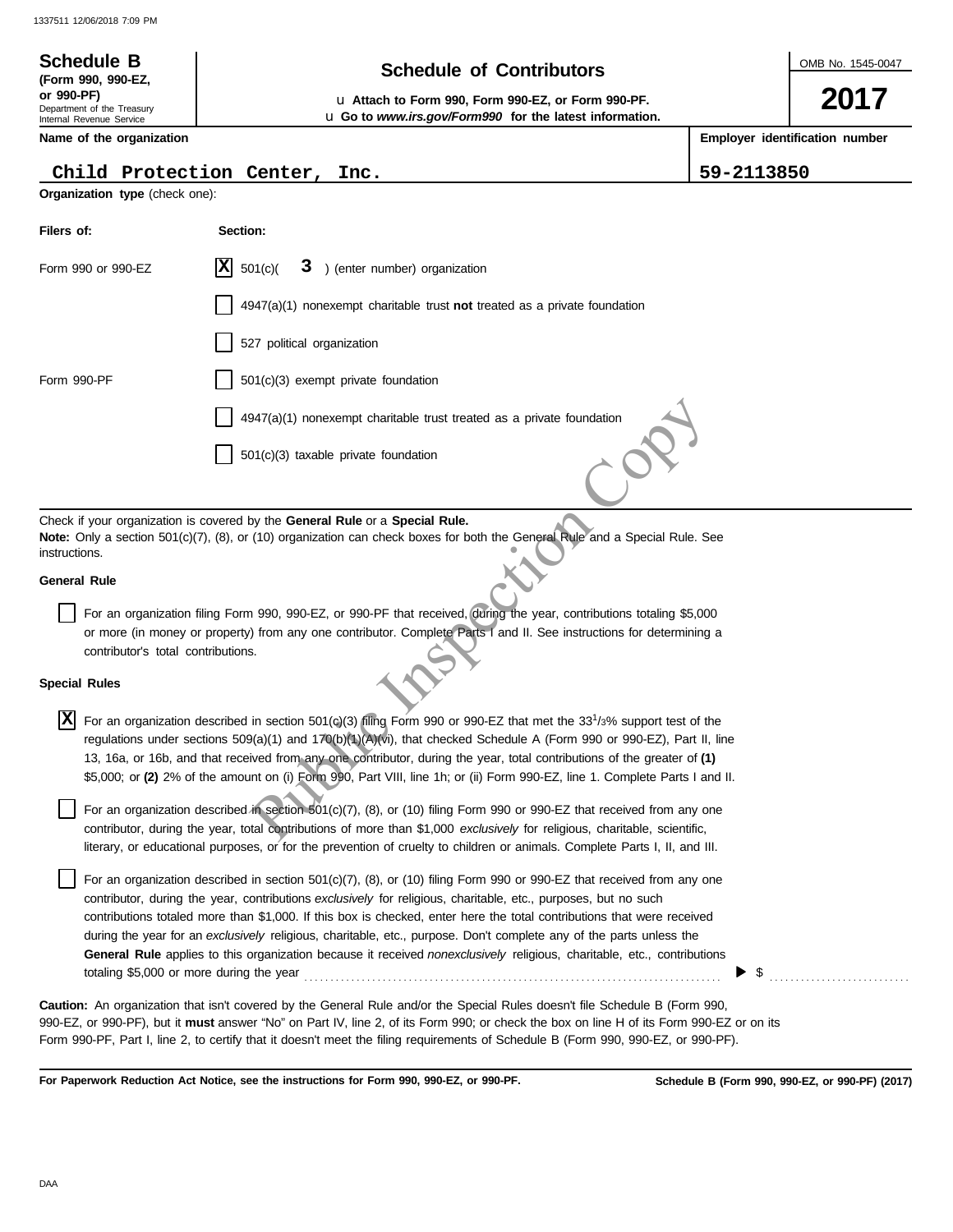|                         | Schedule B (Form 990, 990-EZ, or 990-PF) (2017)                                                |                                   | Page 1 of 2<br>Page 2                                                                 |
|-------------------------|------------------------------------------------------------------------------------------------|-----------------------------------|---------------------------------------------------------------------------------------|
|                         | Name of organization<br>Child Protection Center,<br>Inc.                                       |                                   | Employer identification number<br>59-2113850                                          |
| Part I                  | Contributors (see instructions). Use duplicate copies of Part I if additional space is needed. |                                   |                                                                                       |
| (a)<br>No.              | (b)<br>Name, address, and ZIP + 4                                                              | (c)<br><b>Total contributions</b> | (d)<br>Type of contribution                                                           |
| $\mathbf{1}$            |                                                                                                | 221,128<br>\$                     | Person<br>Payroll<br>Noncash<br>(Complete Part II for<br>noncash contributions.)      |
| (a)<br>No.              | (b)<br>Name, address, and ZIP + 4                                                              | (c)<br><b>Total contributions</b> | (d)<br>Type of contribution                                                           |
| $\overline{2}$          |                                                                                                | 371,816<br>\$                     | Person<br>Payroll<br>Noncash<br>(Complete Part II for<br>noncash contributions.)      |
| (a)<br>No.              | (b)<br>Name, address, and ZIP + 4                                                              | (d)<br><b>Total contributions</b> | (d)<br>Type of contribution                                                           |
| $\overline{3}$          |                                                                                                | 546,651                           | Person<br>Payroll<br>Noncash<br>(Complete Part II for<br>noncash contributions.)      |
| (a)<br>No.              | (b)<br>Name, address, and $ZIP + 4$                                                            | (c)<br><b>Total contributions</b> | (d)<br>Type of contribution                                                           |
| $\overline{\mathbf{4}}$ |                                                                                                | 241,107<br>\$                     | х<br>Person<br>Payroll<br>Noncash<br>(Complete Part II for<br>noncash contributions.) |
| (a)<br>No.              | (b)<br>Name, address, and ZIP + 4                                                              | (c)<br><b>Total contributions</b> | (d)<br>Type of contribution                                                           |
| $\overline{5}$          |                                                                                                | 154,255<br>\$                     | X<br>Person<br>Payroll<br>Noncash<br>(Complete Part II for<br>noncash contributions.) |
| (a)<br>No.              | (b)<br>Name, address, and ZIP + 4                                                              | (c)<br><b>Total contributions</b> | (d)<br>Type of contribution                                                           |
| $6 \overline{6}$        |                                                                                                | 85,000<br>\$                      | X<br>Person<br>Payroll<br>Noncash<br>(Complete Part II for<br>noncash contributions.) |

**Schedule B (Form 990, 990-EZ, or 990-PF) (2017)**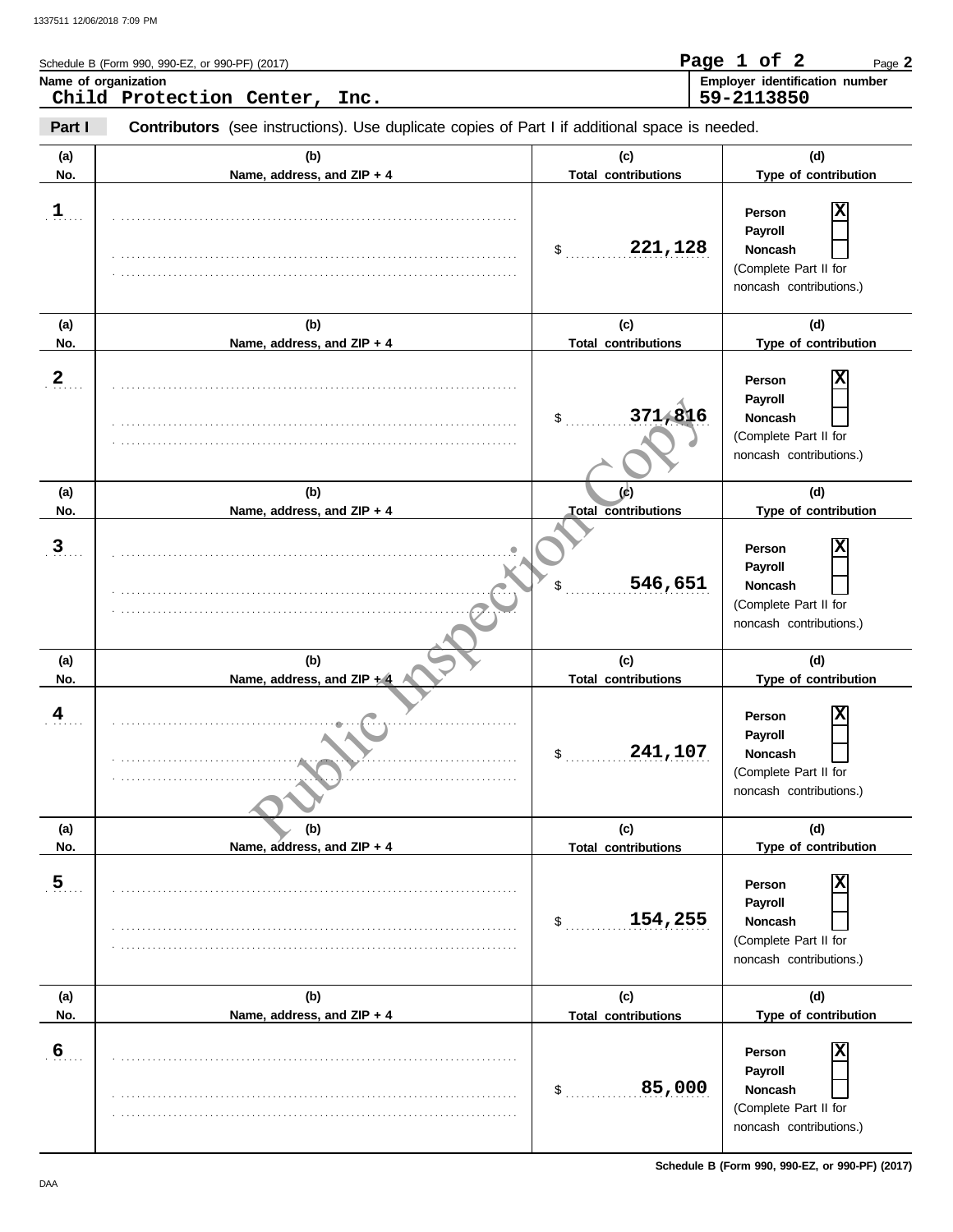|                | Schedule B (Form 990, 990-EZ, or 990-PF) (2017)                                                       |                                   | Page 2 of 2<br>Page 2                                                                   |
|----------------|-------------------------------------------------------------------------------------------------------|-----------------------------------|-----------------------------------------------------------------------------------------|
|                | Name of organization<br>Child Protection Center, Inc.                                                 |                                   | Employer identification number<br>59-2113850                                            |
| Part I         | <b>Contributors</b> (see instructions). Use duplicate copies of Part I if additional space is needed. |                                   |                                                                                         |
| (a)<br>No.     | (b)<br>Name, address, and ZIP + 4                                                                     | (c)<br><b>Total contributions</b> | (d)<br>Type of contribution                                                             |
| $\overline{7}$ |                                                                                                       | 57,000<br>\$                      | Person<br>Payroll<br><b>Noncash</b><br>(Complete Part II for<br>noncash contributions.) |
| (a)            | (b)                                                                                                   | (c)                               | (d)                                                                                     |
| No.            | Name, address, and ZIP + 4                                                                            | <b>Total contributions</b>        | Type of contribution                                                                    |
|                |                                                                                                       | \$                                | Person<br>Payroll<br><b>Noncash</b><br>(Complete Part II for<br>noncash contributions.) |
| (a)            | (b)                                                                                                   |                                   | (d)                                                                                     |
| No.            | Name, address, and ZIP + 4                                                                            | <b>Total contributions</b>        | Type of contribution                                                                    |
|                |                                                                                                       | \$                                | Person<br>Payroll<br><b>Noncash</b><br>(Complete Part II for<br>noncash contributions.) |
| (a)            | (b)                                                                                                   | (c)                               | (d)                                                                                     |
| No.            | Name, address, and ZIP $+4$                                                                           | <b>Total contributions</b>        | Type of contribution                                                                    |
|                |                                                                                                       | \$                                | Person<br>Payroll<br>Noncash<br>(Complete Part II for<br>noncash contributions.)        |
| (a)            | (b)                                                                                                   | (c)                               | (d)                                                                                     |
| No.            | Name, address, and ZIP + 4                                                                            | <b>Total contributions</b>        | Type of contribution                                                                    |
| .              |                                                                                                       |                                   | Person<br>Payroll<br><b>Noncash</b><br>(Complete Part II for<br>noncash contributions.) |
| (a)            | (b)                                                                                                   | (c)                               | (d)                                                                                     |
| No.            | Name, address, and ZIP + 4                                                                            | <b>Total contributions</b>        | Type of contribution                                                                    |
| .              |                                                                                                       | \$                                | Person<br>Payroll<br>Noncash<br>(Complete Part II for<br>noncash contributions.)        |

**Schedule B (Form 990, 990-EZ, or 990-PF) (2017)**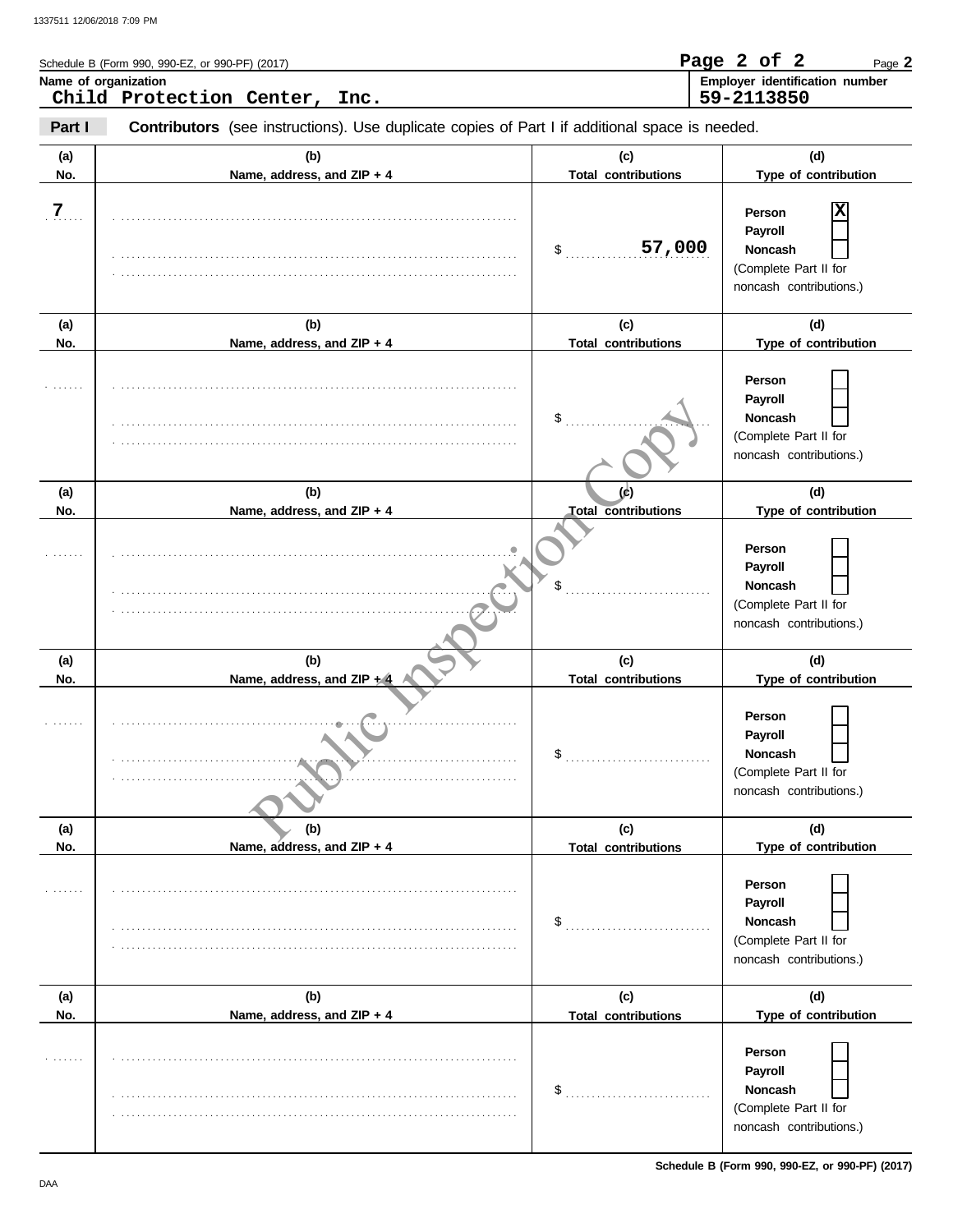|        | <b>SCHEDULE D</b>                                        |                                                                                                                                                                                                                                 | Supplemental Financial Statements                                                                 |                                | OMB No. 1545-0047               |
|--------|----------------------------------------------------------|---------------------------------------------------------------------------------------------------------------------------------------------------------------------------------------------------------------------------------|---------------------------------------------------------------------------------------------------|--------------------------------|---------------------------------|
|        | (Form 990)                                               |                                                                                                                                                                                                                                 | u Complete if the organization answered "Yes" on Form 990,                                        |                                |                                 |
|        | Department of the Treasury                               |                                                                                                                                                                                                                                 | Part IV, line 6, 7, 8, 9, 10, 11a, 11b, 11c, 11d, 11e, 11f, 12a, or 12b.<br>u Attach to Form 990. | Open to Public                 |                                 |
|        | Internal Revenue Service                                 |                                                                                                                                                                                                                                 | <b>u</b> Go to www.irs.gov/Form990 for instructions and the latest information.                   |                                | <b>Inspection</b>               |
|        | Name of the organization                                 |                                                                                                                                                                                                                                 |                                                                                                   | Employer identification number |                                 |
|        |                                                          | Child Protection Center, Inc.                                                                                                                                                                                                   |                                                                                                   | 59-2113850                     |                                 |
|        | Part I                                                   | Organizations Maintaining Donor Advised Funds or Other Similar Funds or Accounts.                                                                                                                                               |                                                                                                   |                                |                                 |
|        |                                                          | Complete if the organization answered "Yes" on Form 990, Part IV, line 6.                                                                                                                                                       |                                                                                                   |                                |                                 |
|        |                                                          |                                                                                                                                                                                                                                 | (a) Donor advised funds                                                                           |                                | (b) Funds and other accounts    |
| 1<br>2 | Total number at end of year                              |                                                                                                                                                                                                                                 |                                                                                                   |                                |                                 |
| 3      |                                                          |                                                                                                                                                                                                                                 |                                                                                                   |                                |                                 |
| 4      |                                                          |                                                                                                                                                                                                                                 |                                                                                                   |                                |                                 |
| 5      |                                                          | Did the organization inform all donors and donor advisors in writing that the assets held in donor advised                                                                                                                      |                                                                                                   |                                |                                 |
|        |                                                          |                                                                                                                                                                                                                                 |                                                                                                   |                                | Yes<br>No                       |
| 6      |                                                          | Did the organization inform all grantees, donors, and donor advisors in writing that grant funds can be used                                                                                                                    |                                                                                                   |                                |                                 |
|        |                                                          | only for charitable purposes and not for the benefit of the donor or donor advisor, or for any other purpose                                                                                                                    |                                                                                                   |                                |                                 |
|        |                                                          |                                                                                                                                                                                                                                 |                                                                                                   |                                | Yes<br>No                       |
|        | Part II                                                  | <b>Conservation Easements.</b><br>Complete if the organization answered "Yes" on Form 990, Part IV, line 7.                                                                                                                     |                                                                                                   |                                |                                 |
| 1.     |                                                          | Purpose(s) of conservation easements held by the organization (check all that apply).                                                                                                                                           |                                                                                                   |                                |                                 |
|        |                                                          | Preservation of land for public use (e.g., recreation or education)                                                                                                                                                             | Preservation of a historically important land area                                                |                                |                                 |
|        | Protection of natural habitat                            |                                                                                                                                                                                                                                 | Preservation of a certified historic structure                                                    |                                |                                 |
|        | Preservation of open space                               |                                                                                                                                                                                                                                 |                                                                                                   |                                |                                 |
| 2      |                                                          | Complete lines 2a through 2d if the organization held a qualified conservation contribution in the form of a conservation                                                                                                       |                                                                                                   |                                |                                 |
|        |                                                          | Exament on the last day of the tax year.<br>Total number of conservation easements                                                                                                                                              |                                                                                                   |                                | Held at the End of the Tax Year |
| a      |                                                          |                                                                                                                                                                                                                                 |                                                                                                   | 2a                             |                                 |
|        |                                                          | Number of conservation easements on a certified historic structure included in (a) [20]                                                                                                                                         |                                                                                                   | 2 <sub>b</sub><br>2c           |                                 |
|        |                                                          | d Number of conservation easements included in (c) acquired after 7/25/06, and not on a                                                                                                                                         |                                                                                                   |                                |                                 |
|        |                                                          | historic structure listed in the National Register                                                                                                                                                                              |                                                                                                   | 2d                             |                                 |
| 3      |                                                          | Number of conservation easements modified, transferred, released, extinguished, or terminated by the organization during the                                                                                                    |                                                                                                   |                                |                                 |
|        | tax year $\mathbf{u}$ ,                                  |                                                                                                                                                                                                                                 |                                                                                                   |                                |                                 |
|        |                                                          | Number of states where property subject to conservation easement is located u                                                                                                                                                   |                                                                                                   |                                |                                 |
|        |                                                          | Does the organization have a written policy regarding the periodic monitoring, inspection, handling of                                                                                                                          |                                                                                                   |                                |                                 |
|        |                                                          |                                                                                                                                                                                                                                 |                                                                                                   |                                |                                 |
| 6      |                                                          | Staff and volunteer hours devoted to monitoring, inspecting, handling of violations, and enforcing conservation easements during the year                                                                                       |                                                                                                   |                                |                                 |
| 7      | $\mathbf{u}_{\text{}}$ , , , , , , , , , , , , , , , , , | Amount of expenses incurred in monitoring, inspecting, handling of violations, and enforcing conservation easements during the year                                                                                             |                                                                                                   |                                |                                 |
|        |                                                          |                                                                                                                                                                                                                                 |                                                                                                   |                                |                                 |
| 8      |                                                          | Does each conservation easement reported on line 2(d) above satisfy the requirements of section 170(h)(4)(B)(i)                                                                                                                 |                                                                                                   |                                |                                 |
|        |                                                          |                                                                                                                                                                                                                                 |                                                                                                   |                                | Yes<br><b>No</b>                |
| 9      |                                                          | In Part XIII, describe how the organization reports conservation easements in its revenue and expense statement, and                                                                                                            |                                                                                                   |                                |                                 |
|        |                                                          | balance sheet, and include, if applicable, the text of the footnote to the organization's financial statements that describes the                                                                                               |                                                                                                   |                                |                                 |
|        |                                                          | organization's accounting for conservation easements.                                                                                                                                                                           |                                                                                                   |                                |                                 |
|        | Part III                                                 | Organizations Maintaining Collections of Art, Historical Treasures, or Other Similar Assets.<br>Complete if the organization answered "Yes" on Form 990, Part IV, line 8.                                                       |                                                                                                   |                                |                                 |
|        |                                                          | 1a If the organization elected, as permitted under SFAS 116 (ASC 958), not to report in its revenue statement and balance sheet                                                                                                 |                                                                                                   |                                |                                 |
|        |                                                          | works of art, historical treasures, or other similar assets held for public exhibition, education, or research in furtherance of                                                                                                |                                                                                                   |                                |                                 |
|        |                                                          | public service, provide, in Part XIII, the text of the footnote to its financial statements that describes these items.                                                                                                         |                                                                                                   |                                |                                 |
| b      |                                                          | If the organization elected, as permitted under SFAS 116 (ASC 958), to report in its revenue statement and balance sheet                                                                                                        |                                                                                                   |                                |                                 |
|        |                                                          | works of art, historical treasures, or other similar assets held for public exhibition, education, or research in furtherance of                                                                                                |                                                                                                   |                                |                                 |
|        |                                                          | public service, provide the following amounts relating to these items:                                                                                                                                                          |                                                                                                   |                                |                                 |
|        |                                                          |                                                                                                                                                                                                                                 |                                                                                                   |                                |                                 |
|        |                                                          |                                                                                                                                                                                                                                 |                                                                                                   |                                |                                 |
| 2      |                                                          | If the organization received or held works of art, historical treasures, or other similar assets for financial gain, provide the<br>following amounts required to be reported under SFAS 116 (ASC 958) relating to these items: |                                                                                                   |                                |                                 |
| a      |                                                          |                                                                                                                                                                                                                                 |                                                                                                   |                                |                                 |
|        |                                                          |                                                                                                                                                                                                                                 |                                                                                                   |                                |                                 |

| For Paperwork Reduction Act Notice, see the Instructions for Form 990. |  |  |  |
|------------------------------------------------------------------------|--|--|--|
| DAA                                                                    |  |  |  |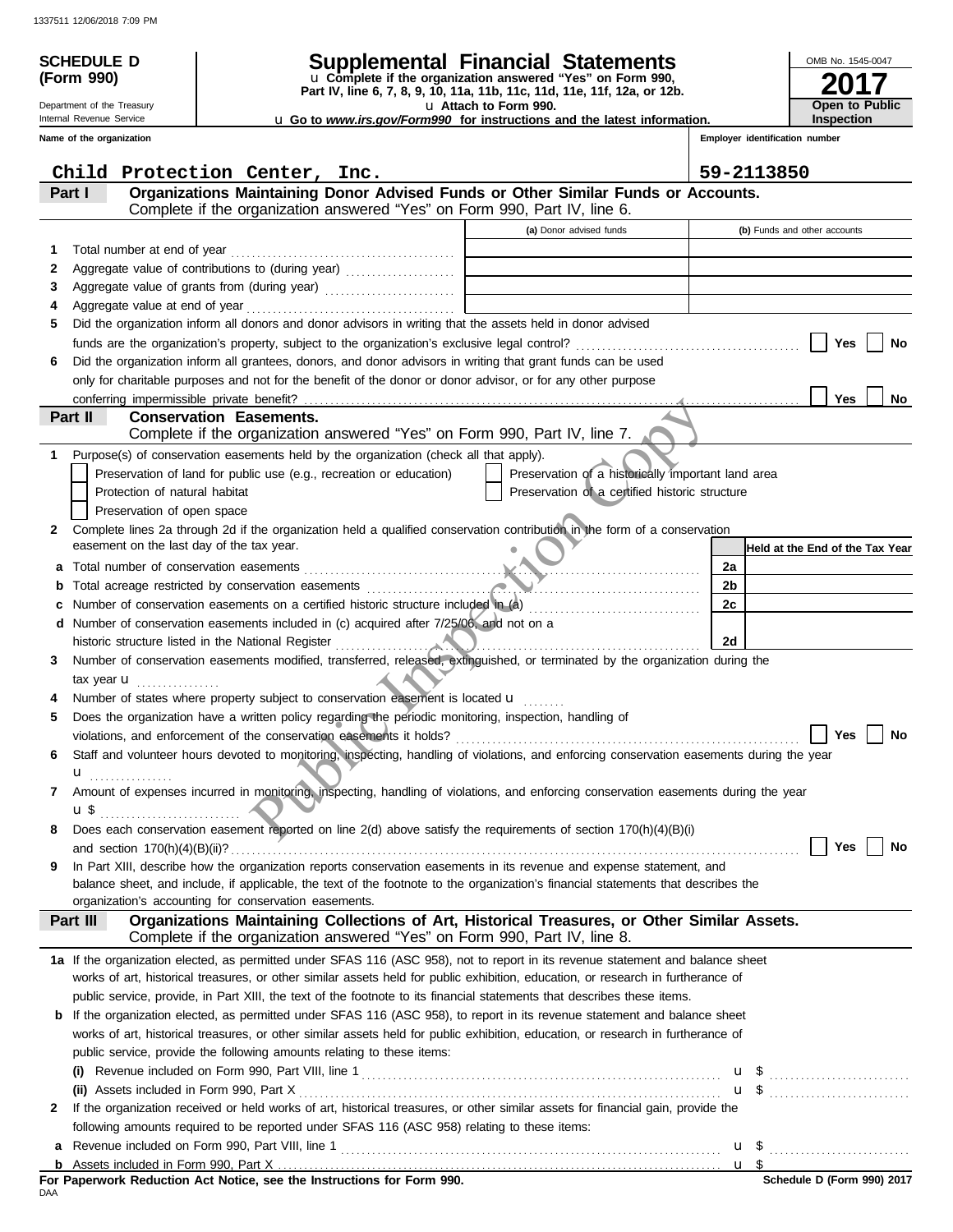|   | Schedule D (Form 990) 2017 $\>$ Child Protection Center, Inc.                                                                                                                                                                  |                         |                           |                         |                    | 59-2113850           | Page 2              |             |
|---|--------------------------------------------------------------------------------------------------------------------------------------------------------------------------------------------------------------------------------|-------------------------|---------------------------|-------------------------|--------------------|----------------------|---------------------|-------------|
|   | Organizations Maintaining Collections of Art, Historical Treasures, or Other Similar Assets (continued)<br>Part III                                                                                                            |                         |                           |                         |                    |                      |                     |             |
|   | 3 Using the organization's acquisition, accession, and other records, check any of the following that are a significant use of its<br>collection items (check all that apply):                                                 |                         |                           |                         |                    |                      |                     |             |
| a | Public exhibition                                                                                                                                                                                                              | d                       | Loan or exchange programs |                         |                    |                      |                     |             |
| b | Scholarly research                                                                                                                                                                                                             | е                       |                           |                         |                    |                      |                     |             |
| c | Preservation for future generations                                                                                                                                                                                            |                         |                           |                         |                    |                      |                     |             |
|   | Provide a description of the organization's collections and explain how they further the organization's exempt purpose in Part                                                                                                 |                         |                           |                         |                    |                      |                     |             |
|   | XIII.                                                                                                                                                                                                                          |                         |                           |                         |                    |                      |                     |             |
| 5 | During the year, did the organization solicit or receive donations of art, historical treasures, or other similar                                                                                                              |                         |                           |                         |                    |                      |                     |             |
|   |                                                                                                                                                                                                                                |                         |                           |                         |                    |                      | <b>Yes</b>          | No          |
|   | <b>Escrow and Custodial Arrangements.</b><br>Part IV                                                                                                                                                                           |                         |                           |                         |                    |                      |                     |             |
|   | Complete if the organization answered "Yes" on Form 990, Part IV, line 9, or reported an amount on Form<br>990, Part X, line 21.                                                                                               |                         |                           |                         |                    |                      |                     |             |
|   | 1a Is the organization an agent, trustee, custodian or other intermediary for contributions or other assets not                                                                                                                |                         |                           |                         |                    |                      |                     |             |
|   |                                                                                                                                                                                                                                |                         |                           |                         |                    |                      | Yes                 | No          |
|   | <b>b</b> If "Yes," explain the arrangement in Part XIII and complete the following table:                                                                                                                                      |                         |                           |                         |                    |                      |                     |             |
|   |                                                                                                                                                                                                                                |                         |                           |                         |                    |                      | Amount              |             |
|   | c Beginning balance contract and contract and contract and contract and contract and contract and contract and contract and contract and contract and contract and contract and contract and contract and contract and contrac |                         |                           |                         |                    | 1c                   |                     |             |
|   |                                                                                                                                                                                                                                |                         |                           |                         |                    | 1 <sub>d</sub>       |                     |             |
|   |                                                                                                                                                                                                                                |                         |                           |                         |                    | 1e                   |                     |             |
|   | Ending balance communications are all the contract of the contract of the contract of the contract of the contract of the contract of the contract of the contract of the contract of the contract of the contract of the cont |                         |                           |                         |                    | 1f                   |                     |             |
|   | 2a Did the organization include an amount on Form 990, Part X, line 21, for escrow or custodial account liability?                                                                                                             |                         |                           |                         |                    |                      | <b>Yes</b>          | No          |
|   |                                                                                                                                                                                                                                |                         |                           |                         |                    |                      |                     |             |
|   | <b>Endowment Funds.</b><br>Part V                                                                                                                                                                                              |                         |                           |                         |                    |                      |                     |             |
|   | Complete if the organization answered "Yes" on Form 990, Part IV, line 10.                                                                                                                                                     |                         |                           |                         |                    |                      |                     |             |
|   |                                                                                                                                                                                                                                | (a) Current year        | (b) Prior year            |                         | (c) Two years back | (d) Three years back | (e) Four years back |             |
|   | 1a Beginning of year balance                                                                                                                                                                                                   | 550,632                 |                           | 490,349                 | 490,103            |                      |                     |             |
|   | <b>b</b> Contributions <b>contributions</b>                                                                                                                                                                                    | 254,742                 |                           |                         |                    | 489,995<br>1         |                     |             |
|   | Net investment earnings, gains, and                                                                                                                                                                                            |                         |                           |                         |                    |                      |                     |             |
|   |                                                                                                                                                                                                                                | 38,005                  |                           | 47,272                  | 246                |                      | 108                 |             |
|   | d Grants or scholarships                                                                                                                                                                                                       |                         |                           |                         |                    |                      |                     |             |
|   | e Other expenditures for facilities and                                                                                                                                                                                        |                         |                           |                         |                    |                      |                     |             |
|   |                                                                                                                                                                                                                                |                         |                           |                         |                    |                      |                     |             |
|   | f Administrative expenses                                                                                                                                                                                                      | 8,375                   |                           | 1,826                   |                    |                      |                     |             |
|   | g End of year balance                                                                                                                                                                                                          | 835,004                 |                           | 550,632                 | 490,349            | 490,103              |                     |             |
|   | 2 Provide the estimated percentage of the current year end balance (line 1g, column (a)) held as:                                                                                                                              |                         |                           |                         |                    |                      |                     |             |
|   | Board designated or quasi-endowment u 100.00 %                                                                                                                                                                                 |                         |                           |                         |                    |                      |                     |             |
|   | <b>b</b> Permanent endowment $\mathbf{u}$                                                                                                                                                                                      |                         |                           |                         |                    |                      |                     |             |
|   | Temporarily restricted endowment u                                                                                                                                                                                             | %<br><b>William</b>     |                           |                         |                    |                      |                     |             |
|   | The percentages on lines 2a, 2b, and 2c should equal 100%.                                                                                                                                                                     |                         |                           |                         |                    |                      |                     |             |
|   | 3a Are there endowment funds not in the possession of the organization that are held and administered for the                                                                                                                  |                         |                           |                         |                    |                      |                     |             |
|   | organization by:                                                                                                                                                                                                               |                         |                           |                         |                    |                      | <b>Yes</b>          | No          |
|   |                                                                                                                                                                                                                                |                         |                           |                         |                    |                      | 3a(i)               | $\mathbf x$ |
|   |                                                                                                                                                                                                                                |                         |                           |                         |                    |                      | 3a(ii)              | $\mathbf x$ |
|   |                                                                                                                                                                                                                                |                         |                           |                         |                    |                      | 3b                  |             |
|   | Describe in Part XIII the intended uses of the organization's endowment funds.                                                                                                                                                 |                         |                           |                         |                    |                      |                     |             |
|   | Land, Buildings, and Equipment.<br>Part VI                                                                                                                                                                                     |                         |                           |                         |                    |                      |                     |             |
|   | Complete if the organization answered "Yes" on Form 990, Part IV, line 11a. See Form 990, Part X, line 10.                                                                                                                     |                         |                           |                         |                    |                      |                     |             |
|   | Description of property                                                                                                                                                                                                        | (a) Cost or other basis |                           | (b) Cost or other basis |                    | (c) Accumulated      | (d) Book value      |             |
|   |                                                                                                                                                                                                                                | (investment)            |                           | (other)                 |                    | depreciation         |                     |             |
|   | <b>1a</b> Land                                                                                                                                                                                                                 |                         |                           |                         |                    |                      |                     |             |
|   |                                                                                                                                                                                                                                |                         |                           |                         | 4,085,727          | 929,909              | 3,155,818           |             |
|   | c Leasehold improvements                                                                                                                                                                                                       |                         |                           |                         |                    |                      |                     |             |
|   |                                                                                                                                                                                                                                |                         |                           |                         | 557,860            | 406,843              | 151,017             |             |
|   |                                                                                                                                                                                                                                |                         |                           |                         | 179,394            | 173,117              | 6,277               |             |
|   | Total. Add lines 1a through 1e. (Column (d) must equal Form 990, Part X, column (B), line 10c.)                                                                                                                                |                         |                           |                         |                    | $\mathbf u$          | 3,313,112           |             |

**Schedule D (Form 990) 2017**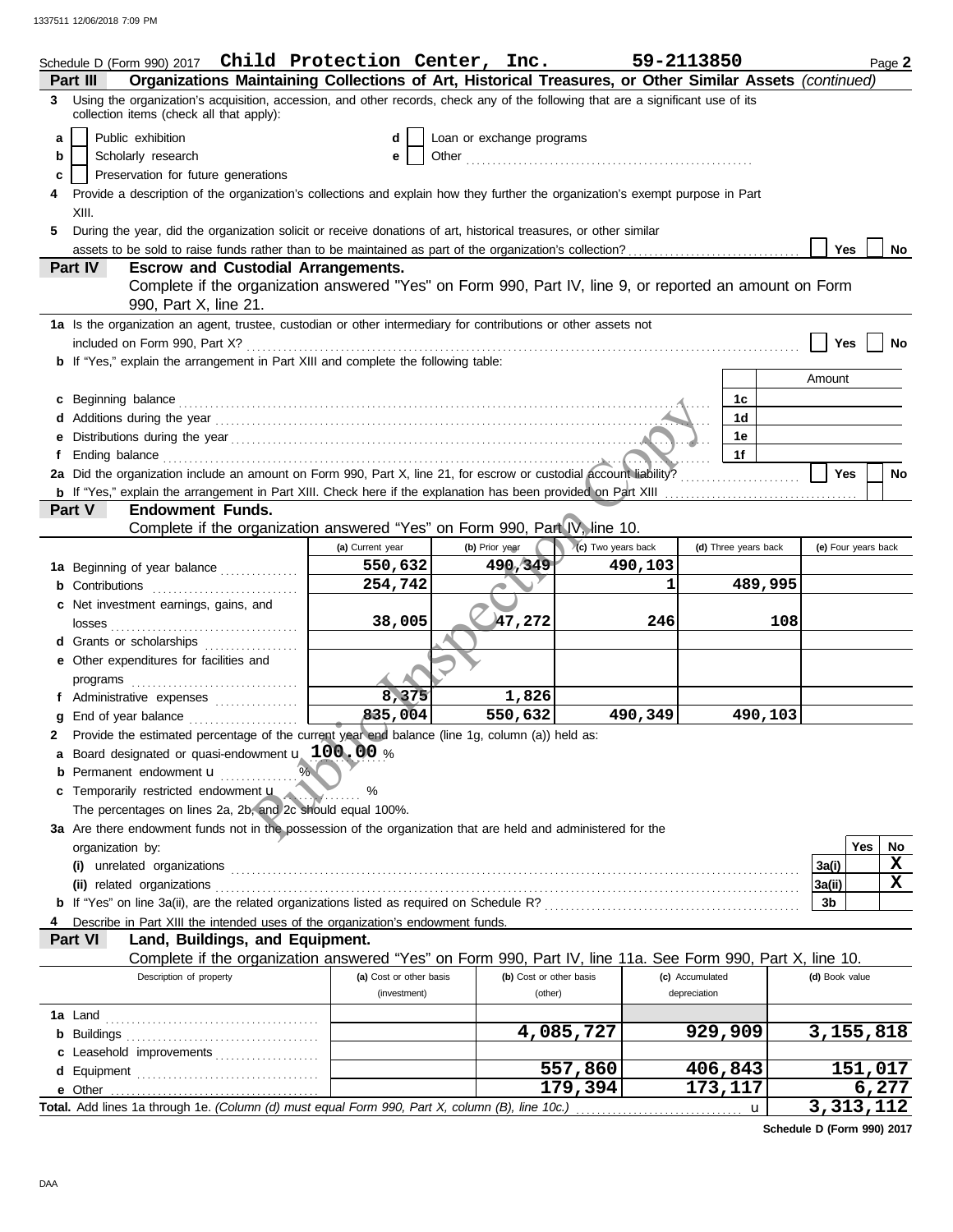| Investments-Other Securities.<br>Part VII<br>Complete if the organization answered "Yes" on Form 990, Part IV, line 11b. See Form 990, Part X, line 12.<br>(a) Description of security or category<br>(b) Book value<br>(c) Method of valuation:<br>(including name of security)<br>Cost or end-of-year market value<br>$(3)$ Other<br>$\mathbf{B}$<br>(F)<br>(G)<br>(H)<br>Total. (Column (b) must equal Form 990, Part X, col. (B) line 12.) u<br>Part VIII<br>Investments-Program Related.<br>Complete if the organization answered "Yes" on Form 990, Part IV, line 11c. See Form 990, Part X, line 13.<br>(a) Description of investment<br>(b) Book value<br>(c) Method of valuation:<br>Cost or end-of-year market value<br>(1)<br>(2)<br>(3)<br>(4)<br>(5)<br>(6)<br>(7)<br>(8)<br>(9)<br>Total. (Column (b) must equal Form 990, Part X, col. (B) line 13.) $\mathbf u$<br>Part IX<br><b>Other Assets.</b><br>Complete if the organization answered "Yes" on Form 990, Part IV, line 11d. See Form 990, Part X, line 15.<br>(a) Description<br>(b) Book value<br>(1)<br>(2)<br>(3)<br>(4)<br>(5)<br>(6) | Schedule D (Form 990) 2017 | Child Protection Center, | Inc. | 59-2113850 | Page 3 |
|-----------------------------------------------------------------------------------------------------------------------------------------------------------------------------------------------------------------------------------------------------------------------------------------------------------------------------------------------------------------------------------------------------------------------------------------------------------------------------------------------------------------------------------------------------------------------------------------------------------------------------------------------------------------------------------------------------------------------------------------------------------------------------------------------------------------------------------------------------------------------------------------------------------------------------------------------------------------------------------------------------------------------------------------------------------------------------------------------------------------|----------------------------|--------------------------|------|------------|--------|
|                                                                                                                                                                                                                                                                                                                                                                                                                                                                                                                                                                                                                                                                                                                                                                                                                                                                                                                                                                                                                                                                                                                 |                            |                          |      |            |        |
|                                                                                                                                                                                                                                                                                                                                                                                                                                                                                                                                                                                                                                                                                                                                                                                                                                                                                                                                                                                                                                                                                                                 |                            |                          |      |            |        |
|                                                                                                                                                                                                                                                                                                                                                                                                                                                                                                                                                                                                                                                                                                                                                                                                                                                                                                                                                                                                                                                                                                                 |                            |                          |      |            |        |
|                                                                                                                                                                                                                                                                                                                                                                                                                                                                                                                                                                                                                                                                                                                                                                                                                                                                                                                                                                                                                                                                                                                 |                            |                          |      |            |        |
|                                                                                                                                                                                                                                                                                                                                                                                                                                                                                                                                                                                                                                                                                                                                                                                                                                                                                                                                                                                                                                                                                                                 |                            |                          |      |            |        |
|                                                                                                                                                                                                                                                                                                                                                                                                                                                                                                                                                                                                                                                                                                                                                                                                                                                                                                                                                                                                                                                                                                                 |                            |                          |      |            |        |
|                                                                                                                                                                                                                                                                                                                                                                                                                                                                                                                                                                                                                                                                                                                                                                                                                                                                                                                                                                                                                                                                                                                 |                            |                          |      |            |        |
|                                                                                                                                                                                                                                                                                                                                                                                                                                                                                                                                                                                                                                                                                                                                                                                                                                                                                                                                                                                                                                                                                                                 |                            |                          |      |            |        |
|                                                                                                                                                                                                                                                                                                                                                                                                                                                                                                                                                                                                                                                                                                                                                                                                                                                                                                                                                                                                                                                                                                                 |                            |                          |      |            |        |
|                                                                                                                                                                                                                                                                                                                                                                                                                                                                                                                                                                                                                                                                                                                                                                                                                                                                                                                                                                                                                                                                                                                 |                            |                          |      |            |        |
|                                                                                                                                                                                                                                                                                                                                                                                                                                                                                                                                                                                                                                                                                                                                                                                                                                                                                                                                                                                                                                                                                                                 |                            |                          |      |            |        |
|                                                                                                                                                                                                                                                                                                                                                                                                                                                                                                                                                                                                                                                                                                                                                                                                                                                                                                                                                                                                                                                                                                                 |                            |                          |      |            |        |
|                                                                                                                                                                                                                                                                                                                                                                                                                                                                                                                                                                                                                                                                                                                                                                                                                                                                                                                                                                                                                                                                                                                 |                            |                          |      |            |        |
|                                                                                                                                                                                                                                                                                                                                                                                                                                                                                                                                                                                                                                                                                                                                                                                                                                                                                                                                                                                                                                                                                                                 |                            |                          |      |            |        |
|                                                                                                                                                                                                                                                                                                                                                                                                                                                                                                                                                                                                                                                                                                                                                                                                                                                                                                                                                                                                                                                                                                                 |                            |                          |      |            |        |
|                                                                                                                                                                                                                                                                                                                                                                                                                                                                                                                                                                                                                                                                                                                                                                                                                                                                                                                                                                                                                                                                                                                 |                            |                          |      |            |        |
|                                                                                                                                                                                                                                                                                                                                                                                                                                                                                                                                                                                                                                                                                                                                                                                                                                                                                                                                                                                                                                                                                                                 |                            |                          |      |            |        |
|                                                                                                                                                                                                                                                                                                                                                                                                                                                                                                                                                                                                                                                                                                                                                                                                                                                                                                                                                                                                                                                                                                                 |                            |                          |      |            |        |
|                                                                                                                                                                                                                                                                                                                                                                                                                                                                                                                                                                                                                                                                                                                                                                                                                                                                                                                                                                                                                                                                                                                 |                            |                          |      |            |        |
|                                                                                                                                                                                                                                                                                                                                                                                                                                                                                                                                                                                                                                                                                                                                                                                                                                                                                                                                                                                                                                                                                                                 |                            |                          |      |            |        |
|                                                                                                                                                                                                                                                                                                                                                                                                                                                                                                                                                                                                                                                                                                                                                                                                                                                                                                                                                                                                                                                                                                                 |                            |                          |      |            |        |
|                                                                                                                                                                                                                                                                                                                                                                                                                                                                                                                                                                                                                                                                                                                                                                                                                                                                                                                                                                                                                                                                                                                 |                            |                          |      |            |        |
|                                                                                                                                                                                                                                                                                                                                                                                                                                                                                                                                                                                                                                                                                                                                                                                                                                                                                                                                                                                                                                                                                                                 |                            |                          |      |            |        |
|                                                                                                                                                                                                                                                                                                                                                                                                                                                                                                                                                                                                                                                                                                                                                                                                                                                                                                                                                                                                                                                                                                                 |                            |                          |      |            |        |
|                                                                                                                                                                                                                                                                                                                                                                                                                                                                                                                                                                                                                                                                                                                                                                                                                                                                                                                                                                                                                                                                                                                 |                            |                          |      |            |        |
|                                                                                                                                                                                                                                                                                                                                                                                                                                                                                                                                                                                                                                                                                                                                                                                                                                                                                                                                                                                                                                                                                                                 |                            |                          |      |            |        |
|                                                                                                                                                                                                                                                                                                                                                                                                                                                                                                                                                                                                                                                                                                                                                                                                                                                                                                                                                                                                                                                                                                                 |                            |                          |      |            |        |
|                                                                                                                                                                                                                                                                                                                                                                                                                                                                                                                                                                                                                                                                                                                                                                                                                                                                                                                                                                                                                                                                                                                 |                            |                          |      |            |        |
|                                                                                                                                                                                                                                                                                                                                                                                                                                                                                                                                                                                                                                                                                                                                                                                                                                                                                                                                                                                                                                                                                                                 |                            |                          |      |            |        |
|                                                                                                                                                                                                                                                                                                                                                                                                                                                                                                                                                                                                                                                                                                                                                                                                                                                                                                                                                                                                                                                                                                                 |                            |                          |      |            |        |
|                                                                                                                                                                                                                                                                                                                                                                                                                                                                                                                                                                                                                                                                                                                                                                                                                                                                                                                                                                                                                                                                                                                 |                            |                          |      |            |        |
|                                                                                                                                                                                                                                                                                                                                                                                                                                                                                                                                                                                                                                                                                                                                                                                                                                                                                                                                                                                                                                                                                                                 |                            |                          |      |            |        |
|                                                                                                                                                                                                                                                                                                                                                                                                                                                                                                                                                                                                                                                                                                                                                                                                                                                                                                                                                                                                                                                                                                                 |                            |                          |      |            |        |
|                                                                                                                                                                                                                                                                                                                                                                                                                                                                                                                                                                                                                                                                                                                                                                                                                                                                                                                                                                                                                                                                                                                 |                            |                          |      |            |        |
|                                                                                                                                                                                                                                                                                                                                                                                                                                                                                                                                                                                                                                                                                                                                                                                                                                                                                                                                                                                                                                                                                                                 |                            |                          |      |            |        |
|                                                                                                                                                                                                                                                                                                                                                                                                                                                                                                                                                                                                                                                                                                                                                                                                                                                                                                                                                                                                                                                                                                                 |                            |                          |      |            |        |
|                                                                                                                                                                                                                                                                                                                                                                                                                                                                                                                                                                                                                                                                                                                                                                                                                                                                                                                                                                                                                                                                                                                 |                            |                          |      |            |        |
|                                                                                                                                                                                                                                                                                                                                                                                                                                                                                                                                                                                                                                                                                                                                                                                                                                                                                                                                                                                                                                                                                                                 |                            |                          |      |            |        |
| (7)                                                                                                                                                                                                                                                                                                                                                                                                                                                                                                                                                                                                                                                                                                                                                                                                                                                                                                                                                                                                                                                                                                             |                            |                          |      |            |        |
| (8)                                                                                                                                                                                                                                                                                                                                                                                                                                                                                                                                                                                                                                                                                                                                                                                                                                                                                                                                                                                                                                                                                                             |                            |                          |      |            |        |
| (9)                                                                                                                                                                                                                                                                                                                                                                                                                                                                                                                                                                                                                                                                                                                                                                                                                                                                                                                                                                                                                                                                                                             |                            |                          |      |            |        |
| Total. (Column (b) must equal Form 990, Part X, col. (B) line 15.)<br>u                                                                                                                                                                                                                                                                                                                                                                                                                                                                                                                                                                                                                                                                                                                                                                                                                                                                                                                                                                                                                                         |                            |                          |      |            |        |
| Other Liabilities.<br>Part X                                                                                                                                                                                                                                                                                                                                                                                                                                                                                                                                                                                                                                                                                                                                                                                                                                                                                                                                                                                                                                                                                    |                            |                          |      |            |        |
| Complete if the organization answered "Yes" on Form 990, Part IV, line 11e or 11f. See Form 990, Part X,                                                                                                                                                                                                                                                                                                                                                                                                                                                                                                                                                                                                                                                                                                                                                                                                                                                                                                                                                                                                        |                            |                          |      |            |        |
| line 25.<br>(a) Description of liability<br>(b) Book value                                                                                                                                                                                                                                                                                                                                                                                                                                                                                                                                                                                                                                                                                                                                                                                                                                                                                                                                                                                                                                                      |                            |                          |      |            |        |
| 1.                                                                                                                                                                                                                                                                                                                                                                                                                                                                                                                                                                                                                                                                                                                                                                                                                                                                                                                                                                                                                                                                                                              |                            |                          |      |            |        |
| (1)<br>Federal income taxes                                                                                                                                                                                                                                                                                                                                                                                                                                                                                                                                                                                                                                                                                                                                                                                                                                                                                                                                                                                                                                                                                     |                            |                          |      |            |        |
| (2)<br>(3)                                                                                                                                                                                                                                                                                                                                                                                                                                                                                                                                                                                                                                                                                                                                                                                                                                                                                                                                                                                                                                                                                                      |                            |                          |      |            |        |
| (4)                                                                                                                                                                                                                                                                                                                                                                                                                                                                                                                                                                                                                                                                                                                                                                                                                                                                                                                                                                                                                                                                                                             |                            |                          |      |            |        |
| (5)                                                                                                                                                                                                                                                                                                                                                                                                                                                                                                                                                                                                                                                                                                                                                                                                                                                                                                                                                                                                                                                                                                             |                            |                          |      |            |        |
| (6)                                                                                                                                                                                                                                                                                                                                                                                                                                                                                                                                                                                                                                                                                                                                                                                                                                                                                                                                                                                                                                                                                                             |                            |                          |      |            |        |
| (7)                                                                                                                                                                                                                                                                                                                                                                                                                                                                                                                                                                                                                                                                                                                                                                                                                                                                                                                                                                                                                                                                                                             |                            |                          |      |            |        |
| (8)                                                                                                                                                                                                                                                                                                                                                                                                                                                                                                                                                                                                                                                                                                                                                                                                                                                                                                                                                                                                                                                                                                             |                            |                          |      |            |        |
| (9)                                                                                                                                                                                                                                                                                                                                                                                                                                                                                                                                                                                                                                                                                                                                                                                                                                                                                                                                                                                                                                                                                                             |                            |                          |      |            |        |
| Total. (Column (b) must equal Form 990, Part X, col. (B) line 25.) $\mathbf u$                                                                                                                                                                                                                                                                                                                                                                                                                                                                                                                                                                                                                                                                                                                                                                                                                                                                                                                                                                                                                                  |                            |                          |      |            |        |

Liability for uncertain tax positions. In Part XIII, provide the text of the footnote to the organization's financial statements that reports the **2.** organization's liability for uncertain tax positions under FIN 48 (ASC 740). Check here if the text of the footnote has been provided in Part XIII . . . . . . .

| 9-2113850 |
|-----------|
|-----------|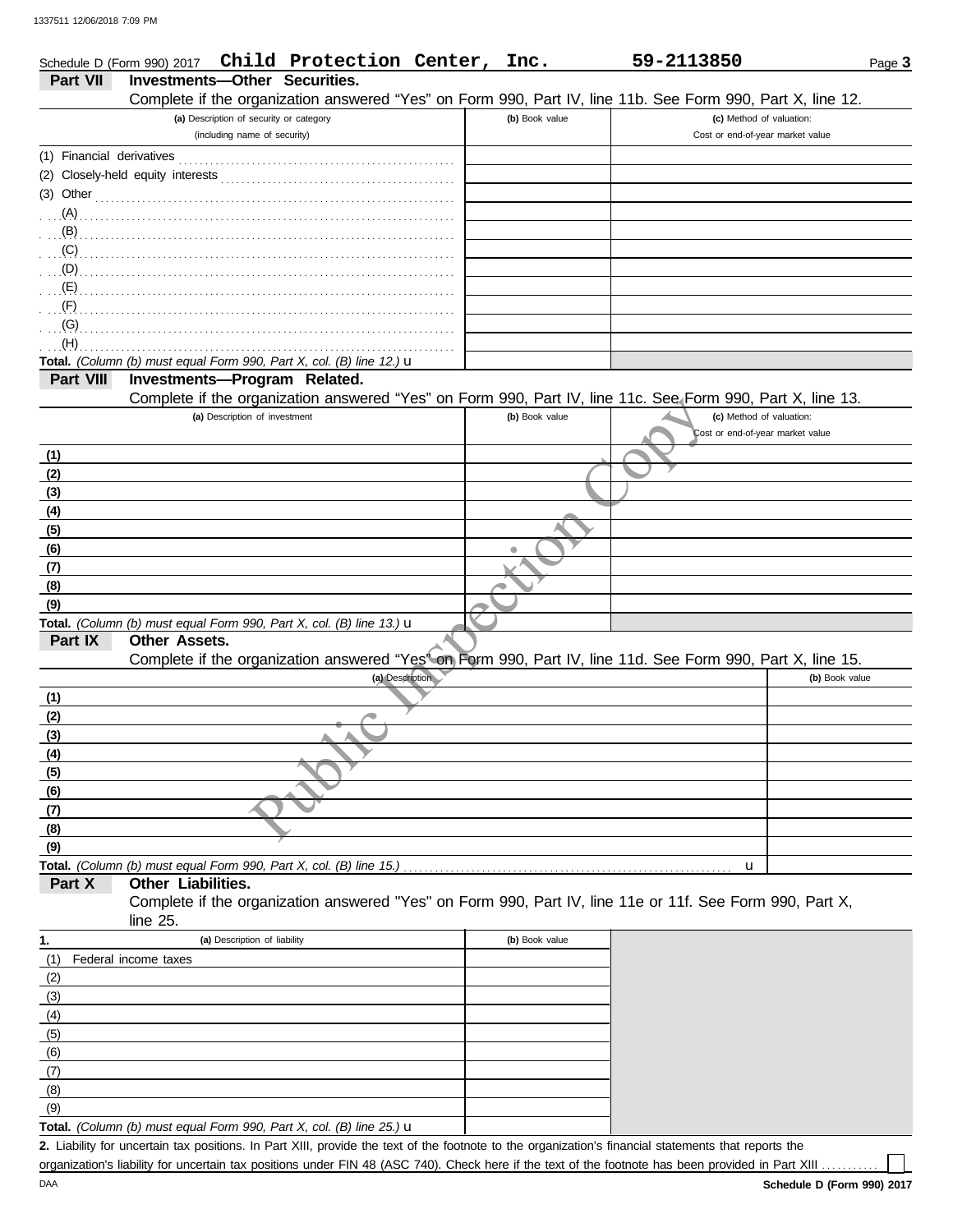|   | Schedule D (Form 990) 2017 Child Protection Center, Inc.                                                                                                                                                                                                                                                                               |                | 59-2113850 |    | Page 4                 |
|---|----------------------------------------------------------------------------------------------------------------------------------------------------------------------------------------------------------------------------------------------------------------------------------------------------------------------------------------|----------------|------------|----|------------------------|
|   | Reconciliation of Revenue per Audited Financial Statements With Revenue per Return.<br>Part XI                                                                                                                                                                                                                                         |                |            |    |                        |
|   | Complete if the organization answered "Yes" on Form 990, Part IV, line 12a.                                                                                                                                                                                                                                                            |                |            |    |                        |
| 1 | Total revenue, gains, and other support per audited financial statements                                                                                                                                                                                                                                                               |                |            |    | 2,575,791              |
| 2 | Amounts included on line 1 but not on Form 990, Part VIII, line 12:                                                                                                                                                                                                                                                                    |                |            |    |                        |
| a |                                                                                                                                                                                                                                                                                                                                        | 2a             | 1,371      |    |                        |
| b |                                                                                                                                                                                                                                                                                                                                        | 2 <sub>b</sub> |            |    |                        |
| c |                                                                                                                                                                                                                                                                                                                                        | 2c             |            |    |                        |
| d |                                                                                                                                                                                                                                                                                                                                        | 2d             |            |    |                        |
| е | Add lines 2a through 2d [11] Additional Property and Property and Property and Property and Property and Property and Property and Property and Property and Property and Property and Property and Property and Property and                                                                                                          |                |            | 2е | <u>1,371</u>           |
| 3 |                                                                                                                                                                                                                                                                                                                                        |                |            | 3  | $\overline{2,574,420}$ |
| 4 | Amounts included on Form 990, Part VIII, line 12, but not on line 1:                                                                                                                                                                                                                                                                   |                |            |    |                        |
| a |                                                                                                                                                                                                                                                                                                                                        | 4a             | 8,375      |    |                        |
| b |                                                                                                                                                                                                                                                                                                                                        | 4b             |            |    |                        |
|   | c Add lines 4a and 4b                                                                                                                                                                                                                                                                                                                  |                |            | 4c | 8,375                  |
| 5 |                                                                                                                                                                                                                                                                                                                                        |                |            | 5  | 2,582,795              |
|   | Reconciliation of Expenses per Audited Financial Statements With Expenses per Return.<br>Part XII                                                                                                                                                                                                                                      |                |            |    |                        |
|   | Complete if the organization answered "Yes" on Form 990, Part IV, line 12a.                                                                                                                                                                                                                                                            |                |            |    |                        |
| 1 | Total expenses and losses per audited financial statements                                                                                                                                                                                                                                                                             |                |            | 1  | 2,317,716              |
| 2 | Amounts included on line 1 but not on Form 990, Part IX, line 25:                                                                                                                                                                                                                                                                      |                |            |    |                        |
| a |                                                                                                                                                                                                                                                                                                                                        | 2a             |            |    |                        |
| b |                                                                                                                                                                                                                                                                                                                                        | 2 <sub>b</sub> |            |    |                        |
| c |                                                                                                                                                                                                                                                                                                                                        | 2c             |            |    |                        |
| d |                                                                                                                                                                                                                                                                                                                                        | 2d             |            |    |                        |
| е |                                                                                                                                                                                                                                                                                                                                        |                |            | 2e |                        |
| 3 |                                                                                                                                                                                                                                                                                                                                        |                |            | 3  | 2,317,716              |
| 4 | Amounts included on Form 990, Part IX, line 25, but not on line 1:                                                                                                                                                                                                                                                                     |                |            |    |                        |
| a | Investment expenses not included on Form 990, Part VIII, line 7b                                                                                                                                                                                                                                                                       | 4a             | 8,375      |    |                        |
|   |                                                                                                                                                                                                                                                                                                                                        | 4b             |            |    |                        |
|   | c Add lines 4a and 4b                                                                                                                                                                                                                                                                                                                  |                |            | 4с | 8,375                  |
|   |                                                                                                                                                                                                                                                                                                                                        |                |            | 5  | 2,326,091              |
|   | Part XIII Supplemental Information.                                                                                                                                                                                                                                                                                                    |                |            |    |                        |
|   | Provide the descriptions required for Part II, lines 3, 5, and 9; Part III, lines 1a and 4; Part IV, lines 1b and 2b; Part V, line 4; Part X, line<br>2; Part XI, lines 2d and 4b; and Part XII, lines 2d and 4b. Also complete this part to provide any additional information.<br>Part V, Line 4 - Intended Uses for Endowment Funds |                |            |    |                        |
|   |                                                                                                                                                                                                                                                                                                                                        |                |            |    |                        |
|   | The Center has an overall goal to increase the endowment to approximately                                                                                                                                                                                                                                                              |                |            |    |                        |
|   |                                                                                                                                                                                                                                                                                                                                        |                |            |    |                        |
|   | \$3 million. Endowment funds shall be used to provide perpetual financial                                                                                                                                                                                                                                                              |                |            |    |                        |
|   |                                                                                                                                                                                                                                                                                                                                        |                |            |    |                        |
|   | support to the Center.                                                                                                                                                                                                                                                                                                                 |                |            |    |                        |
|   |                                                                                                                                                                                                                                                                                                                                        |                |            |    |                        |
|   |                                                                                                                                                                                                                                                                                                                                        |                |            |    |                        |
|   |                                                                                                                                                                                                                                                                                                                                        |                |            |    |                        |
|   | During July 2016, the endowment fund principal was invested with PNC bank.                                                                                                                                                                                                                                                             |                |            |    |                        |
|   | At the direction of the board of directors, earnings in the endowment are                                                                                                                                                                                                                                                              |                |            |    |                        |
|   | to accumulate until the \$3 million goal is met. Any disbursement of                                                                                                                                                                                                                                                                   |                |            |    |                        |
|   | earnings prior to meeting the \$3 million goal are only allowable by a                                                                                                                                                                                                                                                                 |                |            |    |                        |
|   | special board vote.                                                                                                                                                                                                                                                                                                                    |                |            |    |                        |
|   |                                                                                                                                                                                                                                                                                                                                        |                |            |    |                        |
|   |                                                                                                                                                                                                                                                                                                                                        |                |            |    |                        |
|   |                                                                                                                                                                                                                                                                                                                                        |                |            |    |                        |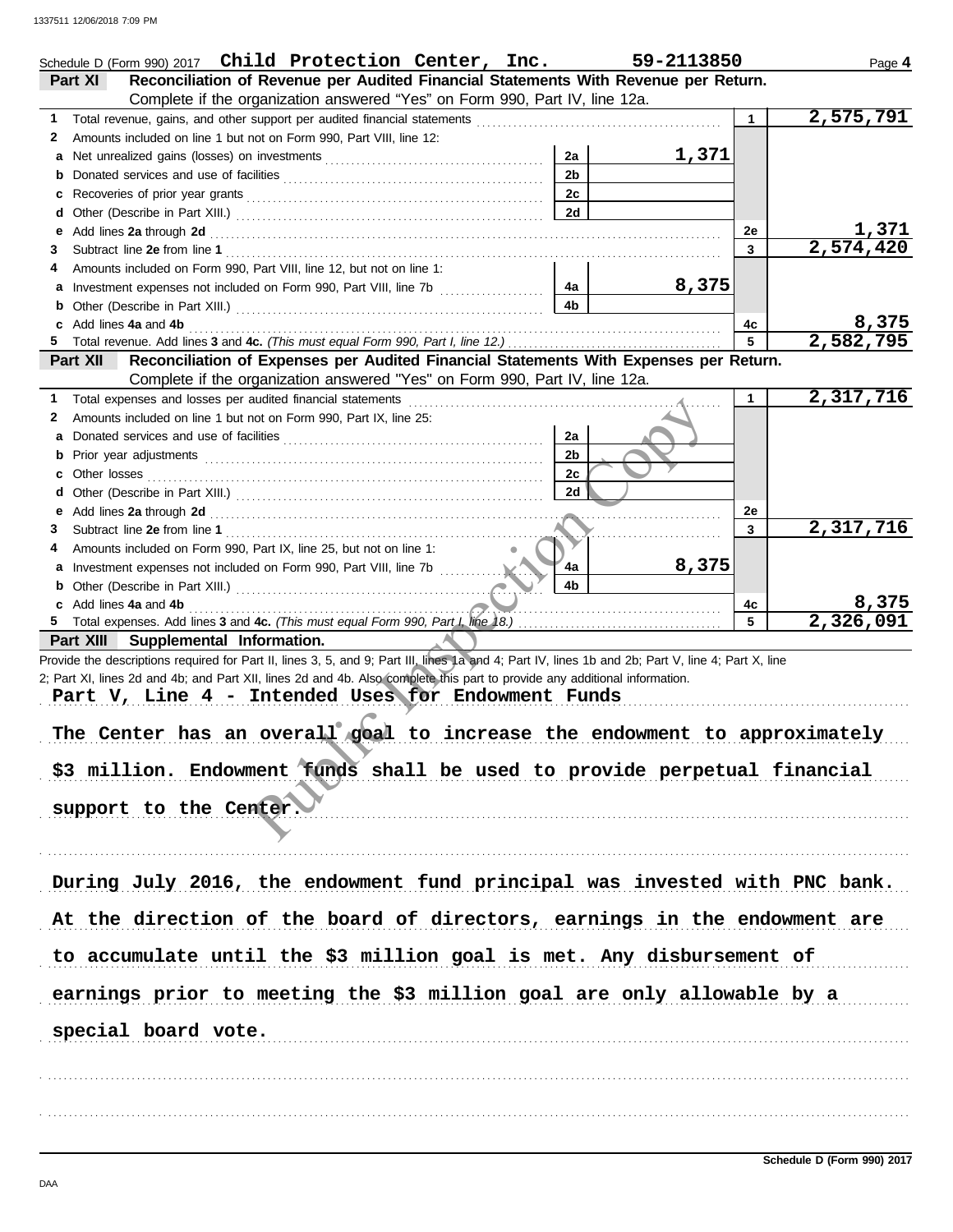|           |  | Schedule D (Form 990) 2017 Child Protection Center, Inc. |  | 59-2113850 | Page 5 |
|-----------|--|----------------------------------------------------------|--|------------|--------|
| Part XIII |  | Supplemental Information (continued)                     |  |            |        |
|           |  |                                                          |  |            |        |
|           |  |                                                          |  |            |        |
|           |  |                                                          |  |            |        |
|           |  |                                                          |  |            |        |
|           |  |                                                          |  |            |        |
|           |  |                                                          |  |            |        |
|           |  |                                                          |  |            |        |
|           |  |                                                          |  |            |        |
|           |  |                                                          |  |            |        |
|           |  |                                                          |  |            |        |
|           |  |                                                          |  |            |        |
|           |  |                                                          |  |            |        |
|           |  |                                                          |  |            |        |
|           |  |                                                          |  |            |        |
|           |  |                                                          |  |            |        |
|           |  |                                                          |  |            |        |
|           |  |                                                          |  |            |        |
|           |  |                                                          |  |            |        |
|           |  |                                                          |  |            |        |
|           |  |                                                          |  |            |        |
|           |  |                                                          |  |            |        |
|           |  |                                                          |  |            |        |
|           |  |                                                          |  |            |        |
|           |  |                                                          |  |            |        |
|           |  |                                                          |  |            |        |
|           |  |                                                          |  |            |        |
|           |  |                                                          |  |            |        |
|           |  |                                                          |  |            |        |
|           |  |                                                          |  |            |        |
|           |  |                                                          |  |            |        |
|           |  |                                                          |  |            |        |
|           |  |                                                          |  |            |        |
|           |  |                                                          |  |            |        |
|           |  |                                                          |  |            |        |
|           |  |                                                          |  |            |        |
|           |  |                                                          |  |            |        |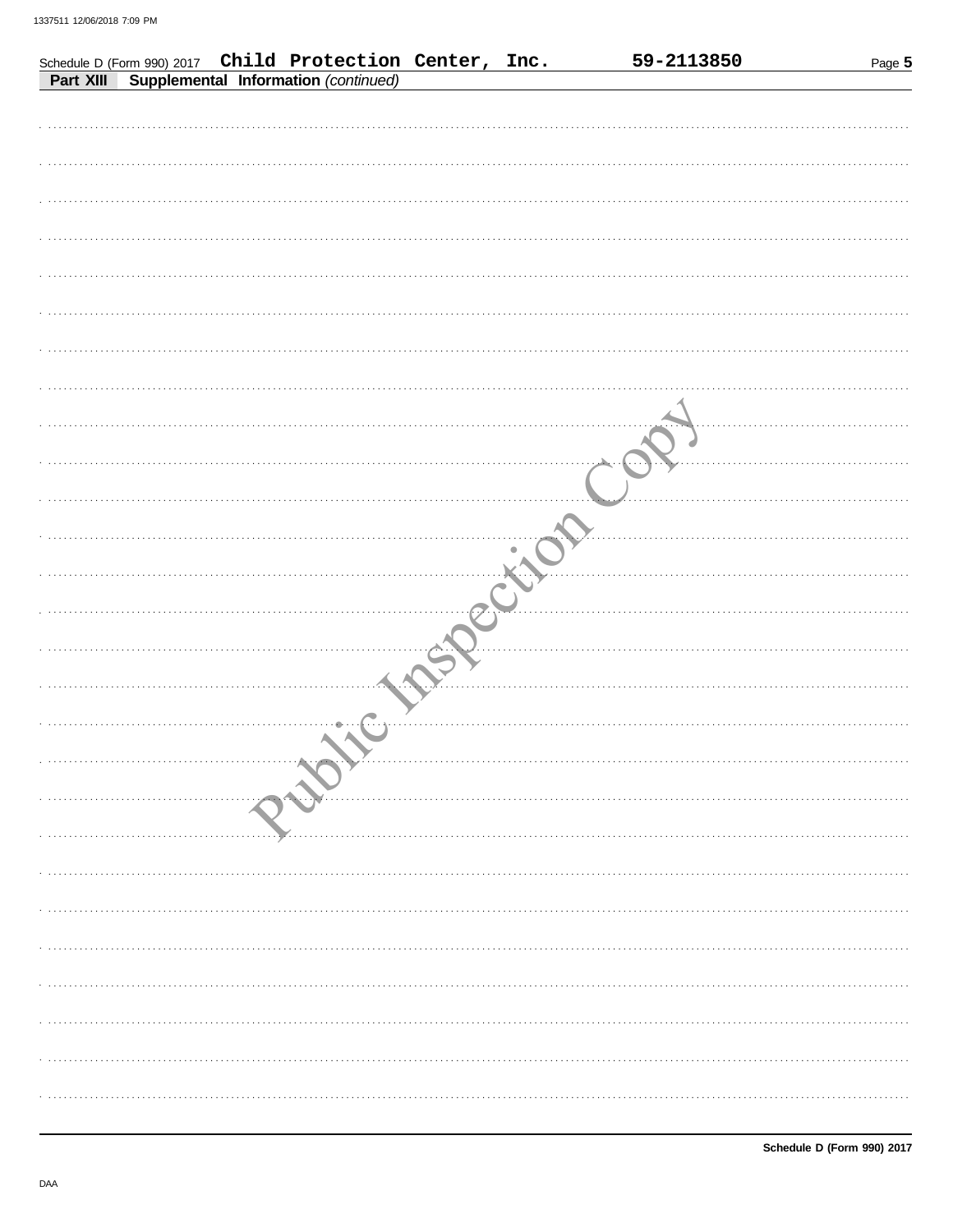| <b>SCHEDULE G</b>                                      | Supplemental Information Regarding Fundraising or Gaming Activities                                                                                                                                                                      |                                                                                                          |                              |                                                                                                 |                                  | OMB No. 1545-0047            |
|--------------------------------------------------------|------------------------------------------------------------------------------------------------------------------------------------------------------------------------------------------------------------------------------------------|----------------------------------------------------------------------------------------------------------|------------------------------|-------------------------------------------------------------------------------------------------|----------------------------------|------------------------------|
| (Form 990 or 990-EZ)                                   |                                                                                                                                                                                                                                          | organization entered more than \$15,000 on Form 990-EZ, line 6a.                                         |                              | Complete if the organization answered "Yes" on Form 990, Part IV, line 17, 18, or 19, or if the |                                  |                              |
| Department of the Treasury<br>Internal Revenue Service |                                                                                                                                                                                                                                          | LI Attach to Form 990 or Form 990-EZ.<br><b>U</b> Go to www.irs.gov/Form990 for the latest instructions. |                              |                                                                                                 |                                  | Open to Public<br>Inspection |
| Name of the organization                               |                                                                                                                                                                                                                                          |                                                                                                          |                              |                                                                                                 | Employer identification number   |                              |
|                                                        | Child Protection Center, Inc.                                                                                                                                                                                                            |                                                                                                          |                              |                                                                                                 | 59-2113850                       |                              |
| Part I                                                 | Fundraising Activities. Complete if the organization answered "Yes" on Form 990, Part IV, line 17.<br>Form 990-EZ filers are not required to complete this part.                                                                         |                                                                                                          |                              |                                                                                                 |                                  |                              |
| 1                                                      | Indicate whether the organization raised funds through any of the following activities. Check all that apply.                                                                                                                            |                                                                                                          |                              |                                                                                                 |                                  |                              |
| Mail solicitations<br>a                                |                                                                                                                                                                                                                                          | e                                                                                                        |                              | Solicitation of non-government grants                                                           |                                  |                              |
| Internet and email solicitations<br>b                  |                                                                                                                                                                                                                                          | f                                                                                                        |                              | Solicitation of government grants                                                               |                                  |                              |
| Phone solicitations<br>c                               |                                                                                                                                                                                                                                          | g                                                                                                        | Special fundraising events   |                                                                                                 |                                  |                              |
| In-person solicitations<br>d                           |                                                                                                                                                                                                                                          |                                                                                                          |                              |                                                                                                 |                                  |                              |
|                                                        | 2a Did the organization have a written or oral agreement with any individual (including officers, directors, trustees,<br>or key employees listed in Form 990, Part VII) or entity in connection with professional fundraising services? |                                                                                                          |                              |                                                                                                 |                                  | No                           |
|                                                        | <b>b</b> If "Yes," list the 10 highest paid individuals or entities (fundraisers) pursuant to agreements under which the fundraiser is to be                                                                                             |                                                                                                          |                              |                                                                                                 |                                  | Yes                          |
|                                                        | compensated at least \$5,000 by the organization.                                                                                                                                                                                        |                                                                                                          | (iii) Did fund-              |                                                                                                 | (v) Amount paid to               | (vi) Amount paid to          |
|                                                        | (i) Name and address of individual                                                                                                                                                                                                       |                                                                                                          | raiser have<br>custody or    | (iv) Gross receipts                                                                             | (or retained by)                 | (or retained by)             |
|                                                        | or entity (fundraiser)                                                                                                                                                                                                                   | (ii) Activity                                                                                            | control of<br>contributions? | from activity                                                                                   | fundraiser listed in<br>col. (i) | organization                 |
|                                                        |                                                                                                                                                                                                                                          |                                                                                                          | Yes l<br>No                  |                                                                                                 |                                  |                              |
| 1                                                      |                                                                                                                                                                                                                                          |                                                                                                          |                              |                                                                                                 |                                  |                              |
| $\mathbf{2}$                                           |                                                                                                                                                                                                                                          |                                                                                                          |                              |                                                                                                 |                                  |                              |
|                                                        |                                                                                                                                                                                                                                          |                                                                                                          |                              |                                                                                                 |                                  |                              |
| 3                                                      |                                                                                                                                                                                                                                          |                                                                                                          |                              |                                                                                                 |                                  |                              |
|                                                        |                                                                                                                                                                                                                                          |                                                                                                          |                              |                                                                                                 |                                  |                              |
|                                                        |                                                                                                                                                                                                                                          |                                                                                                          |                              |                                                                                                 |                                  |                              |
|                                                        |                                                                                                                                                                                                                                          |                                                                                                          |                              |                                                                                                 |                                  |                              |
| 5                                                      |                                                                                                                                                                                                                                          |                                                                                                          |                              |                                                                                                 |                                  |                              |
|                                                        |                                                                                                                                                                                                                                          |                                                                                                          |                              |                                                                                                 |                                  |                              |
|                                                        |                                                                                                                                                                                                                                          |                                                                                                          |                              |                                                                                                 |                                  |                              |
| 7                                                      |                                                                                                                                                                                                                                          |                                                                                                          |                              |                                                                                                 |                                  |                              |
| 8                                                      |                                                                                                                                                                                                                                          |                                                                                                          |                              |                                                                                                 |                                  |                              |
|                                                        |                                                                                                                                                                                                                                          |                                                                                                          |                              |                                                                                                 |                                  |                              |
| 9                                                      |                                                                                                                                                                                                                                          |                                                                                                          |                              |                                                                                                 |                                  |                              |
|                                                        |                                                                                                                                                                                                                                          |                                                                                                          |                              |                                                                                                 |                                  |                              |
| 10                                                     |                                                                                                                                                                                                                                          |                                                                                                          |                              |                                                                                                 |                                  |                              |
| Total                                                  |                                                                                                                                                                                                                                          |                                                                                                          |                              |                                                                                                 |                                  |                              |
| 3<br>registration or licensing.                        | List all states in which the organization is registered or licensed to solicit contributions or has been notified it is exempt from                                                                                                      |                                                                                                          |                              |                                                                                                 |                                  |                              |
|                                                        |                                                                                                                                                                                                                                          |                                                                                                          |                              |                                                                                                 |                                  |                              |
|                                                        |                                                                                                                                                                                                                                          |                                                                                                          |                              |                                                                                                 |                                  |                              |
|                                                        |                                                                                                                                                                                                                                          |                                                                                                          |                              |                                                                                                 |                                  |                              |
|                                                        |                                                                                                                                                                                                                                          |                                                                                                          |                              |                                                                                                 |                                  |                              |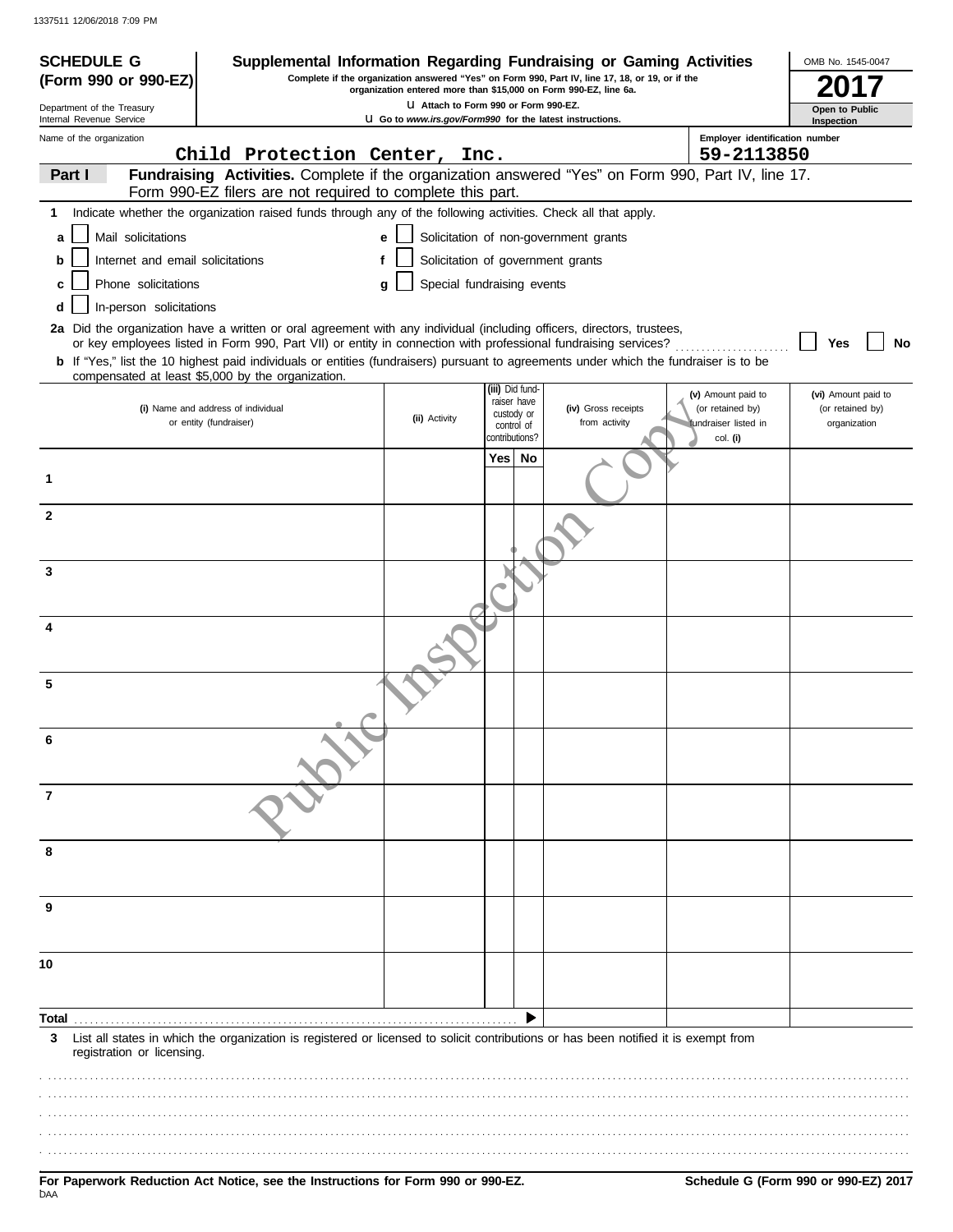Schedule G (Form 990 or 990-EZ) 2017 **Child Protection Center, Inc.** 59-2113850 Page 2

**Part II Fundraising Events.** Complete if the organization answered "Yes" on Form 990, Part IV, line 18, or reported more than \$15,000 of fundraising event contributions and gross income on Form 990-EZ, lines 1 and 6b. List events with areas reseints areas than \$5,000.

|                 |                              |                                                                | gross receipts greater than \$5,000.   |              |                                                  |        |                                                                                                     |                                                     |
|-----------------|------------------------------|----------------------------------------------------------------|----------------------------------------|--------------|--------------------------------------------------|--------|-----------------------------------------------------------------------------------------------------|-----------------------------------------------------|
|                 |                              |                                                                | (a) Event #1                           |              | (b) Event #2                                     |        | (c) Other events                                                                                    | (d) Total events                                    |
| Revenue         |                              |                                                                | Blue Ties<br>(event type)              | <b>Event</b> | Men, Whiskey &<br>(event type)                   |        | $\overline{\mathbf{2}}$<br>(total number)                                                           | (add col. (a) through<br>col. (c)                   |
|                 |                              |                                                                |                                        |              |                                                  |        |                                                                                                     |                                                     |
|                 |                              | 444,540<br>1 Gross receipts                                    |                                        | 188,907      |                                                  | 92,980 | 726,427                                                                                             |                                                     |
|                 |                              | 2 Less: Contributions                                          |                                        | 415,108      | 167,797                                          |        | 92,980                                                                                              | 675,885                                             |
|                 | 3 Gross income (line 1 minus |                                                                |                                        | 29,432       |                                                  | 21,110 |                                                                                                     | 50,542                                              |
|                 |                              |                                                                |                                        |              |                                                  |        |                                                                                                     |                                                     |
|                 |                              | 4 Cash prizes                                                  |                                        |              |                                                  |        |                                                                                                     |                                                     |
|                 |                              | 5 Noncash prizes                                               |                                        |              |                                                  |        |                                                                                                     |                                                     |
|                 |                              | 6 Rent/facility costs                                          |                                        | 3,255        |                                                  | 20,122 | 13,494                                                                                              | 36,871                                              |
| Direct Expenses |                              | 7 Food and beverages                                           |                                        | 29,432       |                                                  | 21,110 |                                                                                                     | 50,542                                              |
|                 |                              | 8 Entertainment                                                |                                        | 1,420        |                                                  | 1,000  | 1,050                                                                                               | 3,470                                               |
|                 |                              | 9 Other direct expenses                                        |                                        | 13,209       |                                                  | 9,378  | 18,467                                                                                              | 41,054                                              |
|                 |                              |                                                                |                                        |              |                                                  |        |                                                                                                     |                                                     |
|                 |                              | 10 Direct expense summary. Add lines 4 through 9 in column (d) | <u>131,937<br/>-81,395</u>             |              |                                                  |        |                                                                                                     |                                                     |
|                 |                              |                                                                |                                        |              |                                                  |        |                                                                                                     |                                                     |
|                 | Part III                     |                                                                |                                        |              |                                                  |        | Gaming. Complete if the organization answered "Yes" on Form 990, Part IV, line 19, or reported more |                                                     |
|                 |                              |                                                                | than \$15,000 on Form 990-EZ, line 6a. |              |                                                  |        |                                                                                                     |                                                     |
| Revenue         |                              |                                                                | (a) Bingo                              |              | (b) Pull tabs/instant<br>bingo/progressive bingo |        | (c) Other gaming                                                                                    | (d) Total gaming (add<br>col. (a) through col. (c)) |
|                 |                              | 1 Gross revenue                                                |                                        |              |                                                  |        |                                                                                                     |                                                     |
| Direct Expenses |                              | 2 Cash prizes                                                  |                                        |              |                                                  |        |                                                                                                     |                                                     |
|                 |                              | 3 Noncash prizes                                               |                                        |              |                                                  |        |                                                                                                     |                                                     |
|                 |                              | 4 Rent/facility costs                                          |                                        |              |                                                  |        |                                                                                                     |                                                     |
|                 |                              | 5 Other direct expenses                                        |                                        |              |                                                  |        |                                                                                                     |                                                     |

**Yes** . . . . . . . . . . . . . . **Yes** . . . . . . . . . . . . . . . . % % % **Yes** . . . . . . . . . . . . . . . . % **No No No 6** Volunteer labor .......  $\blacktriangleright$ **7** Direct expense summary. Add lines 2 through 5 in column (d) . . . . . . . . . . . . . . . . . . . . . . . . . . . . . . . . . . . . . . . . . . . . . . . . . . . . . . . . . .  $\blacktriangleright$ **8** Net gaming income summary. Subtract line 7 from line 1, column (d) . . . . . . . . . . . . . . . . . . . . . . . . . . . . . . . . . . . . . . . . . . . . . . . . . . . **9** Enter the state(s) in which the organization conducts gaming activities:

| <b>3</b> Liner the state(s) in writer the organization conducts gaming activities.                        |            |  |
|-----------------------------------------------------------------------------------------------------------|------------|--|
| a Is the organization licensed to conduct gaming activities in each of these states?                      | Yes        |  |
| <b>b</b> If "No," explain:                                                                                |            |  |
|                                                                                                           |            |  |
|                                                                                                           |            |  |
| 10a Were any of the organization's gaming licenses revoked, suspended, or terminated during the tax year? | <b>Yes</b> |  |
| <b>b</b> If "Yes," explain:                                                                               |            |  |
|                                                                                                           |            |  |
|                                                                                                           |            |  |
|                                                                                                           |            |  |

DAA **Schedule G (Form 990 or 990-EZ) 2017**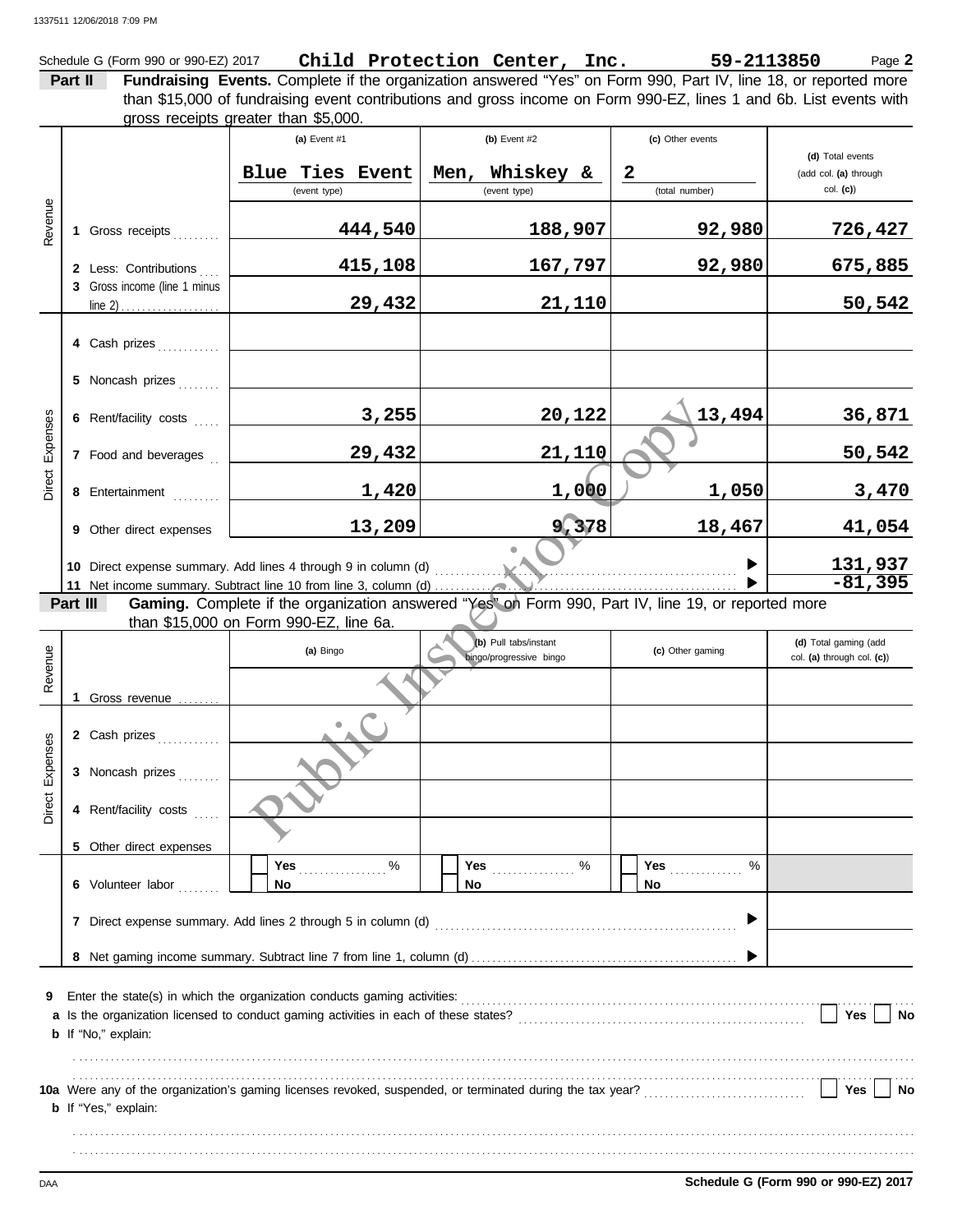|     | Schedule G (Form 990 or 990-EZ) 2017                                                                                                                                                                                                |          | Child Protection Center, Inc. |  | 59-2113850 |                 |            | Page 3 |                |
|-----|-------------------------------------------------------------------------------------------------------------------------------------------------------------------------------------------------------------------------------------|----------|-------------------------------|--|------------|-----------------|------------|--------|----------------|
| 11  |                                                                                                                                                                                                                                     |          |                               |  |            |                 | <b>Yes</b> |        | <b>No</b>      |
| 12  | Is the organization a grantor, beneficiary or trustee of a trust, or a member of a partnership or other entity                                                                                                                      |          |                               |  |            |                 |            |        |                |
|     |                                                                                                                                                                                                                                     |          |                               |  |            |                 | Yes        |        | N <sub>o</sub> |
| 13  | Indicate the percentage of gaming activity conducted in:                                                                                                                                                                            |          |                               |  |            |                 |            |        |                |
| a   |                                                                                                                                                                                                                                     |          |                               |  |            |                 |            |        | %              |
| b   | An outside facility <i>contained</i> and the contact of a contact the contact of a contact of a contact of a contact of a contact of a contact of a contact of a contact of a contact of a contact of a contact of a contact of a c |          |                               |  |            | 13 <sub>b</sub> |            |        | $\%$           |
| 14  | Enter the name and address of the person who prepares the organization's gaming/special events books and                                                                                                                            |          |                               |  |            |                 |            |        |                |
|     | records:                                                                                                                                                                                                                            |          |                               |  |            |                 |            |        |                |
|     |                                                                                                                                                                                                                                     |          |                               |  |            |                 |            |        |                |
|     |                                                                                                                                                                                                                                     |          |                               |  |            |                 |            |        |                |
|     |                                                                                                                                                                                                                                     |          |                               |  |            |                 |            |        |                |
|     | Address <b>u</b>                                                                                                                                                                                                                    |          |                               |  |            |                 |            |        |                |
|     |                                                                                                                                                                                                                                     |          |                               |  |            |                 |            |        |                |
| 15a | Does the organization have a contract with a third party from whom the organization receives gaming                                                                                                                                 |          |                               |  |            |                 |            |        |                |
|     | revenue?                                                                                                                                                                                                                            |          |                               |  |            |                 | Yes        |        | No             |
| b   |                                                                                                                                                                                                                                     |          |                               |  |            |                 |            |        |                |
|     |                                                                                                                                                                                                                                     |          |                               |  |            |                 |            |        |                |
| c   | If "Yes," enter name and address of the third party:                                                                                                                                                                                |          |                               |  |            |                 |            |        |                |
|     |                                                                                                                                                                                                                                     |          |                               |  |            |                 |            |        |                |
|     |                                                                                                                                                                                                                                     |          |                               |  |            |                 |            |        |                |
|     |                                                                                                                                                                                                                                     |          |                               |  |            |                 |            |        |                |
|     |                                                                                                                                                                                                                                     |          |                               |  |            |                 |            |        |                |
|     |                                                                                                                                                                                                                                     |          |                               |  |            |                 |            |        |                |
| 16  | Gaming manager information:                                                                                                                                                                                                         |          |                               |  |            |                 |            |        |                |
|     |                                                                                                                                                                                                                                     |          |                               |  |            |                 |            |        |                |
|     |                                                                                                                                                                                                                                     |          |                               |  |            |                 |            |        |                |
|     |                                                                                                                                                                                                                                     |          |                               |  |            |                 |            |        |                |
|     |                                                                                                                                                                                                                                     |          |                               |  |            |                 |            |        |                |
|     |                                                                                                                                                                                                                                     |          |                               |  |            |                 |            |        |                |
|     | Description of services provided <b>u</b> [1, 2001]                                                                                                                                                                                 |          |                               |  |            |                 |            |        |                |
|     |                                                                                                                                                                                                                                     |          |                               |  |            |                 |            |        |                |
|     | Director/officer                                                                                                                                                                                                                    | Employee | Independent contractor        |  |            |                 |            |        |                |
|     |                                                                                                                                                                                                                                     |          |                               |  |            |                 |            |        |                |
| 17  | Mandatory distributions:                                                                                                                                                                                                            |          |                               |  |            |                 |            |        |                |
| a   | Is the organization required under state law to make charitable distributions from the gaming proceeds to                                                                                                                           |          |                               |  |            |                 |            |        |                |
|     |                                                                                                                                                                                                                                     |          |                               |  |            |                 | Yes        |        | No             |
|     | Enter the amount of distributions required under state law to be distributed to other exempt organizations or                                                                                                                       |          |                               |  |            |                 |            |        |                |
|     | spent in the organization's own exempt activities during the tax year $\mathbf{u}$ \$                                                                                                                                               |          |                               |  |            |                 |            |        |                |
|     | Supplemental Information. Provide the explanations required by Part I, line 2b, columns (iii) and (v); and<br>Part IV                                                                                                               |          |                               |  |            |                 |            |        |                |
|     | Part III, lines 9, 9b, 10b, 15b, 15c, 16, and 17b, as applicable. Also provide any additional information.                                                                                                                          |          |                               |  |            |                 |            |        |                |
|     | See instructions.                                                                                                                                                                                                                   |          |                               |  |            |                 |            |        |                |
|     |                                                                                                                                                                                                                                     |          |                               |  |            |                 |            |        |                |
|     |                                                                                                                                                                                                                                     |          |                               |  |            |                 |            |        |                |
|     |                                                                                                                                                                                                                                     |          |                               |  |            |                 |            |        |                |
|     |                                                                                                                                                                                                                                     |          |                               |  |            |                 |            |        |                |
|     |                                                                                                                                                                                                                                     |          |                               |  |            |                 |            |        |                |
|     |                                                                                                                                                                                                                                     |          |                               |  |            |                 |            |        |                |
|     |                                                                                                                                                                                                                                     |          |                               |  |            |                 |            |        |                |
|     |                                                                                                                                                                                                                                     |          |                               |  |            |                 |            |        |                |
|     |                                                                                                                                                                                                                                     |          |                               |  |            |                 |            |        |                |
|     |                                                                                                                                                                                                                                     |          |                               |  |            |                 |            |        |                |
|     |                                                                                                                                                                                                                                     |          |                               |  |            |                 |            |        |                |
|     |                                                                                                                                                                                                                                     |          |                               |  |            |                 |            |        |                |
|     |                                                                                                                                                                                                                                     |          |                               |  |            |                 |            |        |                |
|     |                                                                                                                                                                                                                                     |          |                               |  |            |                 |            |        |                |

Schedule G (Form 990 or 990-EZ) 2017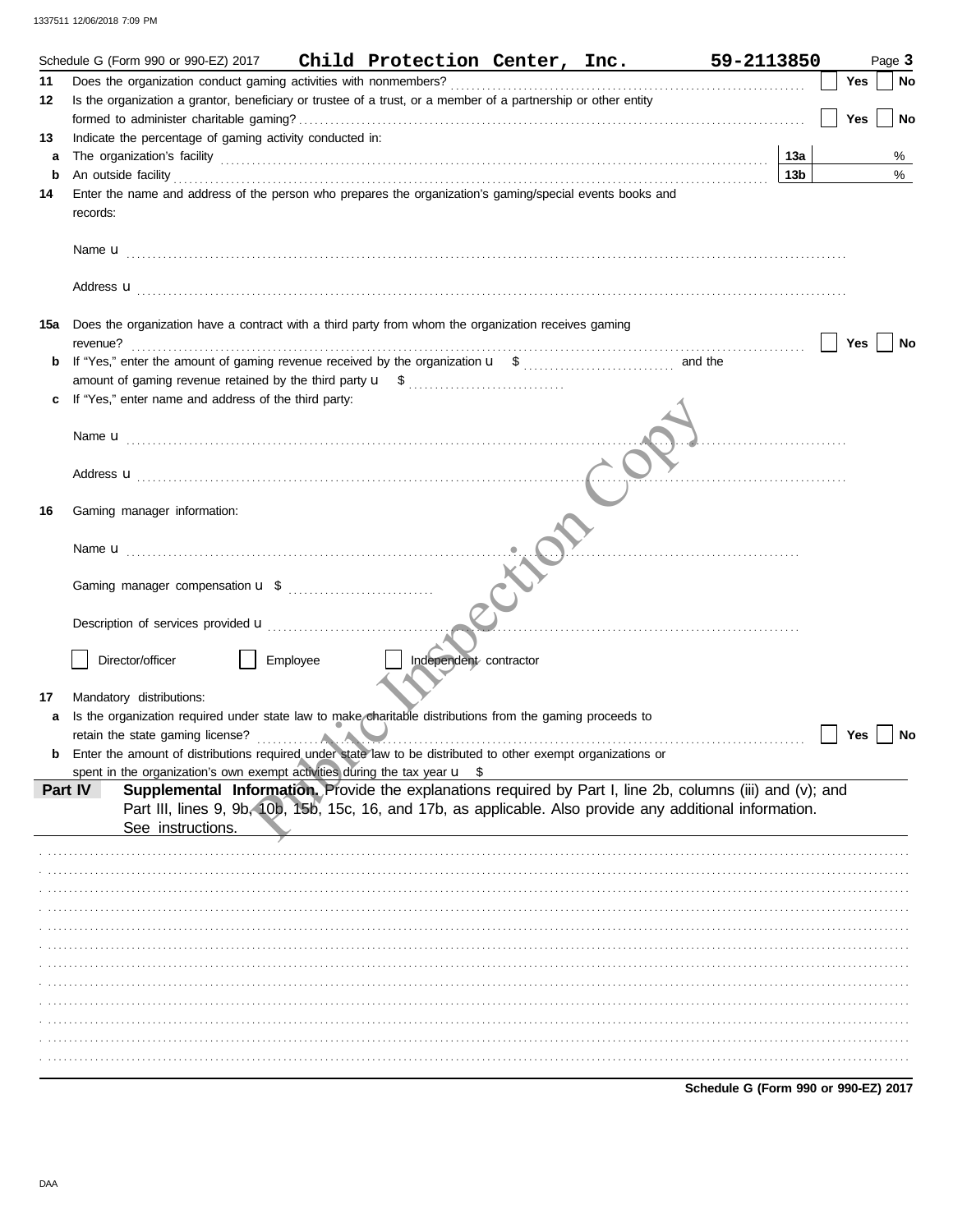|          | <b>SCHEDULE G</b><br>(Form 990 or                     |                                               | <b>Fundraising Other Events</b>   |                 |            | 2017                                                           |
|----------|-------------------------------------------------------|-----------------------------------------------|-----------------------------------|-----------------|------------|----------------------------------------------------------------|
|          | 990-EZ)                                               | For calendar year 2017, or tax year beginning | 07/01/17                          | and ending      | 06/30/18   |                                                                |
| Name     |                                                       |                                               |                                   |                 |            | Employer Identification Number                                 |
|          |                                                       | Child Protection Center,<br>Inc.              |                                   |                 | 59-2113850 |                                                                |
|          |                                                       | (a) Other event                               | (b) Other event                   | (c) Other event |            |                                                                |
|          |                                                       | Open House<br>(event type)                    | Whiskey &<br>Men,<br>(event type) | (event type)    |            | (d) Total other events<br>(add col. (a) through<br>$col.$ (c)) |
| Revenue  | 1 Gross receipts                                      | 28,714                                        | 64,266                            |                 |            | 92,980                                                         |
|          | 2 Less: Charitable<br>contributions<br>3 Gross income | 28,714                                        | 64,266                            |                 |            | 92,980                                                         |
|          | (line 1 minus line 2)<br>4 Cash prizes                |                                               |                                   |                 |            |                                                                |
|          | Noncash prizes<br>5                                   |                                               |                                   |                 |            |                                                                |
|          | 6 Rent/facility costs                                 |                                               | 13,494                            |                 |            | 13,494                                                         |
| Expenses | 7 Food/beverages                                      |                                               |                                   |                 |            |                                                                |
| Direct   | 8 Entertainment                                       |                                               | 1,050                             |                 |            | 1,050                                                          |
|          | 9 Other expenses                                      | 9,145                                         | 9,322                             |                 |            | 18,467                                                         |
|          |                                                       | Projec                                        | 1 MSP PC                          |                 |            |                                                                |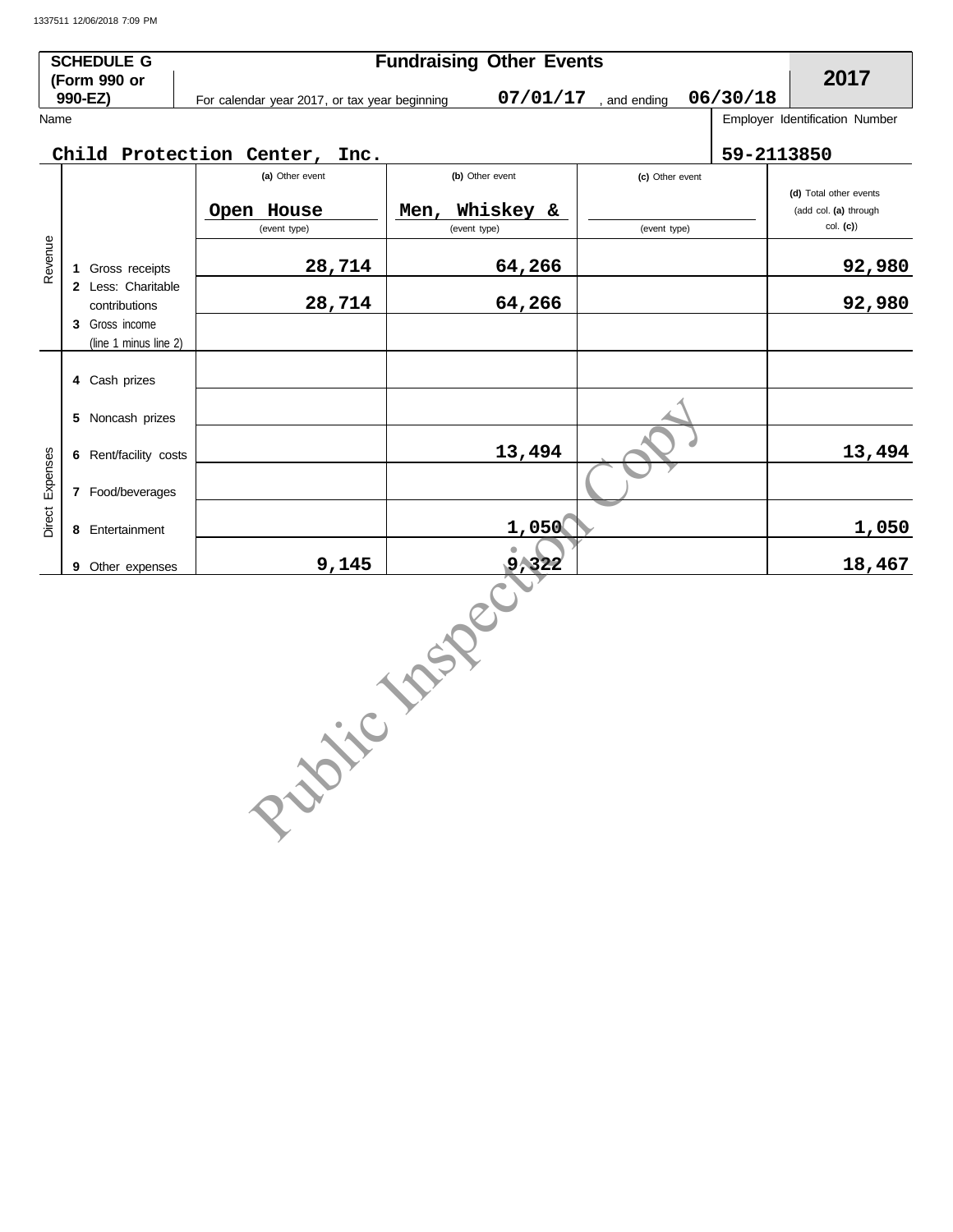## **SCHEDULE O Supplemental Information to Form 990 or 990-EZ**

**Form 990 or 990-EZ or to provide any additional information. (Form 990 or 990-EZ) Complete to provide information for responses to specific questions on** u **Attach to Form 990 or 990-EZ.**

u **Go to** *www.irs.gov/Form990* **for the latest information.**

OMB No. 1545-0047

**2017 Open to Public**

**Inspection**

Name of the organization **Employer identification number Employer identification number** Internal Revenue Service Department of the Treasury

## **Child Protection Center, Inc. 59-2113850**

Form 990 - Organization's Mission (1998) 75-10 and 2012 12:30 and 2013 The mission of the Child Protection Center, Inc, (CPC) is the prevention, intervention, and treatment of child abuse. Founded in 1980, CPC initially only provided child abuse intervention services through the Child Protection Team (CPT). CPT works with the Florida Department of Children and Families (DCF) and law enforcement in the investigation of child abuse cases and also coordinates community-wide services for affected children. In fiscal year 2018, the Child Protection Team provided 283 medical assessments and 726 forensic and specialized interviews to alleged victims of child abuse. These assessments and interviews are used by Law Enforcement and the Department of Children and Families to determine the next legal and domestic actions needed to keep the child safe. . . . . . . . . . . . . . . . . . . . . . . . . . . . . . . . . . . . . . . . . . . . . . . . . . . . . . . . . . . . . . . . . . . . . . . . . . . . . . . . . . . . . . . . . . . . . . . . . . . . . . . . . . . . . . . . . . . . . . . . . . . . . . . . . . . . . . . . . . . . . . . . . . . . . . . . . . . . . . . . . . . . . . . and law enforcement in the investigation<br>ordinates community-wide services for aff<br>18, the Child Protection Team provided 28<br>26 forensic and specialized interviews to<br>hese assessments and interviews are used<br>the Department

In 1986, CPC developed the Sexual Abuse Treatment Program (SATP) to provide psychotherapy for children and families suffering from the traumas of abuse. In 1991, CPT and SATP services were extended to children abused by a non-caregiver, a population previously underserved. In fiscal year 2018, the Sexual Abuse Treatment Program staff provided 3,500+ individual, group and family counseling hours to 316 unduplicated clients who were victims of abuse or family members dealing with the abuse trauma. Therapists work to reduce the trauma caused by the child sexual or physical victimization, to assist the family to recover, and prevent further victimization from . . . . . . . . . . . . . . . . . . . . . . . . . . . . . . . . . . . . . . . . . . . . . . . . . . . . . . . . . . . . . . . . . . . . . . . . . . . . . . . . . . . . . . . . . . . . . . . . . . . . . . . . . . . . . . . . . . . . . . . . . . . . . . . . . . . . . . . . . . . . . . . . . . . . . . . . . . . . . . . . . . . . . . **occurring.**

. . . . . . . . . . . . . . . . . . . . . . . . . . . . . . . . . . . . . . . . . . . . . . . . . . . . . . . . . . . . . . . . . . . . . . . . . . . . . . . . . . . . . . . . . . . . . . . . . . . . . . . . . . . . . . . . . . . . . . . . . . . . . . . . . . . . . . . . . . . . . . . . . . . . . . . . . . . . . . . . . . . . . . In 1992, the Personal Safety and Community Awareness Program was launched.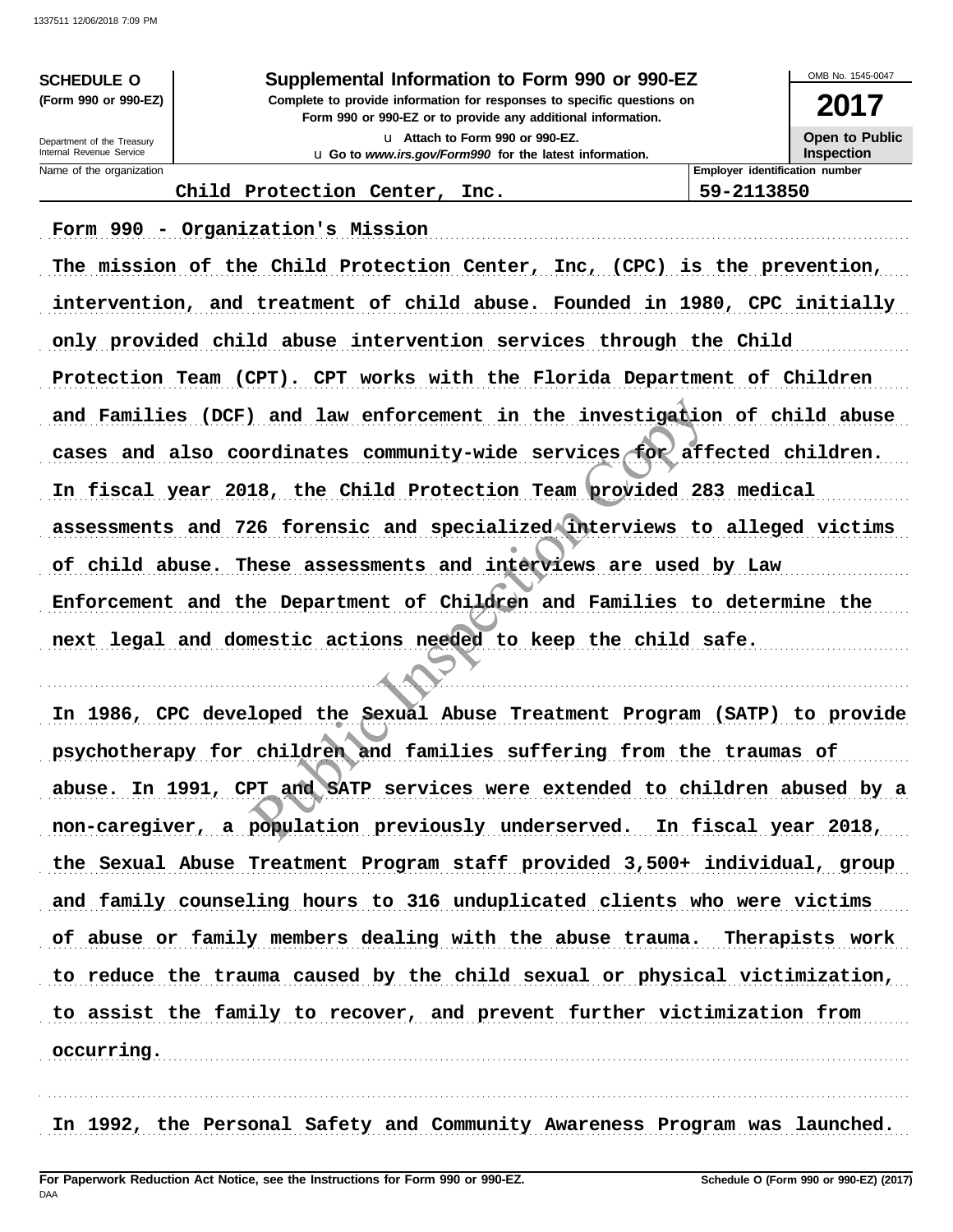| Schedule O (Form 990 or 990-EZ) (2017) | Page.                                 |
|----------------------------------------|---------------------------------------|
| Name of the organization               | <b>Employer identification number</b> |
| Chi 1d<br>Protection<br>Tnc.<br>Center | $-2113850$<br>г∩.                     |

In fiscal year 2018, the Personal Safety and Community Awareness Program provided 1,059 workshops to 83,620 unduplicated participants to educate them about inappropriate touch, safe behavior, bullying, on-line safety guidance, and getting help when affected by others' unsafe behavior. This is an increase of 34% over fiscal year 2017. This program is now in 23 out of 25 public elementary schools in Sarasota County.

In 1995, the court ordered Children and Families Supervised Visitation Program (CFSVP) began to facilitate visits between children and their noncustodial parents. In fiscal year 2018, this program (Supervised Visitation Program) provided 644 supervised visits with 304 unduplicated clients, without any critical incident reports. These visits have been shown to be crucial to a child's mental health and ability to build a healthy relationship with their non-custodial parent. More than 50 Sarasota County citizens serve as SVP volunteers, which helps keep program costs down.

Our latest innovation is PAWS- Pet Advocates Working in Sarasota- an animal assisted advocacy program. The PAWS Program provides comfort and aid to children and families in time of trauma and crisis. CPC is the only organization in our community solely dedicated to protecting and positively affecting the lives of 84,000+ children and families annually through prevention, intervention, and treatment of child abuse and education.

Form 990, Part VI, Line 11b - Organization's Process to Review Form 990 The 990 draft is emailed to all board directors for their review prior to the board meeting. The board then votes to approve the draft prior to it

Page 1 of 2